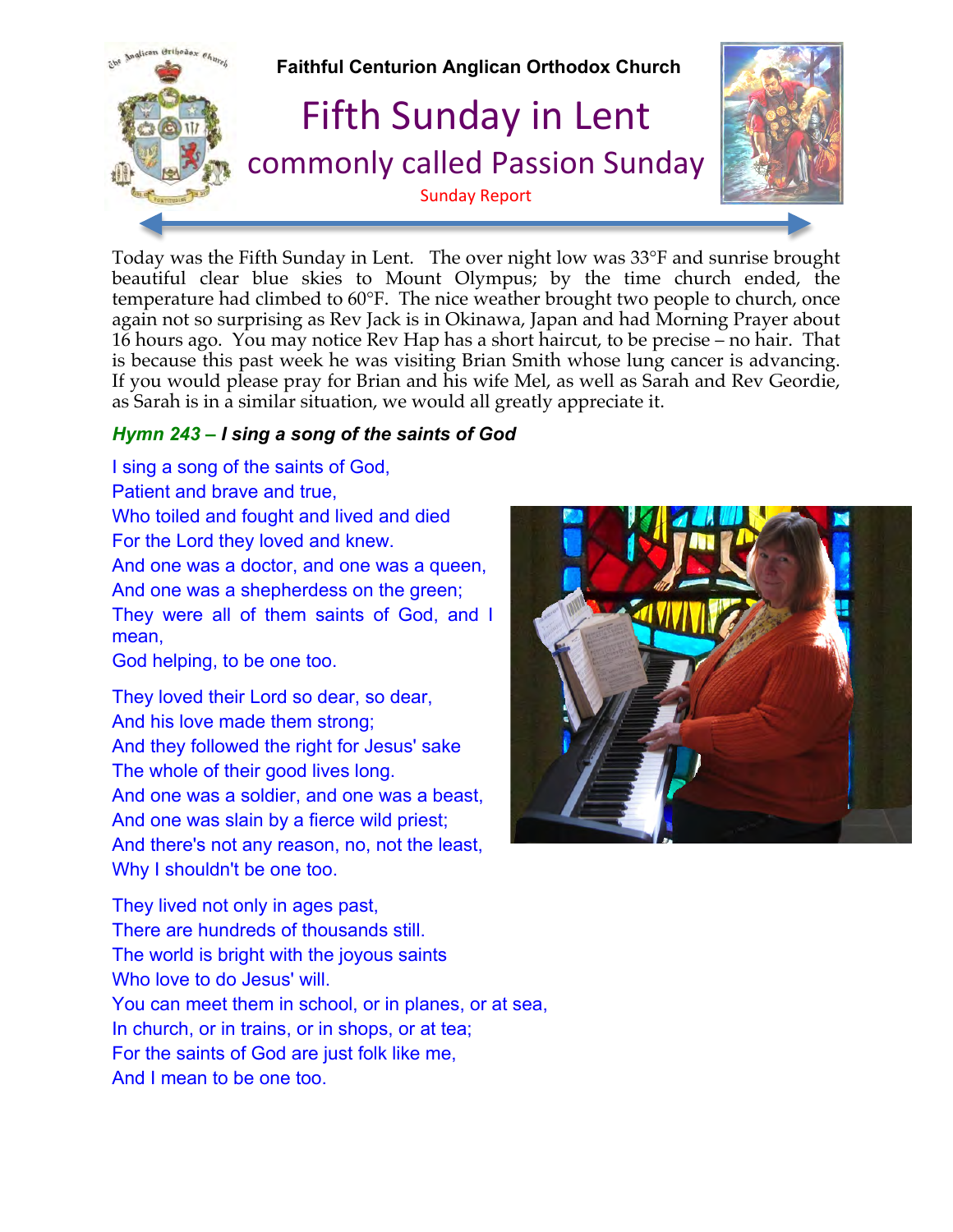Hymn 243 is Hap's favorite as it was his father's favorite. Sadly, this means he cannot sing it without tears, but we made it though nonetheless. The hymn has an important message for us today.

#### *Passion Sunday*

Passion Sunday is the fifth Sunday in Lent, and the first Sunday in Passiontide, the last two weeks of Lent, beginning on Passion Sunday and ending on Holy Saturday (the Saturday before Easter).

All crosses, pictures, images are covered with opaque purple veils and Gloria Patri is often omitted during this period. Passion Sunday is so-called because in the gospel for that day (John 8: 46-59) Jesus begins his sufferings by being stoned out of the temple. Under the old calendar, Passion Sunday was also known as *Judica Sunday*, after that day's Introit: "Judica me, Deus" ("Judge me, O Lord") from Psalm 42 (43), and was called *Black Sunday* in Germany. This alternate name originates from the fact that after Passion Sunday,



the Judica Psalm was not said again until Easter; the German title comes from the old practice of veiling the crosses and statues in the church on that day.

The Roman Catholic Church has completely suppressed Passiontide and eliminated Palm Sunday during the course of abandoning much of the Christian history and doctrine. They now refer to Palm Sunday as "Passion Sunday." Traditional catholics<sup>1</sup> still observe Passiontide as well as its rites and ceremonies. Passiontide is observed in the Anglican Communion.

#### *On Point*

Someone asked, where do the quotes come from? The answer is from the people who uttered them. But, how did you find them? Oh, that. Some from Bishop Jerry, many from Rev Bryan Dabney, a few from other places, some from Rev Geordie Menzies-Grierson, but overall mostly from Bryan. He always has some great ones to share. On to the On Point quotes –

#### *On hell*

[The fictional George MacDonald is speaking.] "There are only two kinds of people in the end: those who say to God, 'Thy will be done' and those to whom God says, in the end, 'Thy will be done.' All that are in Hell choose it. Without that self-choice, there could be no Hell. No soul that seriously and constantly desires joy will ever miss it. Those who seek, find. To those who knock, it is opened."...

"Hell is a state of mind—ye never said a truer word. And every state of mind, left to itself, every shutting up of the creature within the dungeon of its own mind is, in the

 $1$  In this case the word catholic catholic (derived via Late Latin catholicus, from the Greek adjective (katholikos), means "universal") comes from the Greek phrase (kath'holou), meaning "on the whole," "according to the whole" or "in general", and is a combination of the Greek words meaning "about" and meaning "whole". The word in English means "including a wide variety of things; all-embracing" in particular as "relating to the historic doctrine and practice of the Western Church." It was first used to describe the Christian Church in the early 2nd century to emphasize its universal scope. In the context of Christian ecclesiology, it has a rich history and several usages. The term has been incorporated into the name of the Roman Catholic Church, arguably not actually a Christian church, though with many Christian members, under the Bishop of Rome. Other Christians use the term "catholic" (normally with a lower-case letter "c") to refer not to the Roman Catholic Church but the Christian Church and all believers in Jesus Christ across the world and across the ages, regardless of denominational affiliation.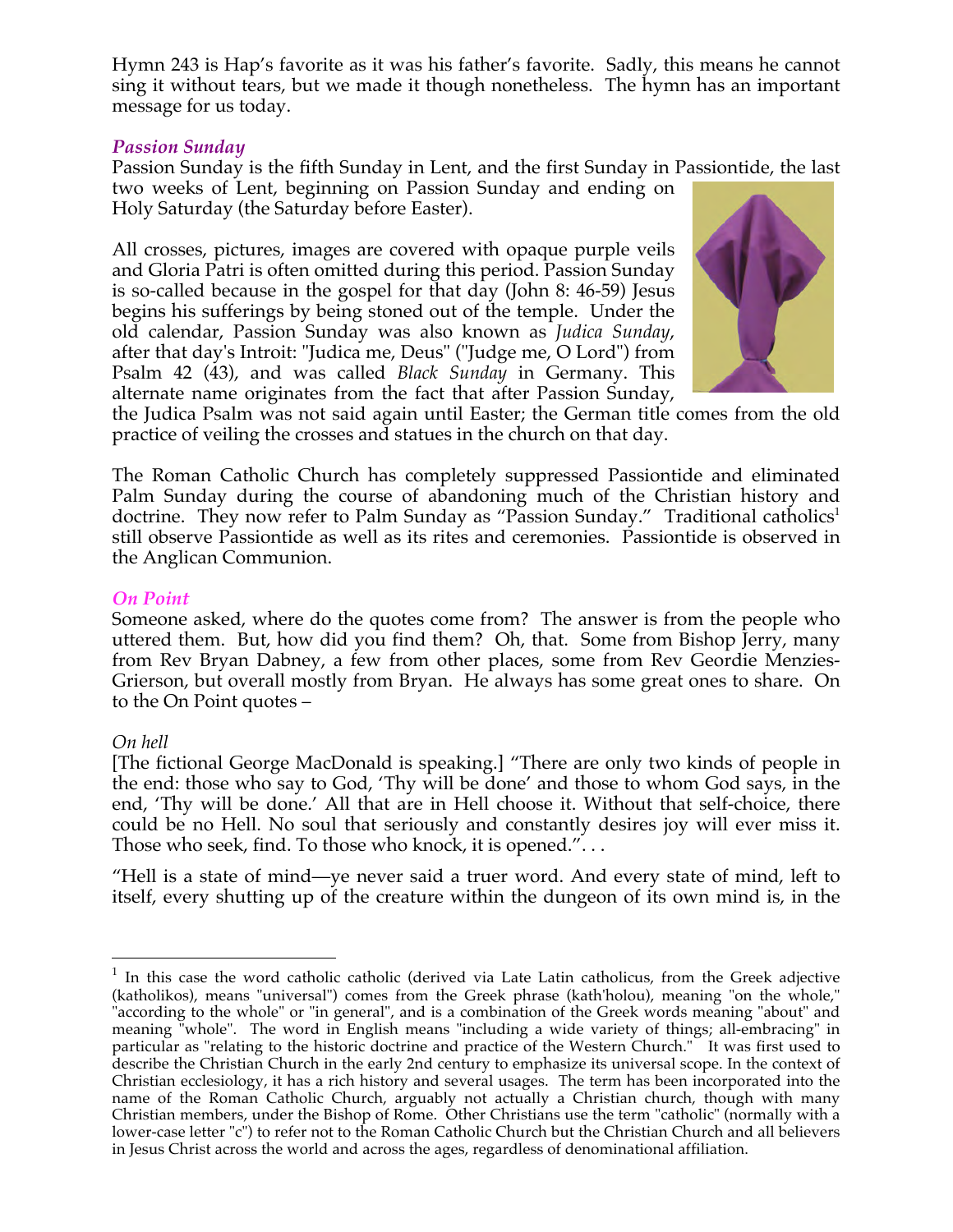end, Hell. But Heaven is not a state of mind. Heaven is reality itself. All that is fully real is Heavenly.". . .

 "Hell is smaller than one pebble of your earthly world: but it is smaller than one atom of this world, the Real World. Look at yon butterfly. If it swallowed all Hell, Hell would not be big enough to do it any harm or to have any taste. . . .

 "A damned soul is nearly nothing: it is shrunk, shut up in itself. Good beats upon the damned incessantly as sound waves beat on the ears of the deaf, but they cannot receive it. Their fists are clenched, their teeth are clenched, their eyes fast shut. First they will not, in the end they cannot, open their hands for gifts, or their mouths for food, or their eyes to see."

"Then no one can ever reach them?"

 "Only the Greatest of all can make Himself small enough to enter Hell. For the higher a thing is, the lower it can descend—a man can sympathise with a horse but a horse cannot sympathise with a rat. Only One has descended into Hell."

> *Jack Lewis* The Great Divorce

"Creatures, I give you yourselves," said the strong, happy voice of Aslan. "I give to you forever this land of Narnia. I give you the woods, the fruits, the rivers. I give you the stars and I give you myself. The Dumb Beasts whom I have not chosen are yours also. Treat them gently and cherish them but do not go back to their ways lest you cease to be Talking Beasts. For out of them you were taken and into them you can return. Do not so."

*Jack Lewis* The Magician's Nephew

*Not a tame Lion*

Once more he felt the warm breath of the Thing on his hand and face.

"There," it said, "that is not the breath of a ghost. Tell me your sorrows."

Shasta was a little reassured by the breath: so he told how he had never known his real father or mother and had been brought up sternly by the fisherman. And then he told the story of his escape and how they were chased by lions and forced to swim for their lives; and of all their dangers in Tashbaan and about his night among the tombs and how the beasts howled at him out of the desert. And he told about the heat and thirst of their desert journey and how they were almost at their goal when another lion chased them and wounded Aravis. . . .

"I do not call you unfortunate," said the Large Voice.

"Don't you think it was bad luck to meet so many lions?" said Shasta.

"There was only one lion," said the Voice.

"What on earth do you mean? I've just told you there were at least two the first night, and—"

"There was only one: but he was swift of foot."

"How do you know?"

"I was the lion."

And as Shasta gaped with open mouth and said nothing, the voice continued. "I was the lion who forced you to join with Aravis. I was the cat who comforted you among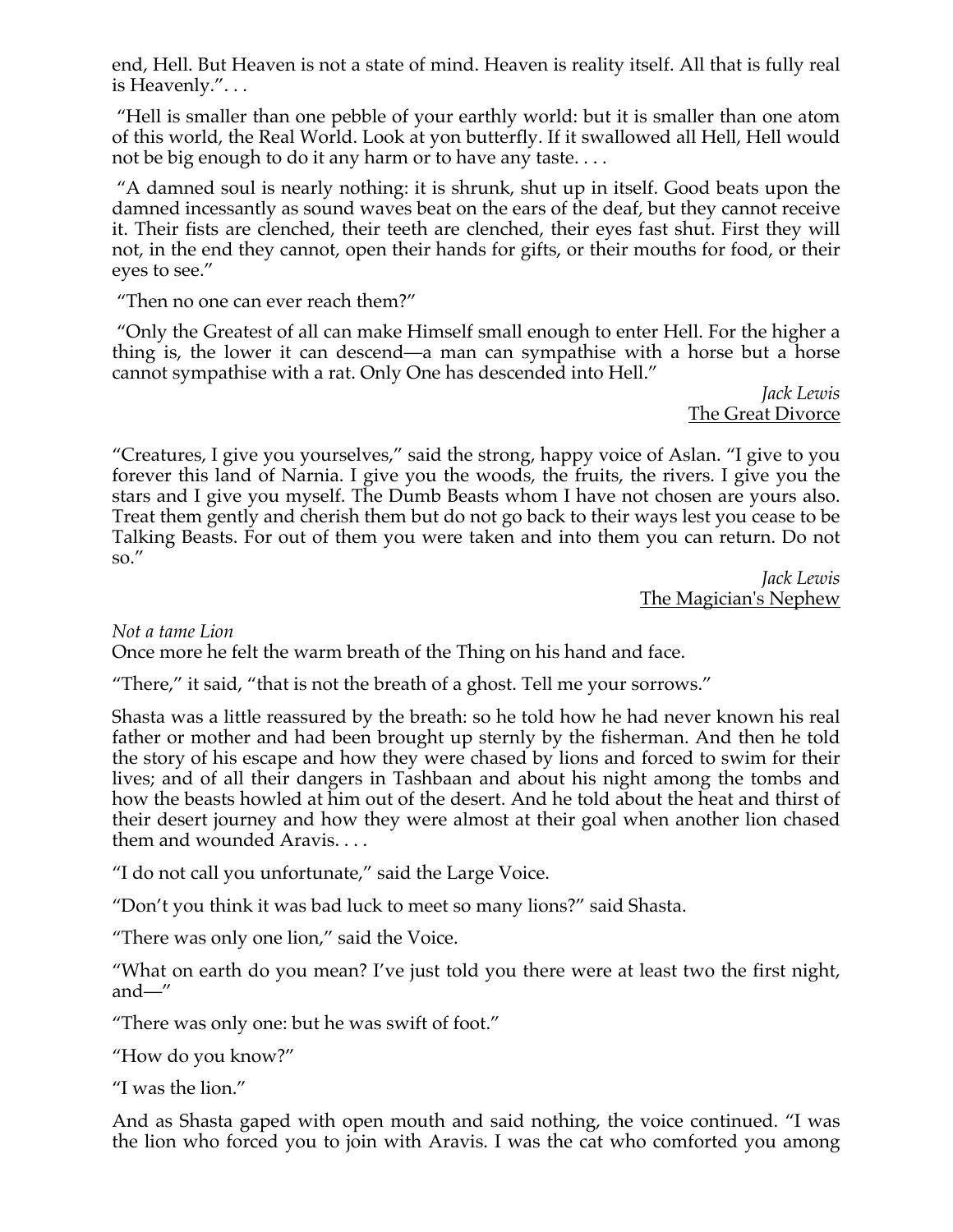the houses of the dead. I was the lion who drove the jackals from you while you slept. I was the lion who gave the Horses the new strength of fear for the last mile so that you should reach King Lune in time. And I was the lion you do not remember who pushed the boat in which you lay, a child near death, so that it came to shore where a man sat, wakeful at midnight, to receive you."

> *Jack Lewis* The Horse and His Boy

#### *Screwtape reveals the Enemy's intentions:*

Now it may surprise you to learn that in His [the Enemy's] efforts to get permanent possession of a soul, He relies on the troughs even more than on the peaks; some of His special favourites have gone through longer and deeper troughs than anyone else. The reason is this. To us a human is primarily food; our aim is the absorption of its will into ours, the increase of our own area of selfhood at its expense. But the obedience which the Enemy demands of men is quite a different thing. One must face the fact that all the talk about His love for men, and His service being perfect freedom, is not (as one would gladly believe) mere propaganda, but an appalling truth. He really does want to fill the universe with a lot of loathsome little replicas of Himself—creatures whose life, on its miniature scale, will be qualitatively like His own, not because He has absorbed them but because their wills freely conform to His. We want cattle who can finally become food; He wants servants who can finally become sons. We want to suck in, He wants to give out. We are empty and would be filled; He is full and flows over. Our war aim is a world in which Our Father Below has drawn all other beings into himself: the Enemy wants a world full of beings united to Him but still distinct.

> *Jack Lewis* The Screwtape Letters

The heavens declare the glory of God; and the firmament sheweth his handiwork. *Psalm 19:1*

The bread of deceit is sweet to a man; but afterwards his mouth shall be filled with gravel.

*Proverbs 20:17*

Therefore whosoever heareth these sayings of mine, and doeth them, I will liken him unto a wise man, which built his house upon a rock.

*St. Matthew 7:24*

All that the Father giveth me shall come to me; and him that cometh to me I will in no wise cast out.

*St. John 6:37*

I can do all things through Christ which strengtheneth me.

*Philippians 4:13*

Because thou hast kept the word of my patience, I also will keep thee from the hour of temptation, which shall come upon all the world to try them that dwell upon the earth. *Revelation 3:10*

The vocabulary of the King James Bible was not common, even in the 1500s. In the 1800s Archbishop Trench said, "It is good that the phraseology of Scripture should not be exactly that of our common life;... just as there is a sense of fitness which dictates that the architecture of a church should be different from that of a house." The style of a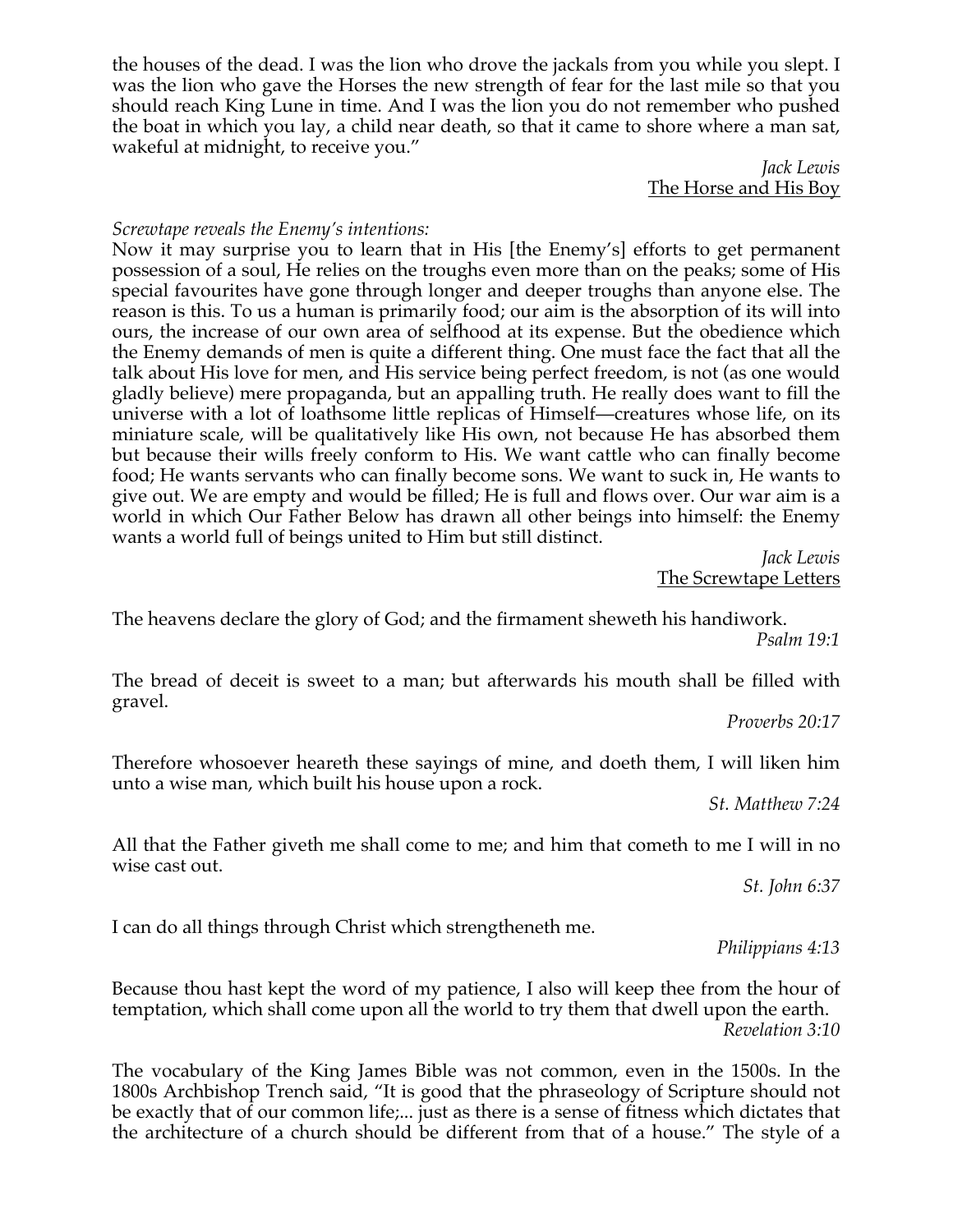building identifies what's inside... Style communicates— architectural style, dress style, and writing style... Words, like clothing and architecture, suggest things. Connotation is the expression of the face of a word. Any English sentence can be rendered in a variety of tones. The KJV is not the language of earth... Just as pollution and pollen are inhaled with every breath of good air, so the words the world uses go into the mind, along with all of the filth surrounding them. They are stored in the memory. When that word is read again, the file containing that word pops to the forefront of the mind— hand in hand with all the pollution it has been partnered with.

> *Gail Riplinger* 19<sup>th</sup> and 21<sup>st</sup> century American Bible scholar and author  $(In$  Awe of thy Word, pp. 191-192)

According to New Testament usage, all true Christians are saints... It has well been said, If you want a "saint" to pray for you, find a true Christian and make the request of him. His prayer will be more effective than any request that can be made through dead saints. We have no need for the intercession of Mary, or dead saints, or angels, for we ourselves have direct access to God through Christ. Furthermore, not only do we have no single instance in the Bible of a living saint worshipping a dead saint, but all attempts on the part of the living even to make contact with the dead are severely condemned.

*Dr. Loraine Boettner*

 $20<sup>th</sup>$  century American theologian and author (Roman Catholicism, p. 145)

Religion is the principal driving force behind politics...Every politician has a worldview. He believes something that causes him to go in the particular direction he goes in.

*Gary Kah*

 $20<sup>th</sup>$  and  $21<sup>st</sup>$  century American Christian author.

#### *Propers*

Each Sunday there are Propers: special prayers and readings from the Bible. There is a Collect for the Day; that is a single thought prayer, most written either before the refounding of the Church of England in the 1540s or written by Bishop Thomas Cranmer, the first Archbishop of Canterbury after the re-founding.

The Collect for the Day is to be read on Sunday and during Morning and Evening Prayer until the next Sunday. The Epistle is normally a reading from one of the various Epistles, or letters, in the New Testament. The Gospel is a reading from one of the Holy Gospels, Matthew, Mark, Luke and John. The Collect is said by the minister as a prayer, the Epistle can be read by either a designated reader (as we do in our church) or by one of the ministers and the Holy Gospel, which during the service in our church is read by an ordained minister or our Deacon Striker.

The propers are the same each year, except if a Red Letter Feast, that is one with propers in the prayerbook, falls on a Sunday, then those propers are to be read instead, except in a White Season, where it is put off. Red Letter Feasts, so called because in the Altar Prayerbooks the titles are in red, are special days. Most of the Red Letter Feasts are dedicated to early saints instrumental in the development of the church, others to special events. Some days are particularly special and the Collect for that day is to be used for an octave (eight days) or an entire season, like Advent or Lent.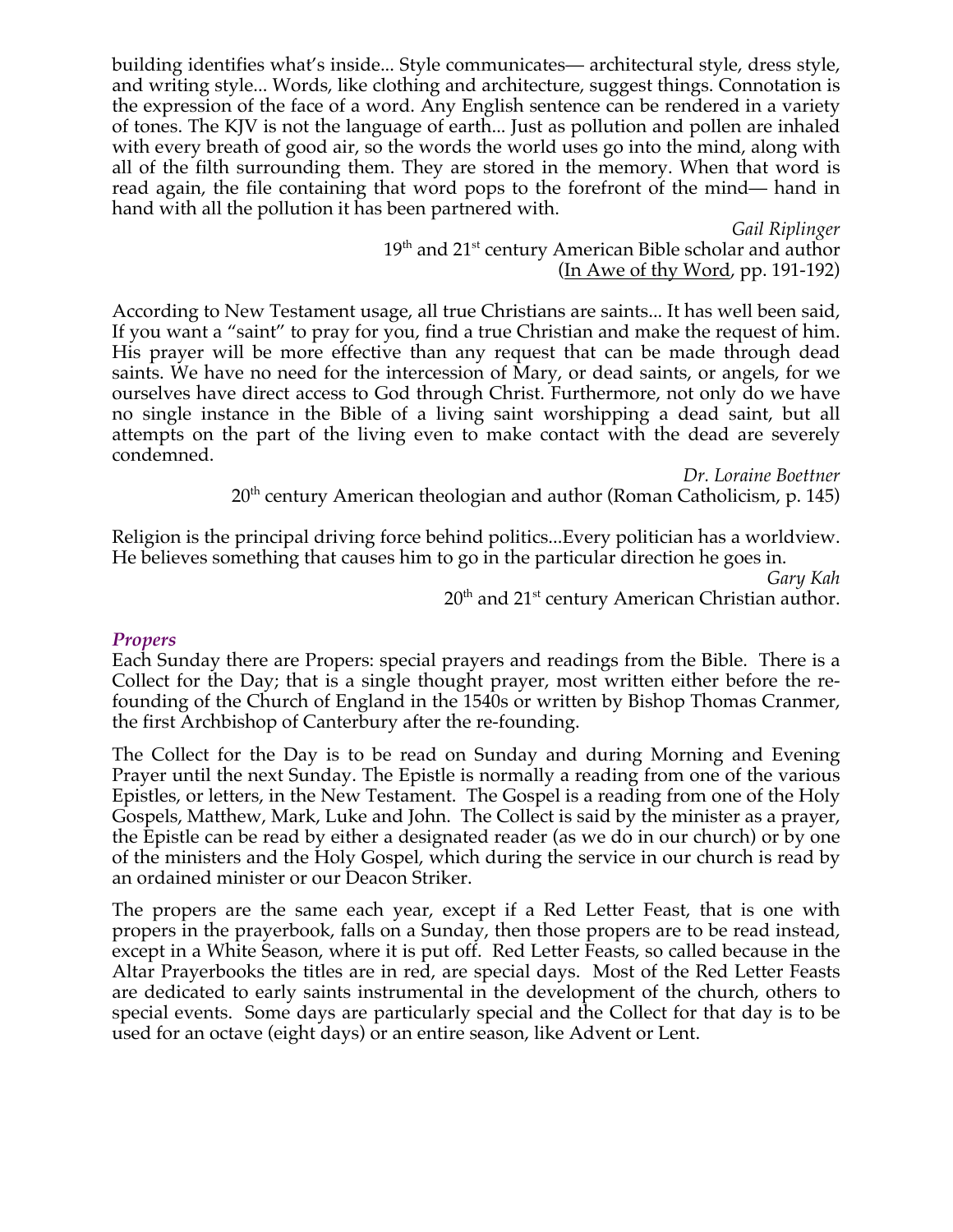The Propers for today are found on Page 132-133, with the Collect first:

#### The Fifth Sunday in Lent, commonly called Passion Sunday. *The Collect.*

**WE** beseech thee, Almighty God, mercifully to look upon thy people; that by thy great goodness they may be governed and preserved evermore, both in body and great goodness they may be governed and preserved evermore, both in body and soul; through Jesus Christ our Lord*. Amen.*

And due to the rubric, the Collect for the Day is followed by the Collect for Ash Wednesday, which is found on Page 124:

#### The first day of Lent, commonly called Ash Wednesday. *The Collect.*

**LMIGHTY** and everlasting God, who hatest nothing that thou hast made, and dost **ALMIGHTY** and everlasting God, who hatest nothing that thou hast made, and dost forgive the sins of all those who are penitent; Create and make in us new and contrite hearts, that we, worthily lamenting our sins and acknowledging our wretchedness, may obtain of thee, the God of all mercy, perfect remission and forgiveness; through Jesus Christ our Lord. Amen.

¶ This Collect is to be said every day in Lent, after the Collect appointed for the day, until Palm Sunday.

Dru Arnold read the Epistle for today, which came from Paul's letter to the Hebrews,

starting at the Eleventh Verse of the Ninth Chapter. Paul summarizes both the symbolism and the substance of the Lord's sacrifice on our behalf. Paul opens the secret of the One Perfect Sacrifice, One Time, for All Time and All Mankind. appealing to the sense of the Jews when he asks them if the blood of goats will set aside or atone for sin, how much more can be done by the Perfect Sacrifice made on our behalf?

**HRIST** being come an high priest of good things to come, by a greater and more perfect tabernacle, not made with hands, **CHRIST** being come an high priest of good things to come, by a greater and more perfect tabernacle, not made with hands, that is to say, not of this building; neither by the blood of goats and calves, but by his own blood he entered in once into the holy place, having obtained eternal redemption for us. For if the



blood of bulls and of goats, and the ashes of an heifer sprinkling the unclean, sanctifieth to the purifying of the flesh: how much more shall the blood of Christ, who through the eternal Spirit offered himself without spot to God, purge your conscience from dead works to serve the living God? And for this cause he is the mediator of the new testament, that by means of death, for the redemption of the transgressions that were under the first testament, they which are called might receive the promise of eternal inheritance.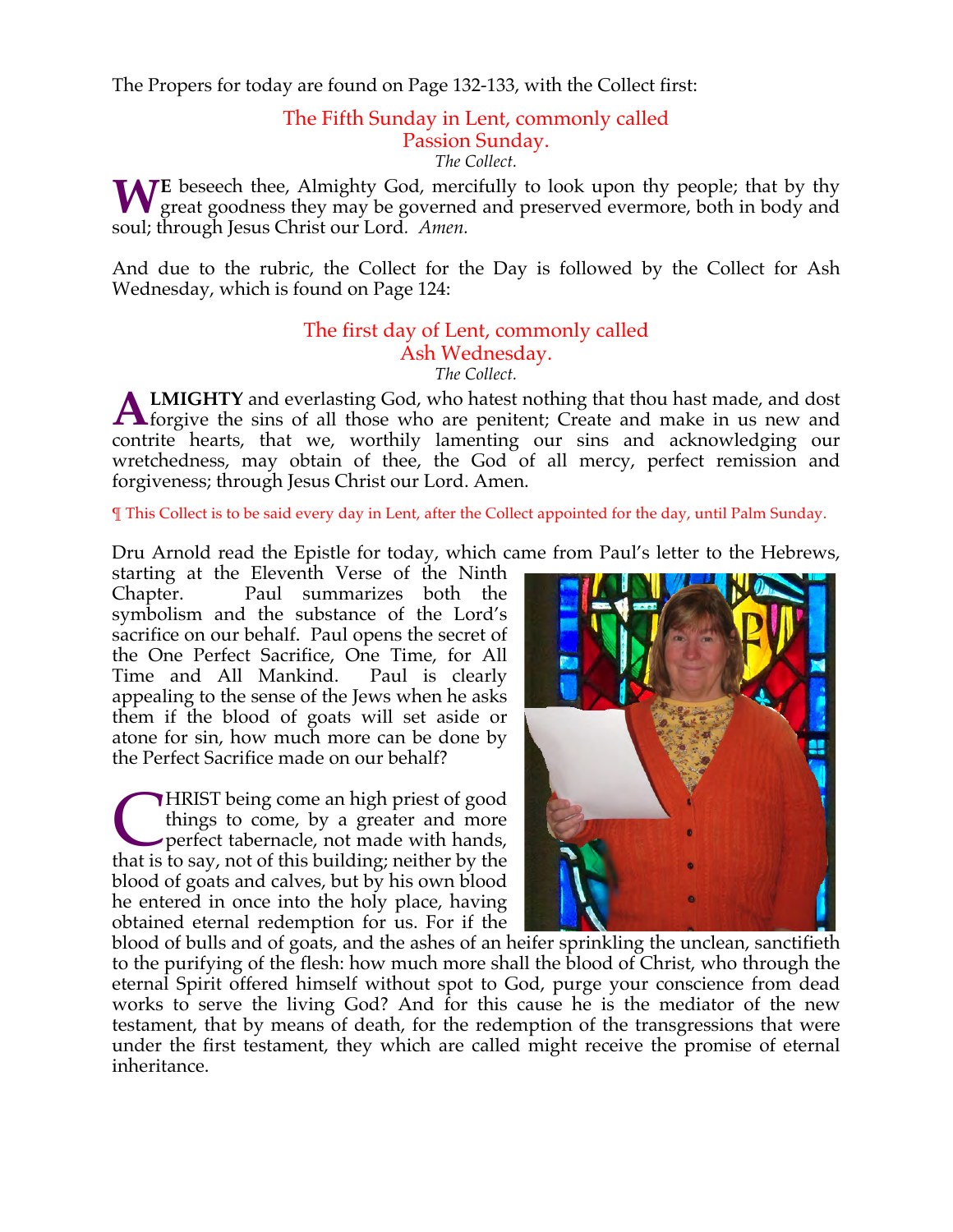Hap Arnold read this morning's Gospel which comes from the Gospel of Saint John,



starting at the Forty-Sixth Verse of the Eighth Chapter and tells the story of Jesus' confrontation with the Pharisees in the temple. Like much of John it is filled with deep explanation of Jesus and His purpose here.

Knowing them looking to find the worst in Him, Jesus asked, "Which of you convinceth me of sin? And if I say the truth, why do ye not believe me?" In a point central to Christianity, he went on, "He that is of God heareth God's words: ye therefore hear them not, because ye are not of God." When we hear the term Jews here, we should hear the world in general, for He spoke to all who would not hear. When they would not hear, He pointed out He sought

not glory or praise from them, but only from the Father whom in reality they knew not. Here He offers the singular benefit of Christianity, "If a man keep my saying, he shall never see death." This concept being foreign to them, they asked if He thought He was greater than Abraham. That brought the crowning touch, "Your father Abraham rejoiced to see my day." Knowing He was only in his early 30s, they could not grasp how he could have seen Abraham.

In a demonstration of the non-linearity of God's time, He said, "Before Abraham was, I am.<sup>2</sup> As might be expected, this offended the Keepers of The Law.

**TESUS** said, Which of you convinceth me of sin? And if I say the truth, why do ye not believe me? He that is of God heareth God's words: ye therefore hear them not, **JESUS** said, Which of you convinceth me of sin? And if I say the truth, why do ye not believe me? He that is of God heareth God's words: ye therefore hear them not, because ye are not of God. Then answered the Jews, and s well that thou art a Samaritan, and hast a devil? Jesus answered, I have not a devil; but I honour my Father, and ye do dishonour me. And I seek not mine own glory: there is one that seeketh and judgeth. Verily, verily, I say unto you, If a man keep my saying, he shall never see death. Then said the Jews unto him, Now we know that thou hast a devil. Abraham is dead, and the prophets; and thou sayest, If a man keep my saying, he shall never taste of death. Art thou greater than our father Abraham, which is dead? and the prophets are dead: whom makest thou thyself? Jesus answered, If I honour myself, my honour is nothing: it is my Father that honoureth me; of whom ye say, that he is your God: yet ye have not known him; but I know him: and if I should say, I know him not, I shall be a liar like unto you; but I know him, and keep his saying. Your father Abraham rejoiced to see my day: and he saw it, and was glad. Then said the Jews unto him, Thou art not yet fifty years old, and hast thou seen Abraham? Jesus said unto them, Verily, verily, I say unto you, Before Abraham was, I am. Then took they up stones to cast at him: but Jesus hid himself, and went out of the temple.

<sup>&</sup>lt;sup>2</sup> This response was similar to God's answer to Moses' question, "Who do I tell them sent me?"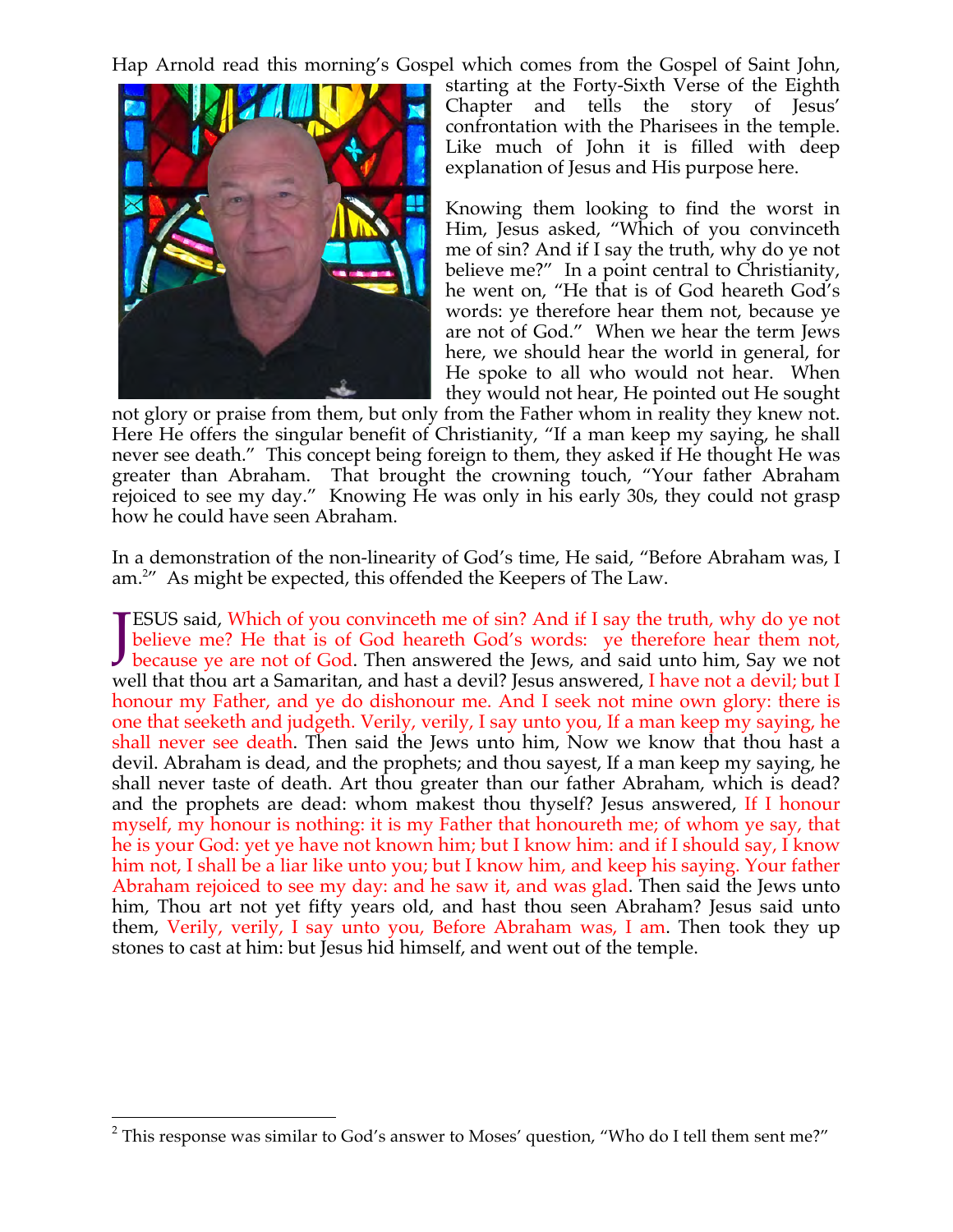# *Sermon – Reverend Hap Arnold - Time and Action*

Today's sermon brought the Collect, Epistle and Gospel together and is partly contained in the forewords above.



Consider these words from the Collect:

… thy people; … by thy great goodness … may be governed and preserved evermore, both in body and soul …

In the Collect, we ask God to help us to look to Him for leadership and direction that we might be saved, both our physical bodies and souls. For, if we do not look to God for our guidance and direction we are surely lost like a man in the wilderness without a compass. When we ask that we might be governed and thus preserved by His *great goodness*, we are in effect asking for His Guidance for us to be guided. Guided, that means we need to ask, then listen to what He Tells us, then actually follow that guidance.

Recall to mind this quote from GK Chesterton:

• "Christianity has not been tried and found wanting; it has been found difficult and not tried."

It does absolutely no good for us to ask God for guidance, then when He gives it to us for us to ignore or pretend we did not hear. After all, there are none so deaf as those who will not hear, a concept discussed more fully in Matthew 13.13. Thus, we need to ask for He Help, His Guidance, then actually do our very best to follow Him.

If we look to Him for guidance, we then look to Him for safety. Safety means only the safety of our soul, our eternal life. Things may get tense here, for as Aslan is not a tame lion, God is not a tame god. He is the one true and triune God. Not tame, but the savior of mankind. Think about this; pretty clearly the Mosaic Law with its 613 rules did not really work to save mankind. The constant sacrifice of animals could not make us accounted for as perfect in God's eye. After all, an animal would never work to cleanse our sins, account us as perfect and let us enter into heaven, as Christ's sacrifice by the terrible death on the Cross did for us. An animal is a poor substitute for a divine being that is our conduit from heaven to earth, and visa versa. We were always destined to fail. We cannot make the grade on our own. We need the One Sacrifice, One Time, for all mankind, for all time.

Our only means of being accounted as perfect when we come before God is to rely on the sacrifice and intermediary priesthood of His Son, our Savior Jesus Christ to account us as perfect before God on that final day. Your AOC ministers, while officially titled as priests are not intermediary priests, there is one high priest, Jesus Christ the Righteous who is also the propitiation for our sins! He is our Savior, our Leader, our Teacher, our Master, our Example!

At the same time, as imperfect creatures with free will if we do our very best to follow His Word, we will not be perfect. On the other hand, we will be better than we will if we do not. Thus, without the sacrifice of His Son, we will not make the cut. We will end up in the pit. We need that one sacrifice, one time, for all mankind, for all time. If we did not need that sacrifice, then we wouldn't be seeing all the troubles in the world today. Today's world makes clear the need for the sacrifice He made for us; one time for all time. Unlike the sacrifices of the Old Testament, which required multiple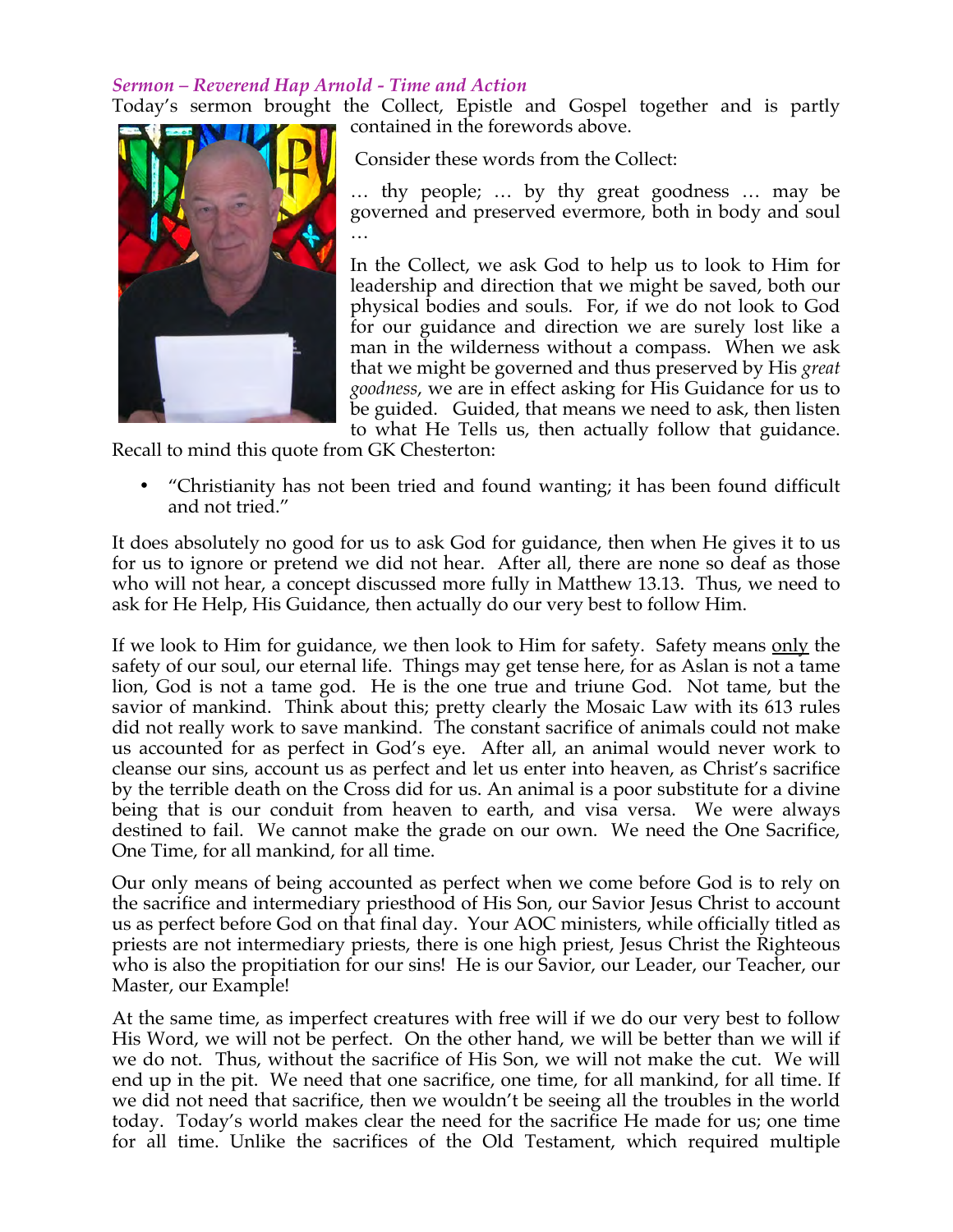sacrifices a year, this sacrifice was made one time, one year, for all time.

In the Gospel, Jesus reminds us that if we believe in Him and keep His Word (keeping His Word meaning acting upon it), then we shall make our seamless journey from the Shadowlands to His Home. Few of the Pharisees could conceive, or peradventure would not conceive, that God would send His Son to this world for us. They did not even believe He had a son, they were looking for the Messiah figure they thought couldn't be Him. The Messiah was in fact Jesus, the Christ of God. They expected an earthly savior, one who would drive the Romans out and put the Jews in charge of that corner of the world.

Their problem was that Jesus came to save our souls and give us eternal life, eternal life starting right then. Not just for the Jews and Israel, but the whole wide world, Jew, Gentile, Greek and all others. Jesus brought salvation and life to the entire world. That was not what the Pharisees were looking so hard for with their magnifying glasses as they examined Torah and The Law. Pharisees were not big picture people, and as Calvin told Hobbes, "We big picture people rarely become historians." It would seem that also applied to the Pharisees though they were not "big picture people", they misinterpreted the prophecies of the Messiah. Regardless, even though some people chose to misunderstand the prophecies, He came and He made that one sacrifice, at one time, for all mankind, for all time. For God so loved the world, that he gave his only begotten Son, that whosoever believeth in him should not perish, but have everlasting  $life^3$ .

Who is Jesus? Our Savior? Indeed. But, more He has been since before the beginning of the world, for He is one with I Am.

Through His Actions, we are saved.

Do ye likewise:

# **ACT**

It is by our actions we are known.

# **Be of God - Live of God - Act of God**

#### *Bishop Ogles' Sermon*

We are oft fortunate to get copies of Bishop Jerry's sermon notes. Today is one of those Sundays. Today's sermon starts off with the collect, and like

always, it will give you a lot to consider in your heart.

#### **Sermon Notes**

Fifth Sunday in Lent, commonly called Passion Sunday 6 April 2014, Anno Domini (In the Year of our Lord)

#### The Fifth Sunday in Lent, commonly called Passion Sunday. *The Collect.*



**WE** beseech thee, Almighty God, mercifully to look upon thy people; that by thy great goodness they may be governed and preserved evermore, both in body and great goodness they may be governed and preserved evermore, both in body and soul; through Jesus Christ our Lord*. Amen.*

 $3$  If the text of this sentence seems familiar, it is John 3.16, probably the most widely quoted text of the Bible.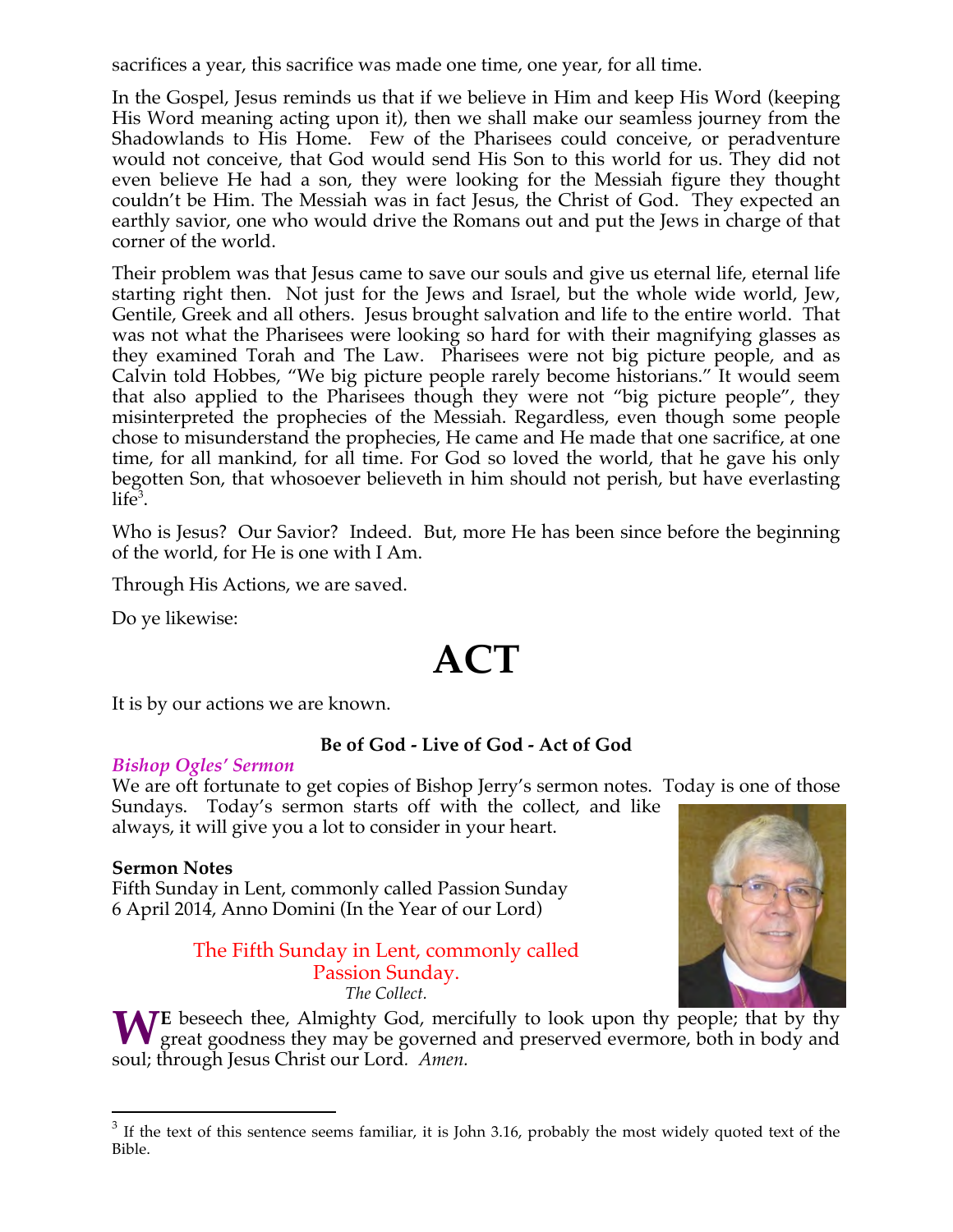And due to the rubric, the Collect for the Day is followed by the Collect for Ash Wednesday, which is found on Page 124:

#### The first day of Lent, commonly called Ash Wednesday. *The Collect.*

**LMIGHTY** and everlasting God, who hatest nothing that thou hast made, and dost **ALMIGHTY** and everlasting God, who hatest nothing that thou hast made, and dost forgive the sins of all those who are penitent; Create and make in us new and contrite hearts, that we, worthily lamenting our sins and acknowledging our wretchedness, may obtain of thee, the God of all mercy, perfect remission and forgiveness; through Jesus Christ our Lord. Amen.

¶ This Collect is to be said every day in Lent, after the Collect appointed for the day, until Palm Sunday.

ESUS said, Which of you convinceth me of sin? And if I say the truth, why do ye not believe me? He that is of God heareth God's words: ye therefore hear them not, **JESUS** said, Which of you convinceth me of sin? And if I say the truth, why do ye not believe me? He that is of God heareth God's words: ye therefore hear them not, because ye are not of God. Then answered the Jews, and s well that thou art a Samaritan, and hast a devil? Jesus answered, I have not a devil; but I honour my Father, and ye do dishonour me. And I seek not mine own glory: there is one that seeketh and judgeth. Verily, verily, I say unto you, If a man keep my saying, he shall never see death. Then said the Jews unto him, Now we know that thou hast a devil. Abraham is dead, and the prophets; and thou sayest, If a man keep my saying, he shall never taste of death. Art thou greater than our father Abraham, which is dead? and the prophets are dead: whom makest thou thyself? Jesus answered, If I honour myself, my honour is nothing: it is my Father that honoureth me; of whom ye say, that he is your God: yet ye have not known him; but I know him: and if I should say, I know him not, I shall be a liar like unto you; but I know him, and keep his saying. Your father Abraham rejoiced to see my day: and he saw it, and was glad. Then said the Jews unto him, Thou art not yet fifty years old, and hast thou seen Abraham? Jesus said unto them, Verily, verily, I say unto you, Before Abraham was, I am. Then took they up stones to cast at him: but Jesus hid himself, and went out of the temple. (John 8:46-59)

 God speaks to His own, and His own hear His Voice. If we are born of God, we shall surely enjoy His counsel and comfort. When God's Word is proclaimed with power and conviction, no argument can stand against it. Since the enemies of God cannot brook the preaching of the Word, and cannot refute it, the weapon of choice is to attack the messenger. Their great problem in attacking Christ is not only the fact that He is the Messenger, but also the Message. How often have we seen their futile attempts to trap Him in His Words redound to their detriment? Even the Church has often struggle with faith. The Church of the modern era no longer struggles with faith – they have lost it! Can it be true that those who believe upon the Lord Jesus Christ shall never see death? If we believe God, we will believe all that He has told us. Every material entity in a material world must fade away and die, but those who are born of the Spirit in Christ have spirits that shall never perish in death or Hell. What is it that makes a man own a reputation of character and strength? It is not his own bragging of himself for reputations are established by more than mere words – it is the testimony of others who know the man and his life that establishes strong reputation and character. Christ did not testify of Himself because His Father in Heaven had already given, and was giving, a Holy Testimony and Revelation of His Son. When we are under God's care and protection, the most violent of criminals cannot lay hand on us without the Father's permit.

 *46 Which of you convinceth me of sin? And if I say the truth, why do ye not believe me*? Has any man present brought charges against Christ? How often did they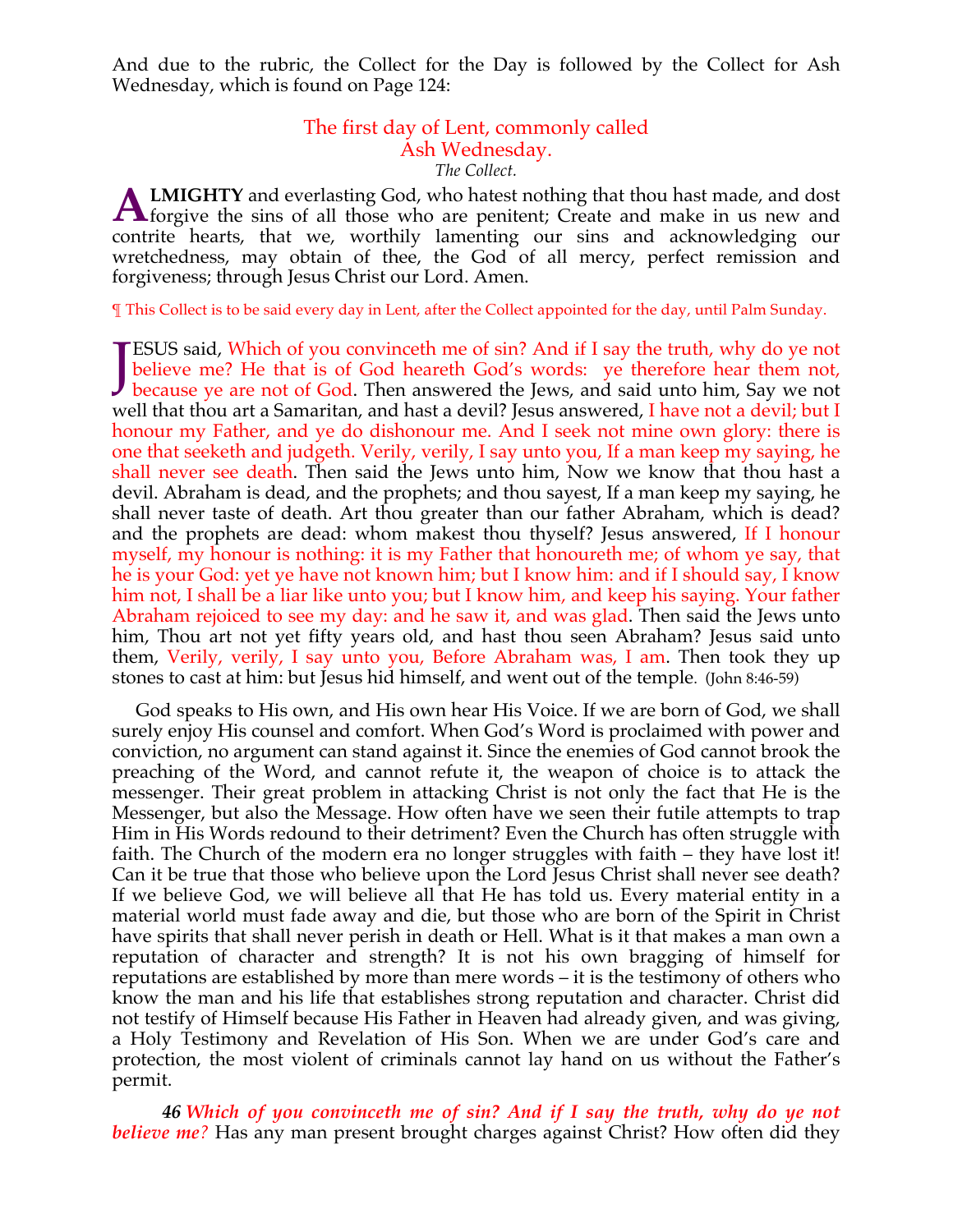tempt Him to make a misstep, but He always turned the tables on clerical rascals every bit as greedy in nature and egregious in false teaching as those modern day wonders who populate pulpits across America in our own day. Even when He proved to them their error, they never turned from it. To be honest, they could not turn, for they were of their children the devil.

 *47 He that is of God heareth God's words: ye therefore hear them not, because ye are not of God.* I never heard the counsel of another father and mother in my own home though it was given in every home in my neighborhood. I heard only the counsel of my own God-given parents. If we are sheep of our Special Shepherd, we may even hear the mumblings of other shepherds with other flocks, but is the Voice of our own shepherd that we hear and follow. It is a fact that wolves will not hear the gentle commands of the Good Shepherd. It is not their intent to hear, but to tear and destroy the sheep. They do not hear and follow because it is not in their nature to hear and follow.

 *48 Then answered the Jews, and said unto him, Say we not well that thou art a Samaritan, and hast a devil?* Since Christ has truly identified these culprits as not true members of the family of God, they return to their old, trite argument of bloodlines. They call Christ a Samaritan (which they do not consider members of Israel). Suddenly, just by merely speaking words of reason and logic – and doing or saying nothing vile – Christ is labelled as having a devil! Need I remind you that rulers of the Jews have committed blasphemy and, this, not the first time?

 *49 Jesus answered, I have not a devil; but I honour my Father, and ye do dishonour me.* Christ has accused these men of nothing that is not an absolute of the Holy Scriptures. Since Christ honors the Word of God the Father, and these men do not, which of the two have a devil? The Pharisees and Jews refuted, in custom, tradition, and action, the Word of God. They dishonor God thereby and even so His Son.

 *50 And I seek not mine own glory: there is one that seeketh and judgeth.* Christ came to redeem and not to judge. The judgment has already been made by God's Holy Word. It is by the standard of that Word that men are judged. If we are IN Christ, we are not under the terms of the Law and condemnation. But these men were far from the gates of the Holy City of God. Their deeds would judge them by that perfect standard of the Law.

 **51** *Verily, verily, I say unto you, If a man keep my saying, he shall never see death***.** This solution is too simple – too plain bread – for the sophisticated oracles of Judaism. How short a stride from hate and condemnation to freedom and liberty in Christ, but East is East and West is West and never the twain shall meet:

OH, East is East, and West is West, and never the twain shall meet, Till Earth and Sky stand presently at God's great Judgment Seat;

*Rudyard Kipling* (1865–1936)

 *52 Then said the Jews unto him, Now we know that thou hast a devil. Abraham is dead, and the prophets; and thou sayest, If a man keep my saying, he shall never taste of death.* They are actually accusing Jesus of denying that Abraham followed God. They know that there is a grave in Machpelah that contains the bones of Abraham. Their dim wits, lighted by darkness only, cannot comprehend (or refuse to) the words of Christ. All they know and understand is the "here and now". An eternal Heaven escapes their imagination. They may make allusions to that Heaven, just as false professor of our own time do, but they do not believe that any "educated" marvel could ever seriously believe it.

 *53 Art thou greater than our father Abraham, which is dead? and the prophets are dead: whom makest thou thyself?* They know DEATH, but they do not know LIFE!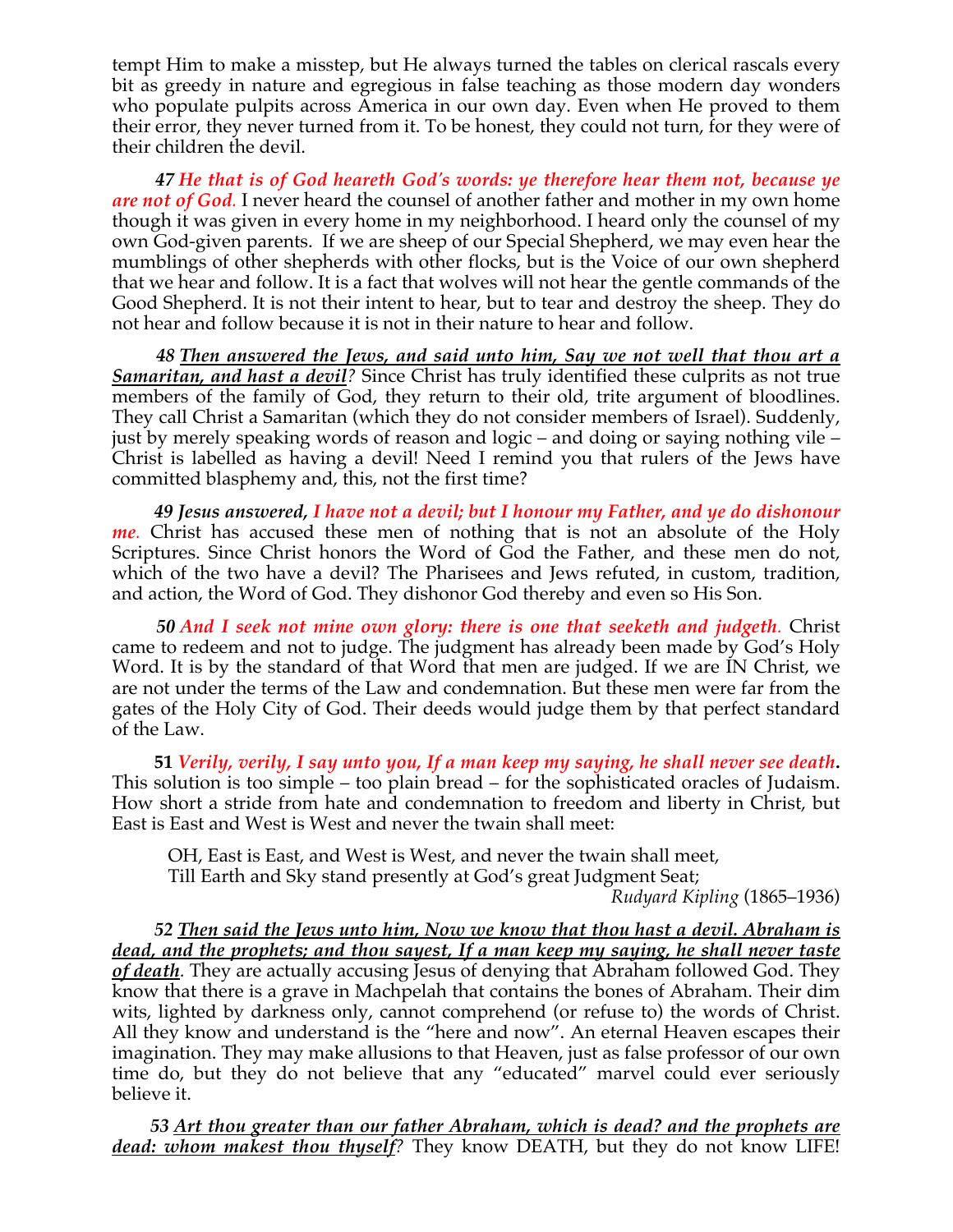Jesus is the Way, the Truth and the Life. Their scale-covered eyes do not see because they have dwelt in darkness so very long that they are blinded by Light.

 *54 Jesus answered, If I honour myself, my honour is nothing: it is my Father that honoureth me; of whom ye say, that he is your God:* How can men know intimately a great King and not recognize His sons and daughters? It is actually impossible. The King sends His Son to greet those who claim His sovereignty. He forewarns them of His son's Coming. He has written to them of it, spoken of it to them by the prophets whom they killed, and now the genuine Article stands before them and they know it not – or DO they?

 *55 Yet ye have not known him; but I know him: and if I should say, I know him not, I shall be a liar like unto you: but I know him, and keep his saying.* It is likely that the Jews have a head knowledge of God, but they have changed His character and description from that which He claims to be, to one which suits their own passions. When we know God of a truth we cannot disavow His sayings as the Chart and Compass of our lives.

 *56 Your father Abraham rejoiced to see my day: and he saw it, and was glad.* Quite often we fail to remember that Abraham was a Christian like unto the true Christian of this day. His view of Christ was ALL of faith. He looked forward, in faith, to the Coming Redeemer in Christ. He was preached the Gospel and he believed the Gospel. *Even as Abraham believed God, and it was accounted to him for righteousness. Know ye therefore that they which are of faith, the same are the children of Abraham. And the scripture, foreseeing that God would justify the heathen through faith, preached before the gospel unto Abraham, saying, In thee shall all nations be blessed*. (**Gal 3:6-8**) It was not the Stones of Sinai, or of Moses, that saves, but the Grace of God in Christ Jesus.

 *57 Then said the Jews unto him, Thou art not yet fifty years old, and hast thou seen Abraham?* God is the God of the living and not the dead. Of course, Jesus has seen Abraham. As a matter of fact, grasp this: He saw Abraham before Abraham saw himself.

 *58 Jesus said unto them, Verily, verily, I say unto you, Before Abraham was, I am.* Yes, He was before Abraham, He was before Adam, He was before the worlds (which He made) were cast into orbit by the artful Finger of God. He was before Gabriel and all created angels. Don't we recall that He was before the beginning of all things? There was never a time when Christ was not in the Eternal Presence – I AM!

 *59 Then took they up stones to cast at him: but Jesus hid himself, and went out of the temple, going through the midst of them, and so passed by*. Ah, yes, the **Ancien' Regime**! Destroy all opposition – if not by words, then, by all means, with stones. Though truth may lie trampled beneath the iron heel of hate, it cannot be destroyed. Like the Spirit Itself, Truth shall arise time and again after the futile attempts of the ungodly to silence it. But, alas, it was not the appointed time of Christ to offer Himself. Though they would have stoned Him, He wonderfully passed through them, out of the Temple, under cover of Light. So may we all be protected from the wiles of the devil!

 It is a great comfort to realize that our Lord is Eternally Present with His people, and He passes by unobserved by those who reject Him. Do you know the Presence of Christ in your heart today?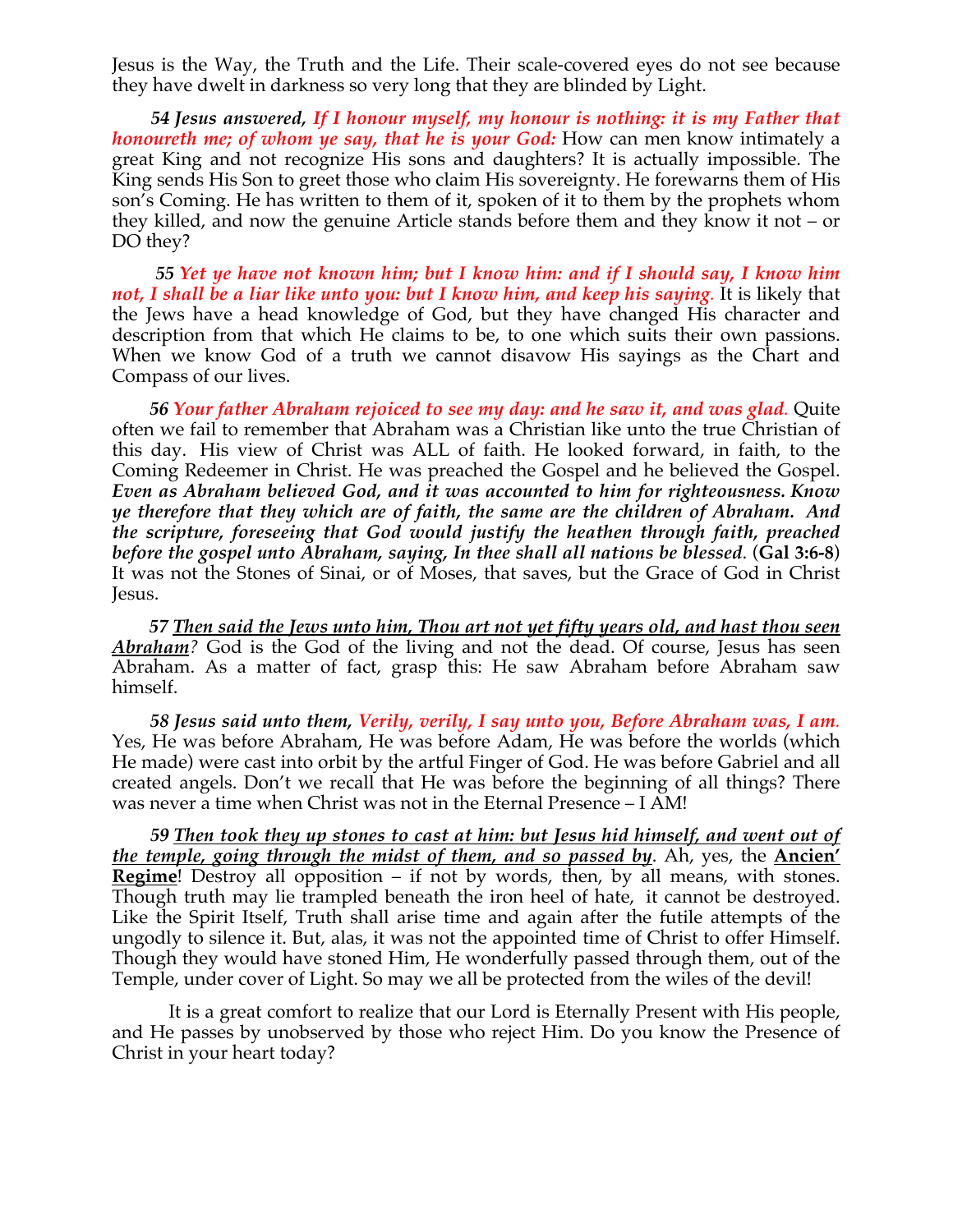#### *Roy Morales-Kuhn, Bishop and Pastor - St. Paul's Anglican Church - Anglican Orthodox Church*

Bishop Roy is pastor of the biggest AOC parish West of the Mississippi and is in charge

of the Diocese of the MidAmerica. Roy's sermons are well done and easy to understand. You always get something good out of them. Today is no exception.

> **Fifth Sunday in Lent** *commonly called Passion Sunday The Spirit v the Flesh* 6 April 2014

Epistle: Hebrews: 9:11-15 Gospel: John 8:46-59

11 But Christ being come an high priest of good things to come,



by a greater and more perfect tabernacle, not made with hands, that is to say, not of this building;

12 Neither by the blood of goats and calves, but by his own blood he entered in once into the holy place, having obtained eternal redemption for us.

13 For if the blood of bulls and of goats, and the ashes of an heifer sprinkling the unclean, sanctifieth to the purifying of the flesh:

14 How much more shall the blood of Christ, who through the eternal Spirit offered himself without spot to God, purge your conscience from dead works to serve the living God?

In this passage from the letter to the Hebrews the author explains the fulfillment that Christ complete with his perfection. He outlines that all the sacrifices from the time of inception in the Levitical and Mosaic laws were only good enough for purifying the flesh. The implication being, that as one bathes and yet gets dirty again, one is purified by these sacrifices, but they get 'dirty' again. The big difference being that the blood of Christ will purge your conscience or spirit of the dead works that permeate each human soul.

The perfect sacrifice, foreshadowed in the rites and sacrifices of the Old Testament, are now fulfilled in Christ. This scripture is the validation of Christ's work, the certification that he has because of what he did. The last verse ties this all up.

15 And for this cause he is the mediator of the new testament, that by means of death, for the redemption of the transgressions that were under the first testament, they which are called might receive the promise of eternal inheritance.

\*\*\*\*\*\* \*\*\*\*\*\* \*\*\*\*\*\*\* \*\*\*\*\*\*\*

46 Which of you convinceth me of sin? And if I say the truth, why do ye not believe me?

47 He that is of God heareth God's words: ye therefore hear them not, because ye are not of God.

48 Then answered the Jews, and said unto him, Say we not well that thou art a Samaritan, and hast a devil?

49 Jesus answered, I have not a devil; but I honor my Father, and ye do dishonor me.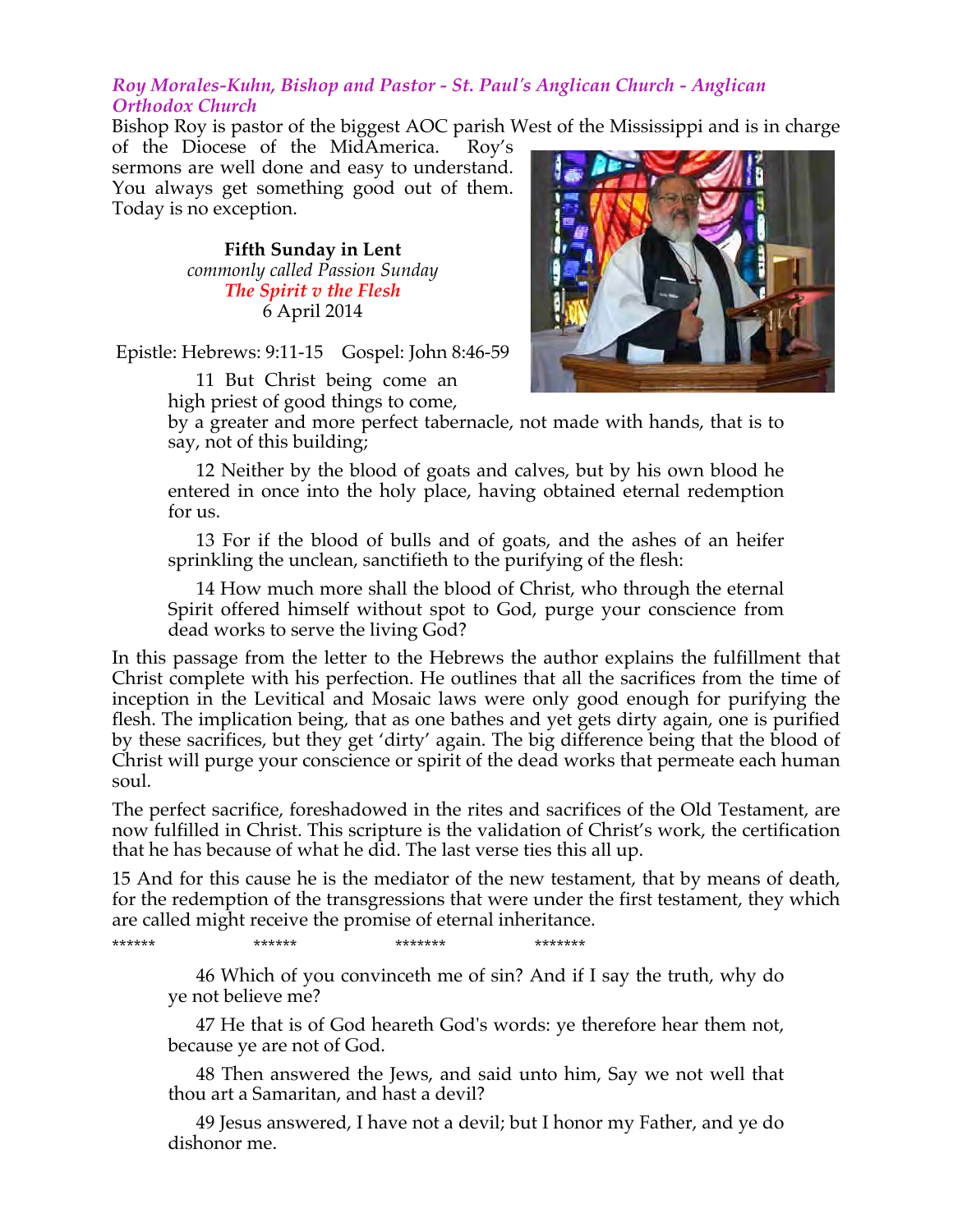50 And I seek not mine own glory: there is one that seeketh and judgeth.

51 Verily, verily, I say unto you, If a man keep my saying, he shall never see death.

In this Gospel passage, Christ is winnowing out the wheat from the tares. He is explaining to those who understand his words, that they by their understanding, have accepted Christ for who he is. Those who will not understand his words are not of Christ. When he spoke of not seeing death, of course he was speaking of spiritual death. Those who were questioning Christ were attacking Christ's character, they were impugning him by calling him a Samaritan or a devil.

Ironic, when the enemy has no ammunition, they make reasons for not believing Christ. That is not a new tactic, we see it used daily in political recourse. Attack the person, not their message.

52 Then said the Jews unto him, Now we know that thou hast a devil. Abraham is dead, and the prophets; and thou sayest, If a man keep my saying, he shall never taste of death.

53 Art thou greater than our father Abraham, which is dead? and the prophets are dead: whom makest thou thyself?

Once again, the crowd does not understand what Jesus is saying. They only see the surface, not the spiritual. They are fleshly minded, not spiritually minded. What Jesus was doing was certifying himself by expressing a number of prophetical concepts that these learned Jews should have known. An example can be made looking back to Christ early days on earth. When the Magi came to worship the king of the Jews, they used their secular sense to find him. They went to the capital city, Jerusalem to inquire the whereabouts of the newborn king. Herod, the Jewish king asked his scholars and scribes to read the prophets and find out where this king would be born. The scribes found the prophecy that indicated Bethlehem, just a few miles south of Jerusalem.

54 Jesus answered, If I honor myself, my honor is nothing: it is my Father that honoreth me; of whom ye say, that he is your God:

55 Yet ye have not known him; but I know him: and if I should say, I know him not, I shall be a liar like unto you: but I know him, and keep his saying.

56 Your father Abraham rejoiced to see my day: and he saw it, and was glad.

Again, Christ references the prophecies as to his coming. Notice in verse 54 he even gives them a nudge about their claim that they say God is who they worship. But then Jesus rebukes them in verse 55, indicating that they really don't know God. He also points to the fact that their earthly father, Abraham, rejoiced to see this day. Now that really gets their goat.

57 Then said the Jews unto him, Thou art not yet fifty years old, and hast thou seen Abraham?

58 Jesus said unto them, Verily, verily, I say unto you, Before Abraham was, I am.

59 Then took they up stones to cast at him: but Jesus hid himself, and went out of the temple, going through the midst of them, and so passed by.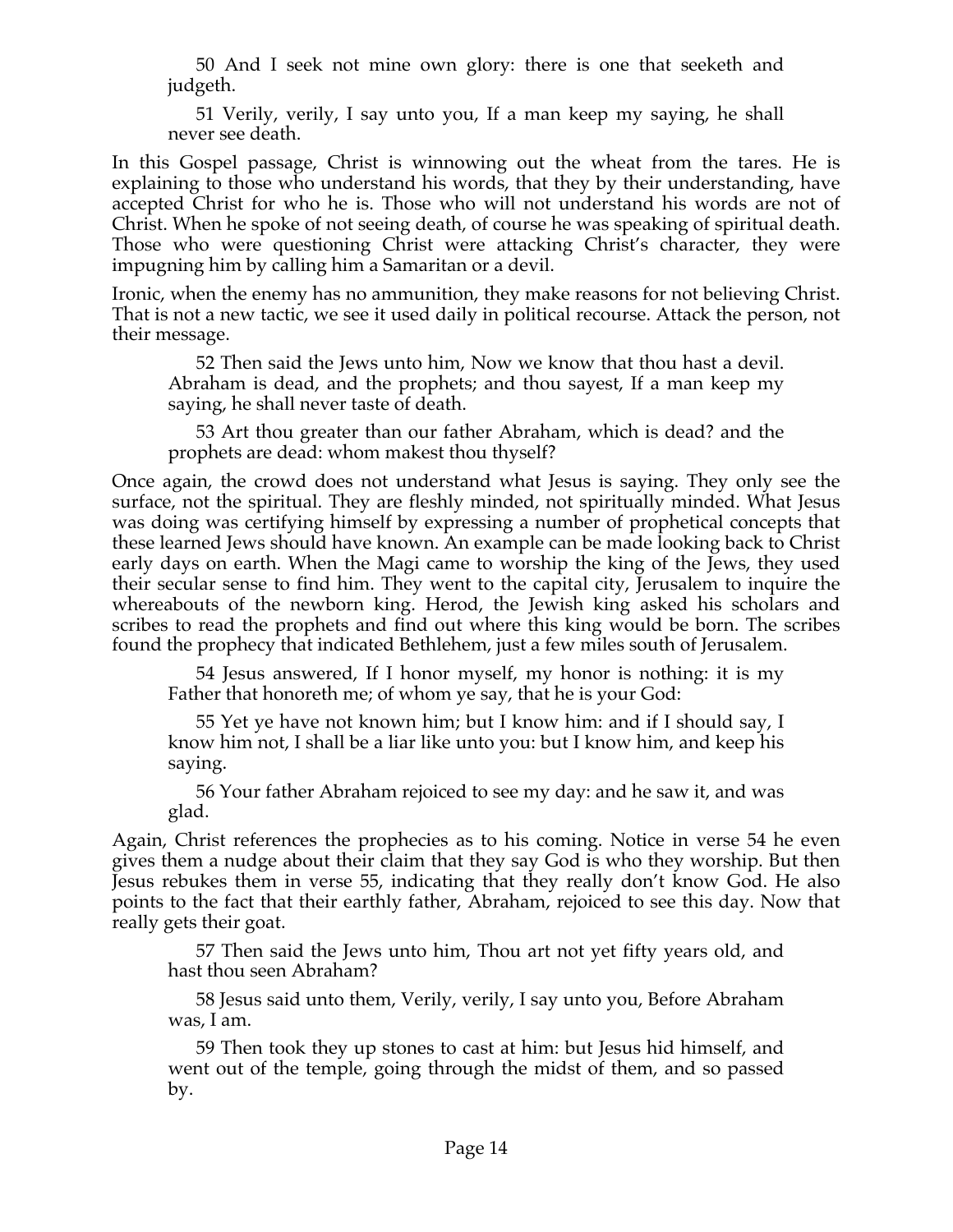These last three verses are a capstone of what is soon to be the coming passion and death of Christ. The Jews say that Christ couldn't possibly know Abraham, he, Christ was less than fifty years old. Jesus then tells them the truth, before Abraham was...I AM. Wow, not a static state, a state of being always. Never created, always...I AM. We can't wrap our minds around that concept. He is the alpha and the omega..to us. The beginning and the end, but he has always been. The great I AM.

And thus the great struggle that continues to this day. The fight between the Spirit and the Flesh. The Spirit which transcends all time and history against that which will one day fall away. The flesh that will one day cease to have life. The mortal that struggles against the immortal.

This sums up the forty days of Lent. We see this great war that took place. Christ, in the wilderness, at the beginning of his ministry, is tempted by Satan. Christ who will in just a few years lay down his life for our redemption, will be tempted by Satan to throw it all away. The fleshly world of the devil fought against the Spiritual world of the Son of God, the Spiritual world will win.

In the great sacrifice that Christ Jesus does for us, Death will be defanged. Death will lose its sting, Death will be defeated, not having the hold on Christ's own. The believer knows that there is resurrection, the believer knows that because of Jesus we will see that glorious day; there will be final victory.

15 And for this cause he is the mediator of the new testament, that by means of death, for the redemption of the transgressions that were under the first testament, they which are called might receive the promise of eternal inheritance.

This coming promise, of eternal inheritance, is the keystone to the whole work of Jesus Christ, which we will commemorate in the next couple of weeks.

Let us rejoice in the coming Light. This season of lengthening days,(Lent) gives us hope of that redemption of those transgressions we inherited from our earthly father Adam will now be covered by the Blood of Jesus death, burial and resurrection...to the promise of eternal inheritance.

# *Alleluia and Amen.*

Let us pray:

**GOD**, who makest us glad with the weekly remembrance of the glorious **P** resurrection of thy Son our Lord; Vouchsafe us this day such blessing through our worship of thee, that the days to come may be spent in thy service; through the same Jesus Christ our Lord. *Amen* **O**

**GOD** of peace, who hast taught us that in returning and rest we shall be saved, in quietness and in confidence shall be our strength; by the might of thy Spirit lift us, we pray thee, to thy presence, where we may be still and know that thou art God; through Jesus Christ our Lord. *Amen* **O**

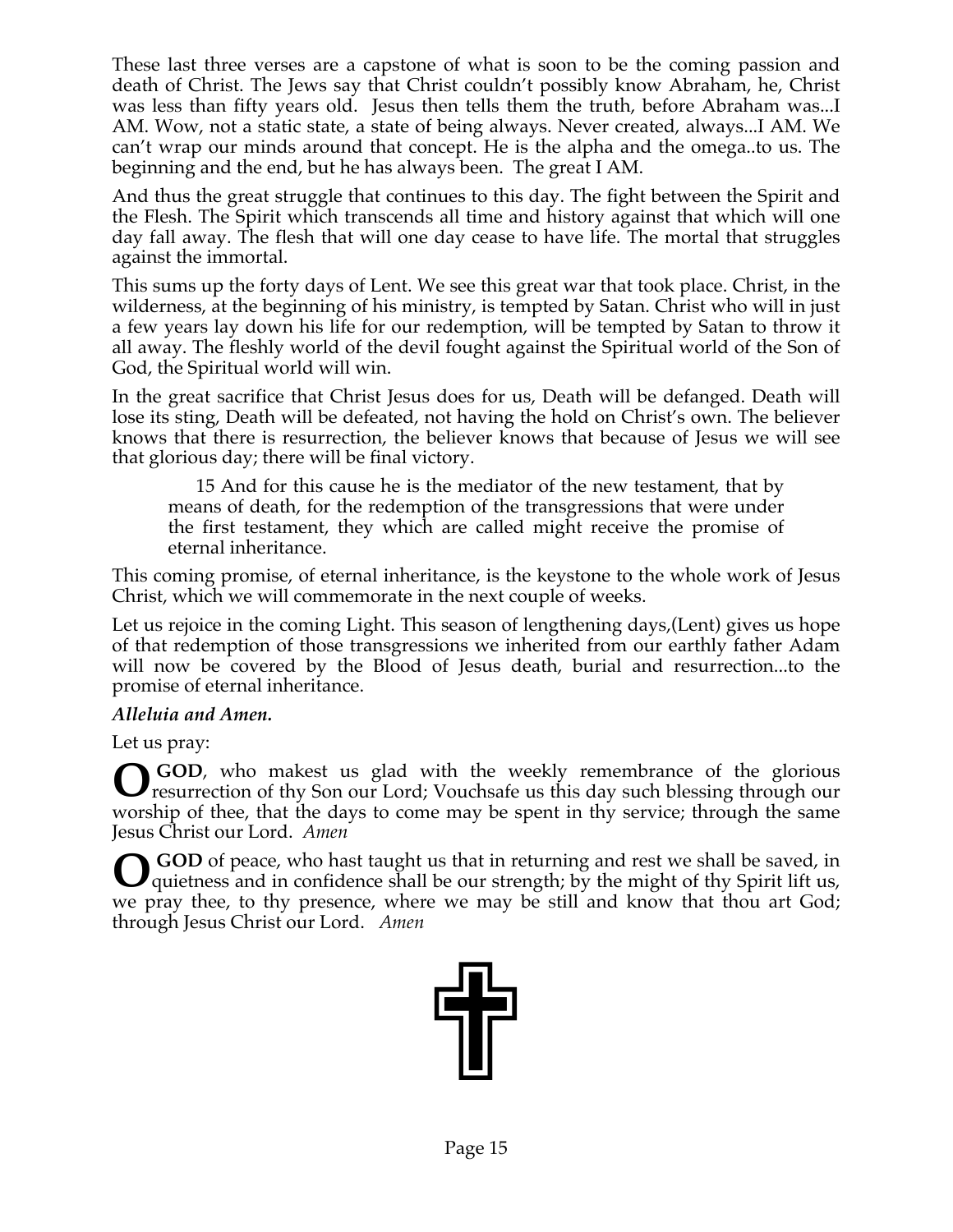# *Bishop Dennis Campbell's Sermon*

Bishop Dennis is a brilliant speaker. He is able to take biblical precepts and make them



perfectly understandable, even to me. Oft he provides the text of his sermons and I take the utmost pleasure in passing them on:

> **Is God Fair?**<sup>4</sup> Psalm 51, Isaiah 1:10-20, 1 Peter 4:12-19

Is God fair? In the Monday night video we heard a university student tell the speaker religion is culturally conditioned, and, if there were a God He would not send anyone the hell for not being a Christian. He was basically saying four things:

**First**, all religions are invented by people to express their cultural views and prejudices in order to give themselves a sense of identity, unity, and divine approval.

**Second**, since all religions are human inventions they are not true.

**Third**, since they are invented by a culture they are culturally acquired much like taste in hairstyles and clothing fashions.

**Fourth**, if Christianity is true, and God does send people to hell only because they had the accidental misfortune to be born into a culture whose religion is not Christianity, then God is an arbitrary, cruel demon, rather than the loving God Christians talk about so much.

The speaker did a good job of refuting the student. He said if religion is culturally conditioned and acquired, then atheism is too, and a person becomes an atheist by being in a culture of atheism. And if atheism, or agnosticism, is culturally conditioned and acquired, it, too, is just an expression of the subjective values and beliefs of its culture, and has no more claim to be a true expression of reality than Christianity. Furthermore, a person cannot claim to know Christianity, or any other religion or belief, is culturally acquired unless he is given superior knowledge that is above the claim of all cultures and religions. But if all beliefs are culturally acquired, including atheism/agnosticismm the atheist/agnostic can't even say all beliefs are culturally acquired because he would be speaking his own culturally acquired beliefs, and culturally acquired beliefs only express the cultural beliefs and prejudices of that culture. So that argument against Christianity is just absolutely devastating to atheism, agnosticism, and any view of morality, values, or the meaning of life, unless God exists, and gives knowledge that is above all human cultures and prejudices and views.

So the speaker did a good job of refuting culturally acquired religion. But the student who asked the question, also said it would be unfair of God to send someone to hell for being born into a culture that does not have Christianity as its religion. He was saying, "It's not my fault if I was born into a culture of atheism, and accept what that culture teaches. That is just an accident of birth. Therefore, it would be unfair of God to send me to hell for not being a Christian."

This brings me to the point of today's sermon; God doesn't send people to hell for not

 $4$  The word FAIRNESS is not in the Bible. The word FAIR is, but only in the sense of nice to look at. Interesting, is it not?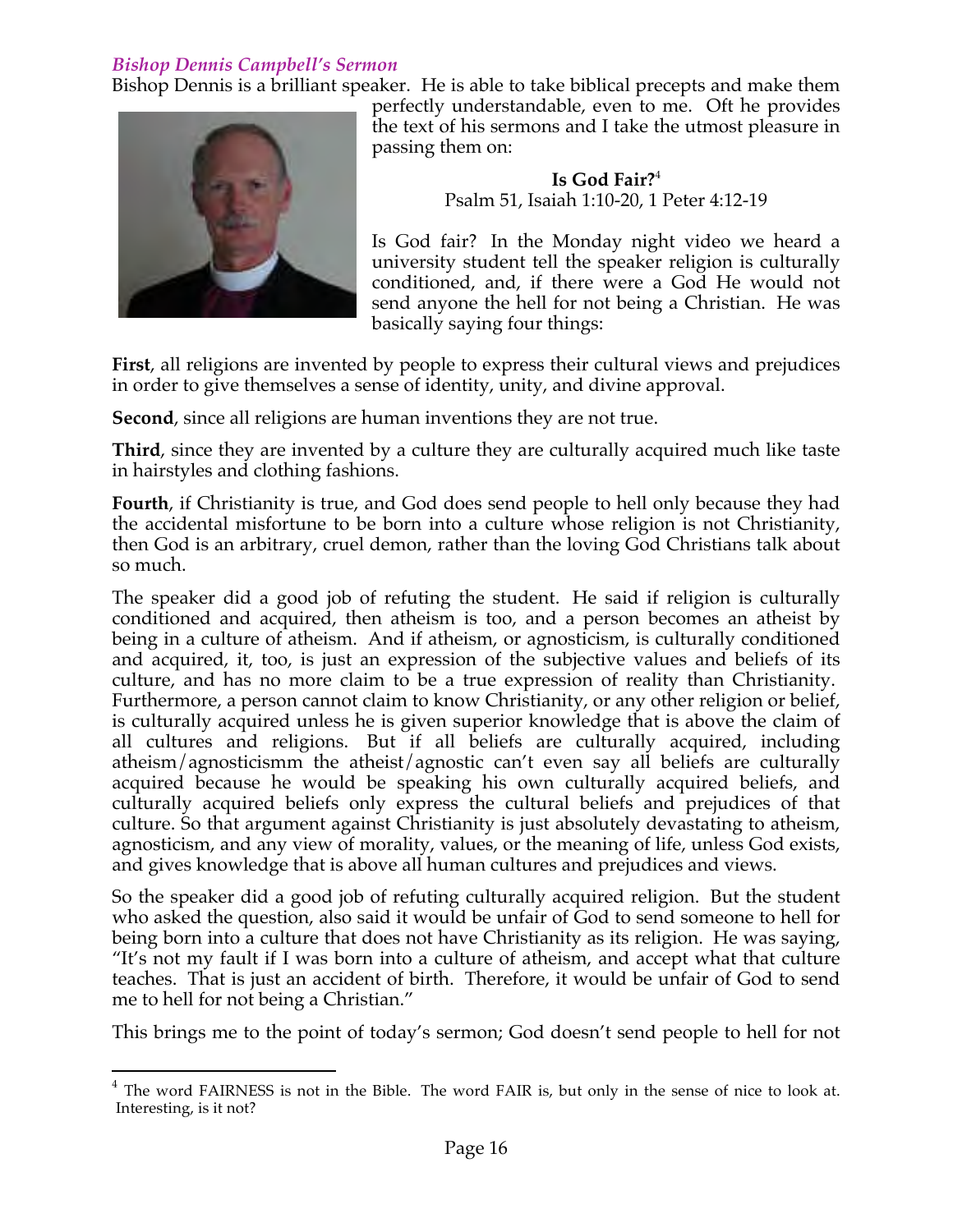being Christians. God sends people to hell for doing what they know is wrong. In other words, people don't go to hell because they don't have the full light of the Gospel of Christ. They go to hell because they aren't faithful to the light they do have. According to the Bible, they have quite a lot of light. Acts 14:16 and 17 tell us God suffers (allows) people to walk in their own ways. He allows them to make up their own religions and values and laws, and live by them. "Nevertheless He left not Himself without witness, in that He did good and gave us rain from heaven, and fruitful seasons, filling our hearts with food and gladness." The Bible is talking here about what theologians call Natural Revelation. It is saying God lets us do what we want, but He has also left a witness to Himself. We can deny His existence, but we all know about Him because He has been good to us. The implication, then, is, since God has been good to us, we should honour and love Him. But Natural Revelation goes further, saying we know God exists because nature reveals Him. "The heavens declare the glory of God," says Psalm 19:1. Romans 1:19 and 20 tell us "that which may be known of God is manifest," revealed to all, "For the invisible things of Him… are clearly seen, being understood by the things that are made, even His eternal power and Godhead." According to the Bible, the problem of all people in all places is not the shortage of revelation, it is the rejection of the revelation they have. When they knew God" through His revelation in creation, "they glorified Him not as God, neither were thankful, but became vain in their imaginations, and their foolish heart was darkened." Romans 1:18 explains this, saying, they "hold" meaning to hold in suppression "the truth in unrighteousness." The Gospel of John expresses this well, saying, "men loved darkness rather than light, because their deeds were evil" (Jn. 3:19). The light is there, but people love darkness.

Let's talk about those evil deeds for a moment. People have an innate sense of right and wrong. We may disagree on the details, but almost all of us would agree that some things are good and others are bad. And we expect others to recognize this. We talk about fairness and justice as self evident truth that is above all human inventions, philosophies, and ideals. We appeal to these truths in every day life. If a strong man pushes a sick man out of line at the grocery store, even an absolute moral relativist will say, "That's not fair. Go pick on someone your own size." He will appeal to sense of moral oughtness. We all have a sense that all people everywhere ought to live in accordance with a self-evident code of conduct. Again, we may differ over the details, but the general code is agreed upon. This is what the Bible refers to in Romans 2:14 and 15 as having the law of God written in our hearts. We often call this conscience. Yes, we can quench our consciences. But we are born with them and they must be quenched before they will allow us to do evil without remorse. This is the point, all have consciences. All have the law of God written in their hearts. No one goes to hell for breaking a commandment of God he doesn't know about or not believing in a Christ he hasn't heard about. He goes to hell for leaving undone the good he knows he ought to have done, and for doing the evil he knows he ought not to have done.

So, is God unfair to punish a person for an accident of birth? According to the Bible it is not just an accident of birth, it is a deliberate choice and way of life that intentionally excludes God and breaks His commandments. For God to exclude such a person is not unfair, it is justice.

-- +Dennis Campbell Bishop, Anglican Orthodox Church Diocese of Virginia Rector, Holy Trinity Anglican Orthodox Church Powhatan, Virginia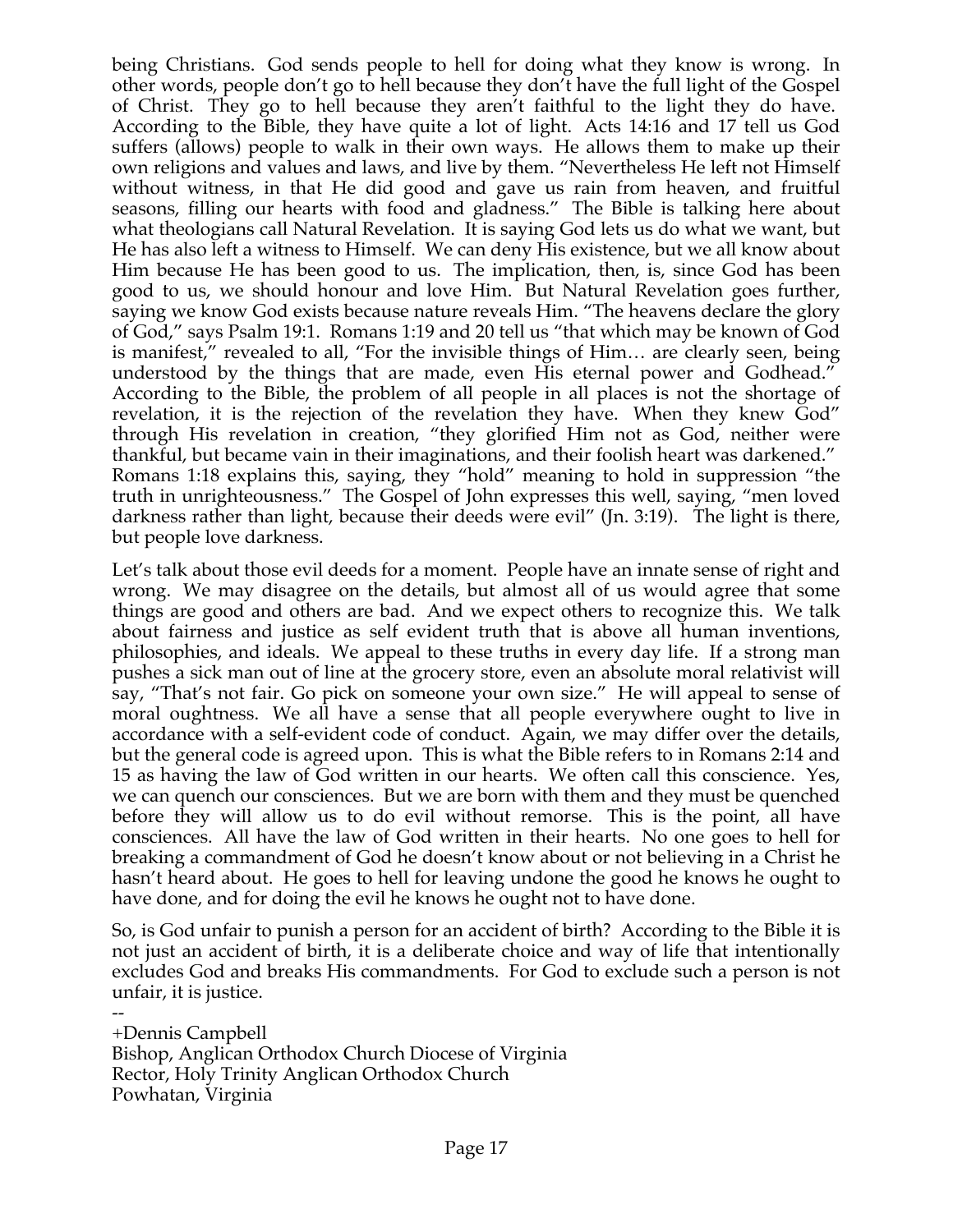# *Rev Bryan Dabney of Saint John's Sunday Sermon*

We are fortunate to have Bryan's Sunday Sermon. If you want people to come to The Truth, you have to speak the truth, expouse the truth and live the truth. This is really a good piece and I commend it to your careful reading.

#### **Fifth Sunday in Lent**

In our gospel for today, our Lord said, If God were your Father, ye would love me: for I proceeded forth and came from God; neither

came I of myself, but he sent me. Why do ye not understand my speech? even because ye cannot hear my word. Ye are of your father the devil, and the lusts of your father ye will do. He was a murderer from the beginning, and abode not in the truth, because there is no truth in him. When he speaketh a lie, he speaketh of his own: for he is a liar, and the father of it. And because I tell you the truth, ye believe me not. Which of you convinceth me of sin. And if I say the truth, why do ye not believe me? He that is of God heareth God's words: ye therefore hear them not, because ye are not of God (8:42- 47). In a previous chapter, our Lord said, He that heareth my word, and believeth on him that sent me, hath everlasting life (St. John 5:24) Do you see the distinction being drawn? There were two groups: the unregenerate masses who belong to our adversary, and a believing remnant who are God's.

The unregenerate are the children of disobedience (Ephesians 5:6). They do not understand the words of Christ because they cannot hear them. As the apostle Paul explained, But if our gospel be hid, it is hid to them that are lost: in whom the god of this world hath blinded the minds of them which believe not, lest the light of the glorious gospel of Christ, who is image of God, should shine unto them (II Corinthians 4:3- 4).

The remnant, on the other hand, have heard the words of Christ and have accepted them. Throughout the ages, they have sought to honor God through their obedience to his word. As the apostle John noted in his first epistle, And he that keepeth his commandments dwelleth in [Christ] and [Christ] in him. And hereby we know that he abideth in us, by the Spirit which he hath given us (3:24).

Now God did not give us his word as a draft for our approval, so either one accepts God's word written, or one will, by default, be in rejection of it. There are no exceptions. St. Paul wrote extensively on the Christian ethos. He knew what it meant to join "the dark side". He had once been an ignorant tool of the devil prior to his conversion via his persecution of the body of Christ (Acts 9:1-20). But after his conversion, the apostle proved to be a passionate and successful minister of the gospel.

But O how things have changed. Sadly, there are many within the mainline denominations who have sought to diminish St. Paul's credibility as a spokesman for our God. Those who would deny him his rightful place ought to "stand and deliver" on their position by answering the following queries: 1) Who, pray tell, appeared to Saul of Tarsus on that dusty road to Damascus?, and 2) With whom did the apostle commune in the wilderness of Arabia for some three years?, and 3) If the apostle was truly called of our Lord on that dusty road so long ago, then how on earth can any so-called Christian church or minister disparage him without being labeled a false church, with those who teach such being rightly called antichrist?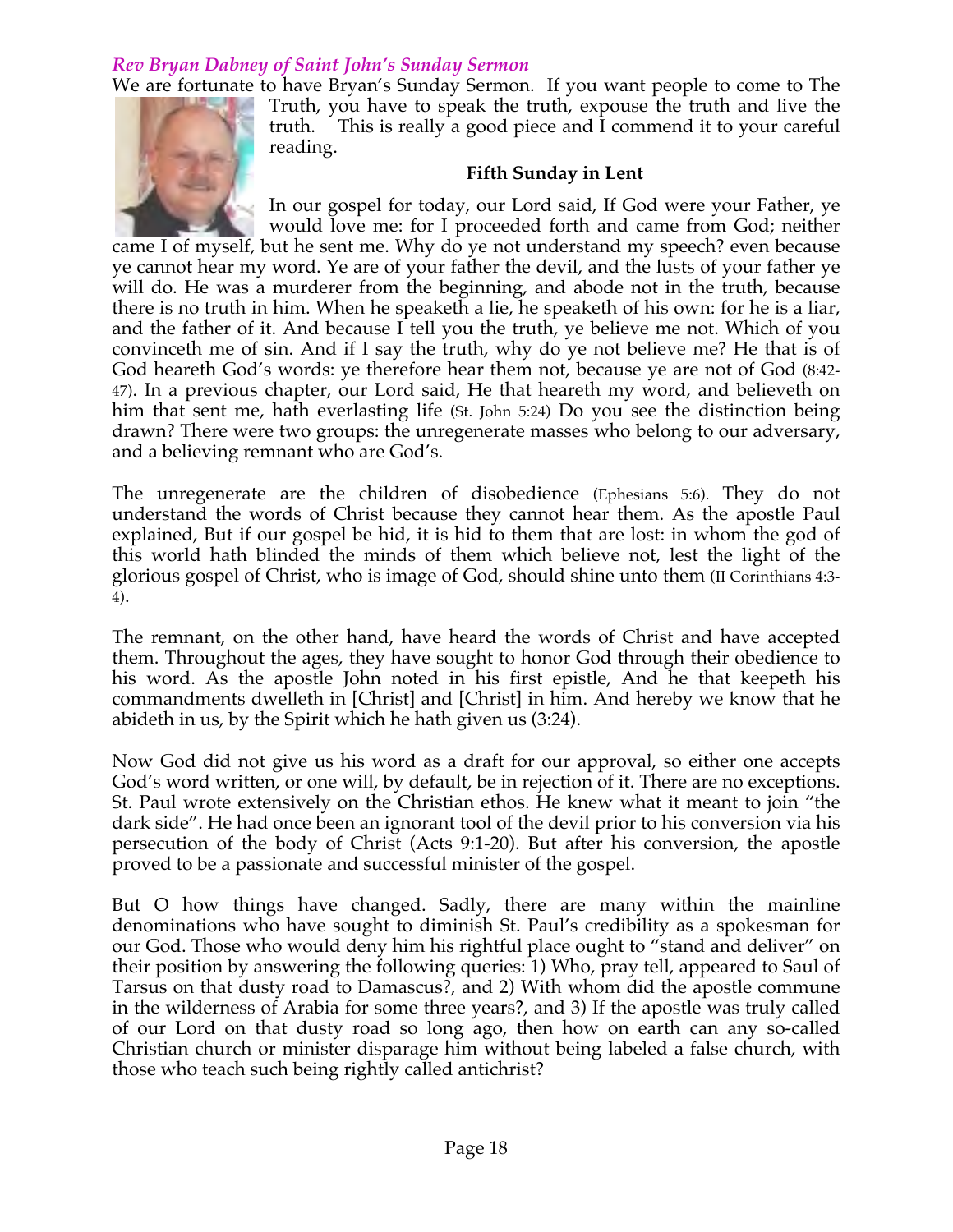And think about the totality of the apostle's works on behalf of our Lord. His epistles contain the rubrics for church order and worship. He was called to supply form to the substance— to flesh out the specifics of what it means to have a church. He was called to preach and be heard of the remnant that they might be saved by the effectual working of the Holy Ghost. Thus to deny the credentials of the last apostle is to in effect close one's ears to the gospel of truth that he preached, and which was recorded for our edification.

So what have those churches and pastors which have rejected St. Paul's teachings gained for all their efforts? They have, in essence, exchanged the true gospel of our risen Lord for another gospel (Galatians 1:6-9), and on that account they have received a curse. Through their false teaching, they have slain the concept of inerrancy regarding God's word written in the hearts and minds of their congregations. They have also become cultists who gather around a figment of Christ, but not the only begotten Son of the Father. This is that other Christ or the spirit of antichrist which has been sown by Satan throughout the world since our Lord's first advent. And on account of this evil spiritual presence within an ever increasing number of churches, our Lord has been forced to stand outside their doors knocking to come in (Revelation 3:20). Sadly, this is in agreement with our gospel lesson, as the modern church has become like the unregenerate of the Jews, for only a remnant will hear and receive the truth.

J. C. Ryle once wrote concerning these last days, "...that the world will never be completely converted to Christianity by any existing agency, before the end comes. In spite of all that can be done by ministers, churches, schools and missions, the wheat and the tares will grow together until the harvest; and when the end comes, it will find the earth in much the same state that it was when the flood came in the days of Noah (St. Matthew 13:24-30; 24:37-39)... [and] that the widespread unbelief, indifference, formalism and wickedness, which are to be seen throughout Christendom, are only what we are taught to expect in God's Word. Troublous times, departures from the faith, evil men waxing worse and worse, love waxing cold, are things distinctly predicted."

Our Lord said of Noah's time that, ... as the days of Noe were, so shall also the coming of the Son of man be. For as in the days that were before the flood they were eating and drinking, marrying and giving in marriage, until the day that Noe entered the ark, and knew not until the flood came, and took them all away; so shall also the coming of the Son of man be (St. Matthew 24:37-39). . Let us now look at the spiritual condition of humanity as described in Genesis 6: And God saw that the wickedness of man was great in the earth, and that every imagination of the thoughts of his heart was only evil continually (v.5). And St. Paul noted in his second epistle to St. Timothy that, ...in the last days perilous times shall come. For men shall be lovers of their own selves... unthankful, unholy... lovers of pleasure more than lovers of God; having a form of godliness, but denying the power thereof... (vv.2-5).

The apostle also forewarned that the church would experience apostasy prior to the return of our Lord. Consider his words in II Thessalonians 2: We beseech you, brethren, by the coming of our Lord Jesus Christ, and by our gathering together unto him, that ye be not soon shaken in mind, or be troubled, neither by spirit, nor by word, nor by letter as from us, as that the day of Christ is at hand. Let no man deceive you by any means: for that day shall not come, except there come a falling away first, and that man of sin be reveal, the son of perdition (vv.1-3). It will be that man of sin who will use a great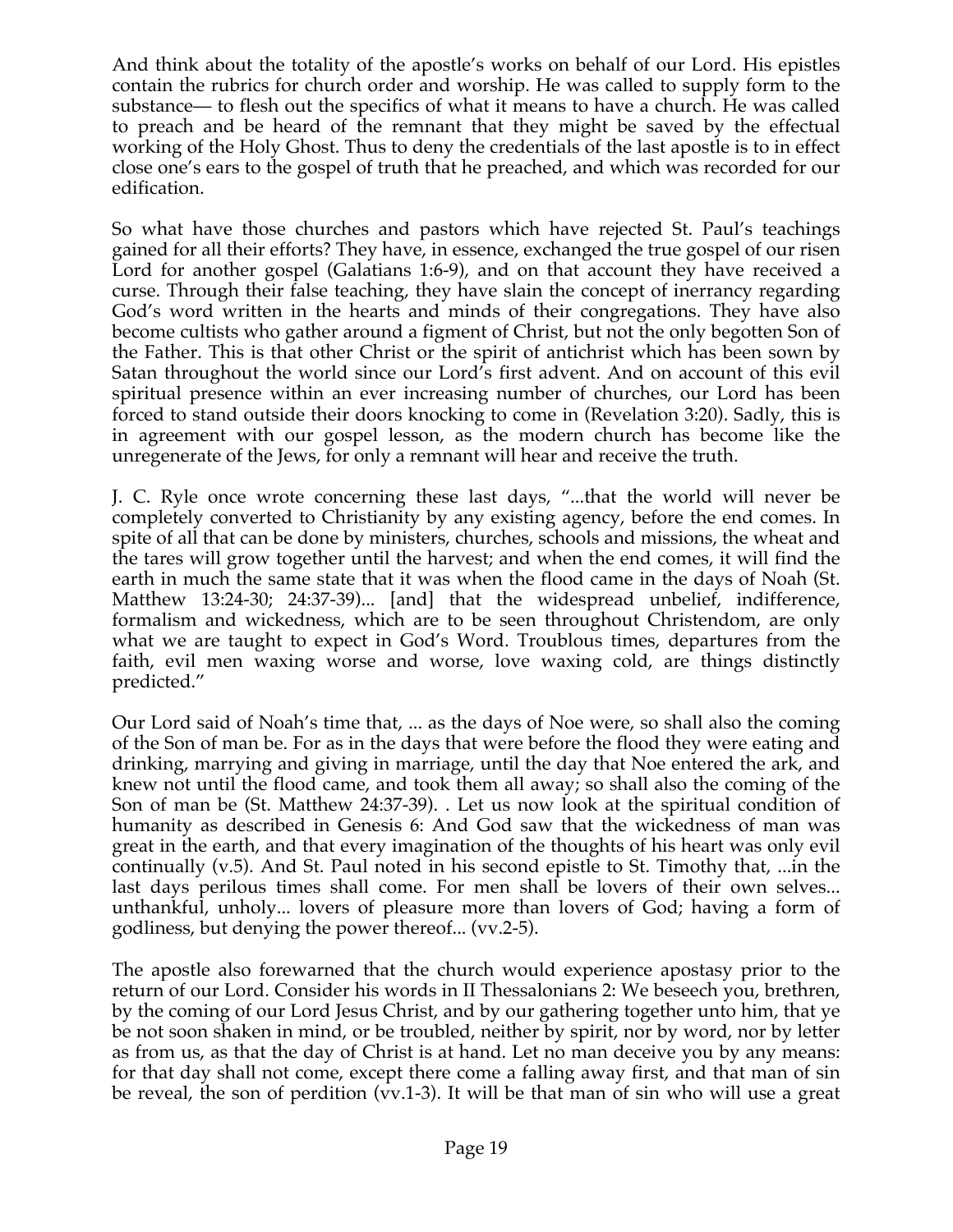deception to cloud the minds of the unregenerated so that they will not turn unto Christ and be saved (II Thessalonians 2:7-12).

The prophet Isaiah was given a message which God had told him ahead of time would not be received and believed (6:9-13). It was a message meant for those who would hear even though they were few. God is interested in proclaiming the truth to all, but he knows that only a small segment of those who will hear will believe and turn unto him. They are the remnant. To quote Bishop Ryle once more: "I believe the grand purpose of the present dispensation is to gather out of the world an elect people, and not convert all mankind. It does not surprise me at all to hear that the heathen are not all converted when missionaries preach, and that believers are but a little flock in any congregation in my own land... The gospel is to be preached as a witness, and then the end shall come. This is the dispensation of election, and not of universal conversion."

And so it has been the solemn duty of every faithful Christian to be salt and light in this sinful world regardless of whether or not the masses accept our witness. As St. Paul wrote, knowing therefore the terror of the Lord, we persuade men (II Corinthians 5:11). In that vein, we should pray for God's gift of faith to be spread abroad, and that God would bring a spirit of revival into the world in these last days. The power of praying Christians is infinite, for the Lord we serve is a mighty and sovereign God who cares for us and hears us. St. James tells us in his epistle that the effectual fervent prayer of a righteous man availeth much (5:16).

St. Paul reminded young Timothy in his second epistle: And the servant of the Lord must not strive; but be gentle unto all men, apt to teach, patient, in meekness instructing those that oppose themselves; if God peradventure will give them repentance to the acknowledging of the truth; and that they may recover themselves out of the snare of the devil, who are taken captive by him at his will (2:25-26). Though many will perish, still we ought to pray for the unregenerate around us. Our duty is to give them the gospel of truth, to give it to them straight, and to keep giving it to them as God gives us the occasion so to do.

We closed our worship of Evening Prayer with A Prayer of St. Chrysostom which states in part, "Fulfil now, O Lord, the desires and petitions of thy servants, as may be most expedient for them..." We may not always understand why God acts, or does not act in a particular matter for which we have petitioned. But we can rest assured that in his love for us, he will hear us. To that end, let us close with an excerpt from St. John 10:14, I am the good shepherd and know my sheep, and am known of mine. For the Remnant, those are most comfortable words indeed, so let us work to expand that Remnant as God gives us the leave to do in his service.

Let us pray,

**GOOD** and gracious God, whose everlasting purpose has been to redeem thine **O** GOOD and gracious God, whose everlasting purpose has been to redeem thine elect saints from thy wrath to come, and to bring us into thy rest; assist us we pray that by means of thy most holy Spirit, we would be made a people fit not only for our work here, but in thy coming kingdom as well; for this we ask in the name of our Lord and Saviour Jesus Christ. Amen.

Have a blessed week, Bryan+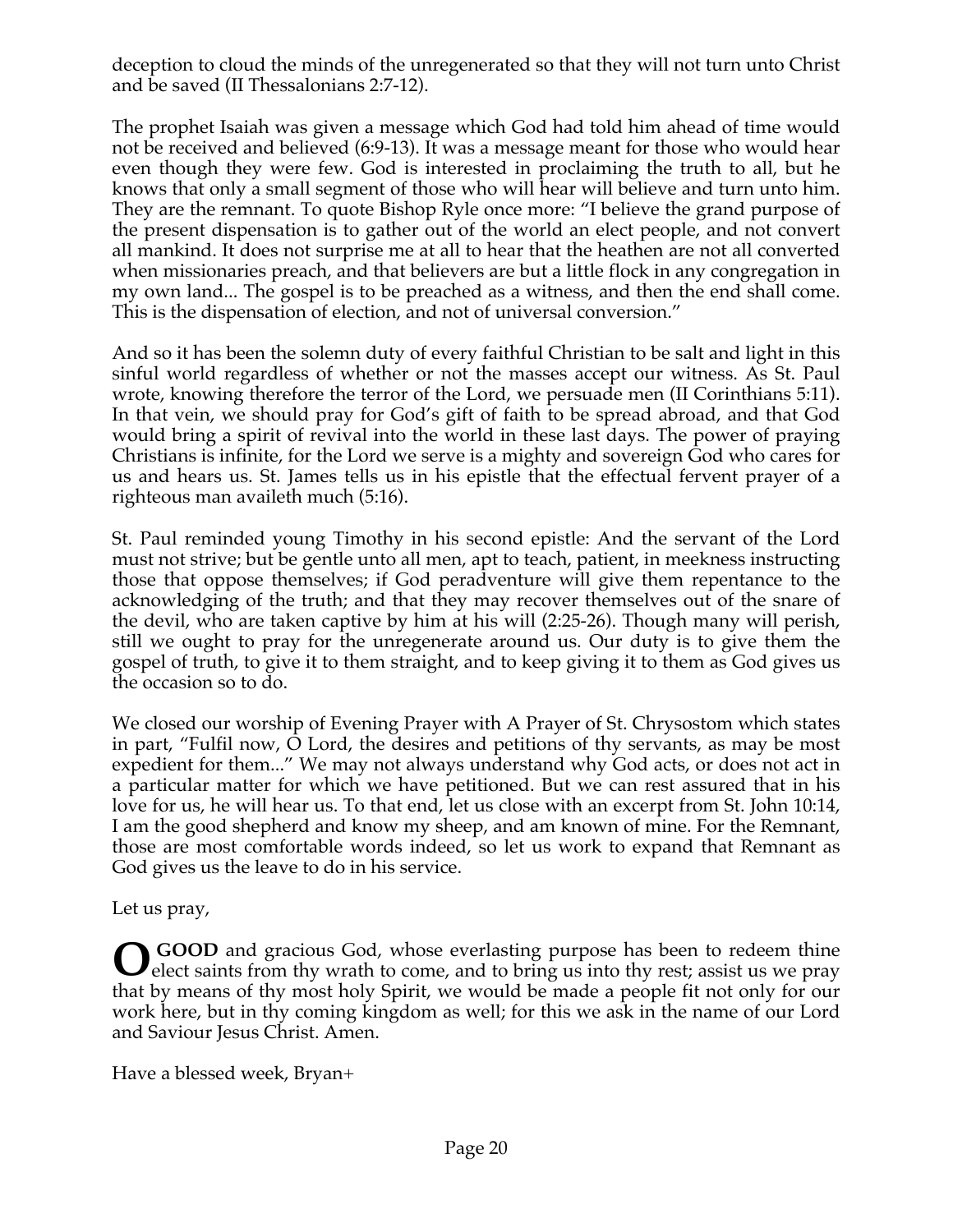# *After Church Hospitality*

Sadly, no after church snacks. The same story every week, is it not? The fact is that we are supposed to be on a low carb diet and there really aren't any low carb snacks that appeal to us. So, with no fatted dog nut in sight, we were out of luck! Please someone, between now and next Sunday invent some no-carb dog nuts.

After church goodies providers as currently signed up:

| Date          | <b>Name</b>                                  |
|---------------|----------------------------------------------|
| 13 April 2013 | <b>Opportunity Available - Palm Sunday</b>   |
| 20 April 2013 | <b>Opportunity Available - Easter Sunday</b> |

#### *People in our Prayers* - http://faithfulcenturionprayerteam.blogspot.com/ **Why? Prayer is an extremely important activity.**

It is not that God knows not our needs, for He surely does. Yet, Jesus commanded us to ask God for those same needs. In addition to the obvious of asking God for help, offering thanksgiving and the like, prayer helps us focus our thoughts on how we might do God's work.

The Prayer Team of the Church of the Faithful Centurion was established to help our members and fellow Christians pray for those in need and to give thanks as well for the blessings we have been granted.

#### **Who can be on the list? Do I have to be a member of the Church of the Faithful Centurion to be prayed for?**

No! The only qualification to be on the list is that you want our prayer team to pray for you. We are Christians and are happy to pray for you, no matter who you are. If you want help from God, you are our kind of people.

# **What is the commitment from the prayer team?**

Each member of the team will pray for the desired outcome at last once per day.

# **How do I get myself or someone else on the prayer list?**

You can email one of the prayer team leaders: Jack - jack@faithfulcenturion.org or Dru dru@ faithfulcenturion.org, or call the church office at (619) 659-3608 or fill out a prayer card at church.

# **What should I ask for?**

Depends on what you want. Some people merely want God to be asked to heal their ills and be mentioned by their first name, others want a specific outcome and / or have more of their personal information known to the team. Ask for what you want. It is your desire and need for prayer the team is attempting to meet. For typical examples, see the list below.

# **Updating the Team**

If you are on our prayer list, or if you have submitted a person that you have asked us to pray for, please update one of the team members or Hap in person, by telephone or email. It helps to be able to pray specifically for these individuals including their specific needs; plus if they get better, it is nice to give thanks!

Please note that on the yellow (maybe green or orange if you get an old one) cards at church, you can ask that those to be prayed for have their names disseminated to the prayer team. Those names will be said in church and appear here. Or, you can ask that their names and purpose be kept confidential, then only Hap will know to pray for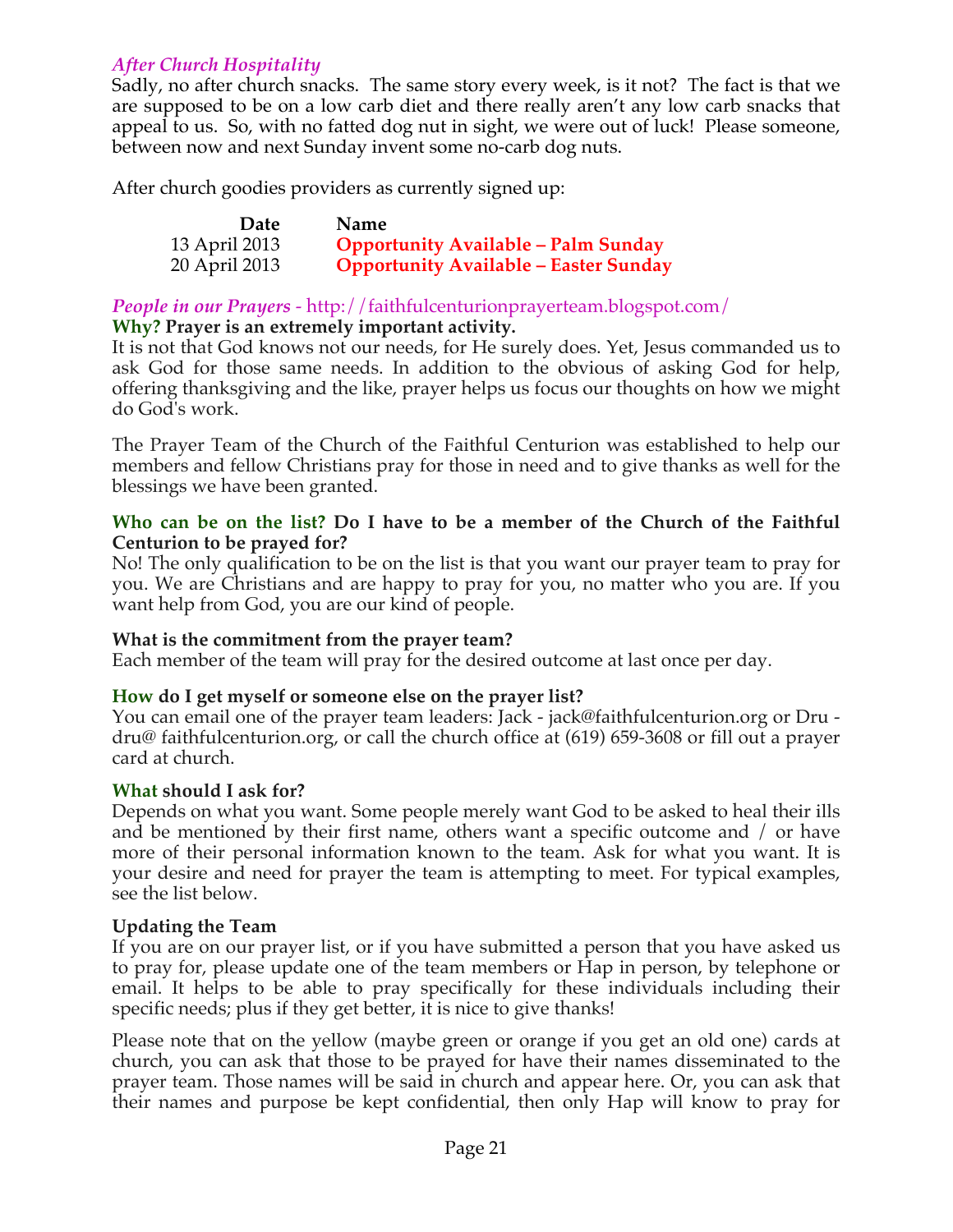them.

*Prayer List Notice – If you have someone on the prayer list and their needs have changed, please let us know. We'd like to update our prayers to reflect the need and most important to give thanks!*

# *Travel*

*Paul Martin* is on travel to San Diego, California this week.

*Kurt Thomas* is on travel this week.

*Jack Arnold* is on travel 26 March 2014 – 16 April 2014, visiting the Thomas family in Okinawa, Japan.

# *Birth*

Joel Phillip Thompson, fifth child of Rev Paul and Elicia Thompson was born 9 February 2014. Both baby and mother are doing fine. Joel battled some jaundice for about three weeks, but he is looking much better and is over 10 pounds. He was baptized 9 March 2014, with a record crowd at church - 28. Please give thanks for the safe birth and pray that Joel will grow into a fine man.

# *Birthday*

*Dru Arnold* celebrated her 59<sup>th</sup> Birthday on 2 February 2014.

# *Anniversary*

*Hap and Dru Arnold* celebrated their 27<sup>th</sup> Anniversary on 21 February 2014.

# *Move*

*The Thomas Family* is now in Okinawa for a second short tour. Please pray for this new assignment to go well for Kurt and for Mary and the kids to make new friends. In particular pray that Kristyna and Mitchell will develop good friends and schoolmates there so as to further their development as both Christians and citizens. Give thanks the safe move and ask for continued good developments.

# *Departed*

- *Edsel* passed away after a difficult time on 22 March 2014. Please give thanks for Edsel's time here on earth and for comfort, understanding, strength and guidance for his family who of necessity remain behind.
- *Judy Spencer* left for home on 17 March 2014. Her family will be comforted in the days and weeks ahead for they know that today, she rejoices in the presence of her Lord. Please give thanks for her time here on earth and for comfort, understanding, strength and guidance for her husband Christian and their family who of necessity remain behind.
- *Dempsey* passed away on 13 March 2014 from the complications of congestive heart failure. Please give thanks for his time here on earth and for comfort, understanding, strength and guidance for his family who of necessity remain behind.
- *Grace* passed away on 8 March 2014. Please give thanks for her time here on earth and for comfort, understanding, strength and guidance for Grace and her family who of necessity remain behind.

# *Nearing the end of their time here on earth*

*Alan* is a victim of metastasized colon cancer already destroying his liver. His youngest sister has put aside her hard-earned career to care for her brother in these days on earth. Please pray for him as he prepares to go home to be with his family who have gone before him. Please pray for comfort, understanding, strength and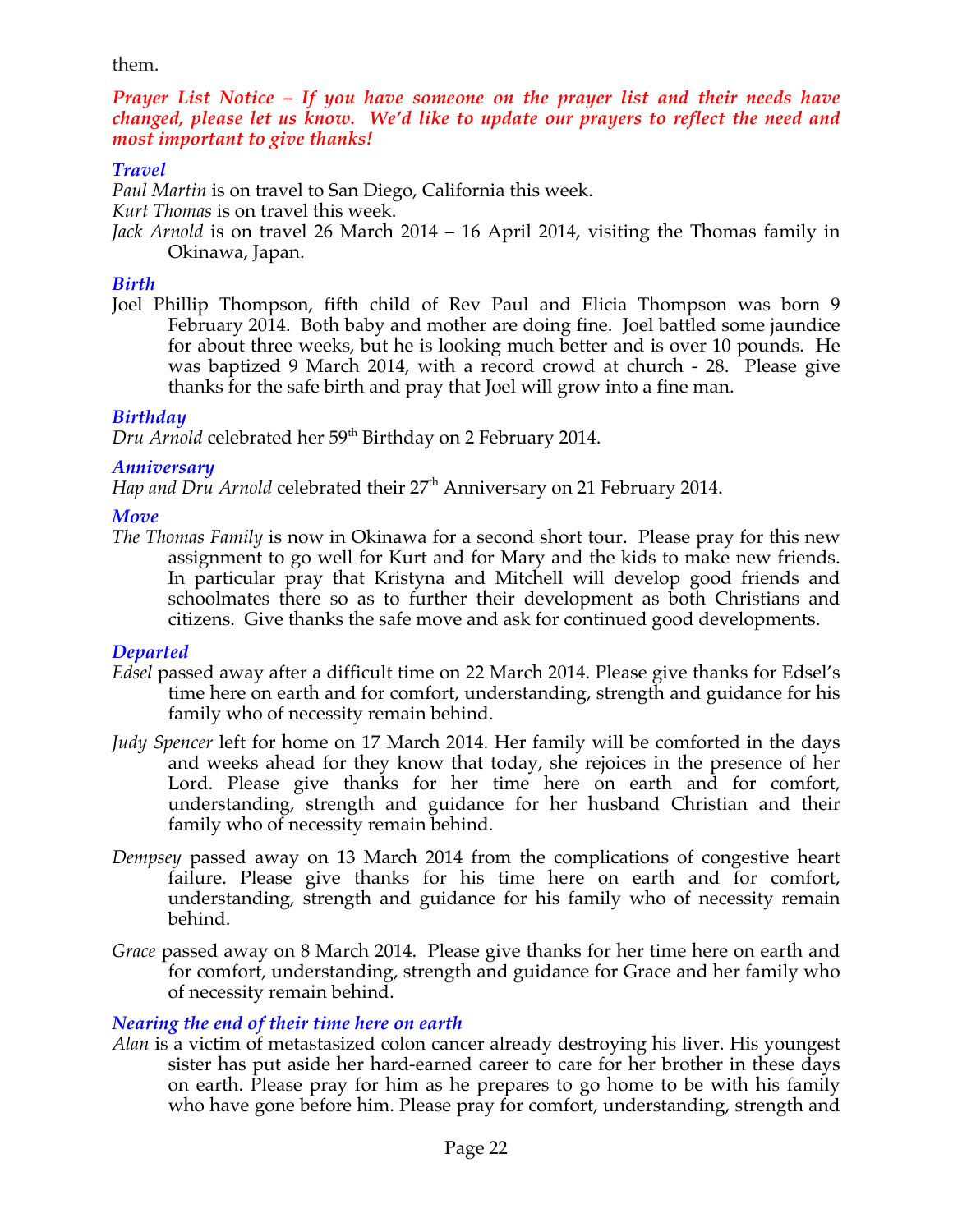guidance for Alan and his family who will of necessity remain behind.

- *Paul* has dementia and does not remember to eat. He has been in the hospital the last few days and will return to the Nursing Home today. Pray he will eat and that his family will be together in one accord as they take care of him. He is being moved from one hospital to a larger one this morning because of blood issues.
- *Saundra* is in ICU with congestive heart failure after a heart operation. She is aged and frail. Saundra is near the end of her time here on earth. Please pray for comfort, understanding, strength and guidance for Saundra and her family who will of necessity remain behind. Pray for the love of God to stay foremost in their hearts.
- *Polly* is in hospice care with dementia and spinal stenosis. Please pray for her as she prepares to go home to be with her family who have gone before her. Pray for the faith of her family to build and the transition to be good.

# *Homebound or Infirm*

- *Martha and Irene* both have Alzheimer's Disease. Pray that their hearts will stay close to Jesus.
- *Walter* has many health issues and is growing weaker and weaker. Pray Walter will learn to be able to swallow correctly.
- *Joan* has had serious medical problems that have kept her confined. On 26 September 2013, she took a fall. Please pray that in the weeks ahead her health will remain stable.
- *Lou* has aspiration pneumonia. Please pray for the infection to be knocked down and for her continued recovery.
- *Frank* has been coping with various ailments from older age. He is in his 90s and it has been a difficult year. Pray he will find comfort in God, that those who provide care to him will pay attention to him, do their best and give him the love we all desire. Pray that the coming year will provide relief to him.
- *Norma, Sara's mother* is in a state of deteriorating health, both physically and mentally, with both dementia and Alzheimer's. She is slowly drifting away, though she still recognizes Sara and prayer gives her a sense of peace. Please pray for both Sara and her mother to put their cares and worries on God's shoulders so they can deal with the many problems involved.

# *In need of a miracle or understanding of God's Plan*

- *Brian* has been treating for upper lung and bronchial area cancer. He has undergone radiation and four courses of chemotherapy; it has not worked. At present, it does not appear there is more the medical people can do. Brian has been advised his time here on earth is short. Please pray for a miraculous remission; if that not be God's will, please pray Brian's remaining time here on earth might be good and when the time to leave comes, it will be short and acceptable. Help Brian and his wonderful wife Mel keep their trust in the Lord and let Him carry their worry.
- *Sarah,* wife of Rev Geordie (AOC UK), has been treating for ovarian cancer. The treatment has not worked and she has been advised her time here on earth is short. Please pray for a miraculous remission; that Sarah's remaining time here on earth might be good. Help Sarah, Geordie and their family put their trust in the Lord and let Him carry their worry.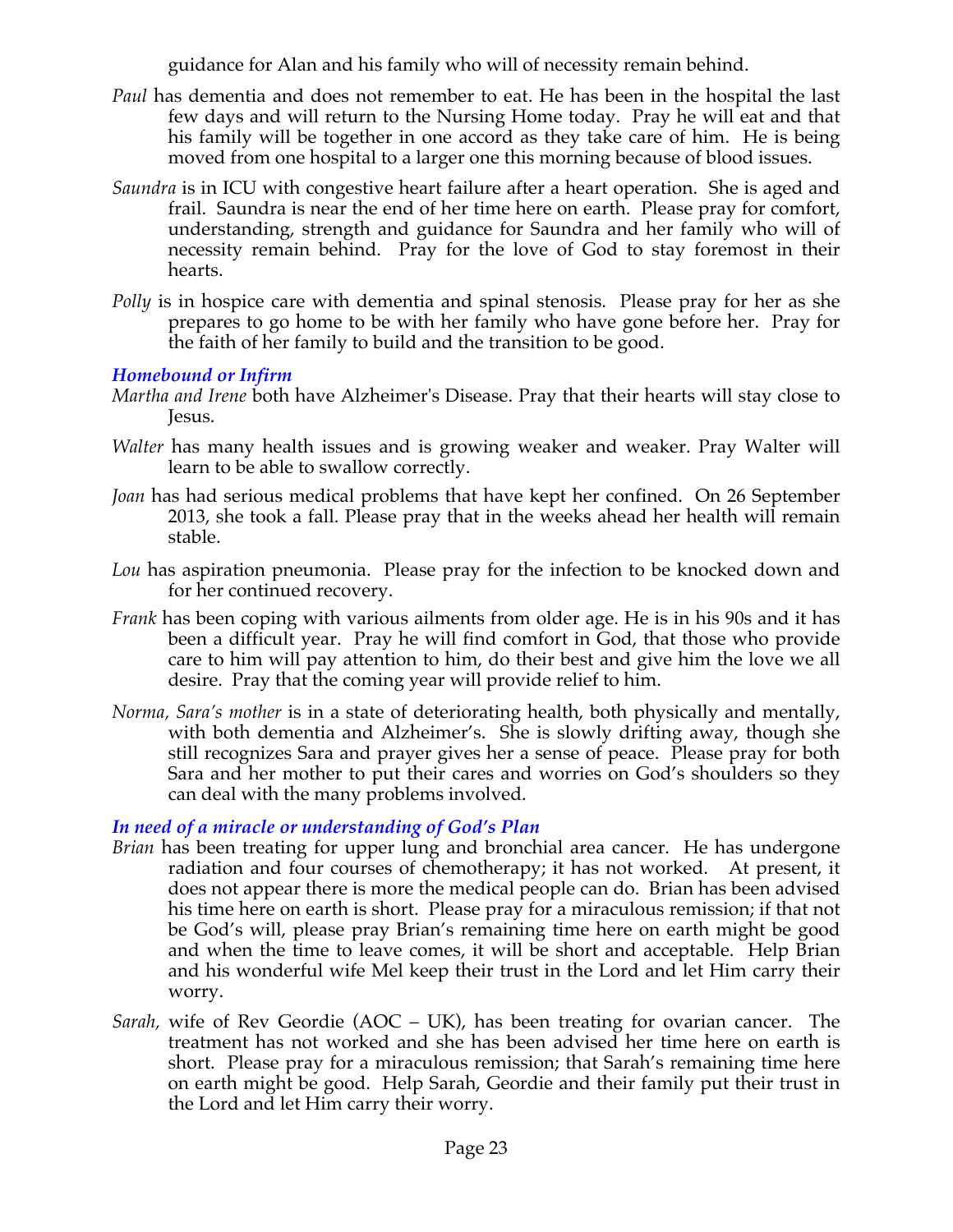- *Rev. Thomas Brooks* is not improving and being kept alive by artificial machines. Please pray for a miraculous recovery and if that not be God's Will, a rapid passing to home. Help Thomas' family put their trust in the Lord and let Him carry their worry
- *Ronnie* has kidney cancer that has spread and the surgeons are very concerned. Please pray the medical team to formulate a successful treatment plan and for a miraculous remission; that Ronnie's remaining time here on earth might be good. Help Ronnie and family put their trust in the Lord and let Him carry their worry.
- Levi was cancer free for 4 years and just discovered he has kidney cancer. Levi has a great deal of faith and said whether he is healed or God takes him home he will be fine. Please pray for the medical team to pay attention and to their best and for a good outcome. Pray also that Levi and family will be able to put their worry on God's shoulders. In particular, please pray for pain relief; Levi is 22 years old.
- *Ray Daley* is a member of the Royal Canadian Legion and served his country during the Korean War era. Ray is taking chemotherapy treatments for cancer. Meanwhile his son Trevor is in the hospital in a coma and seems to have lost the will to live.
- *Pat* has been under treatment for colon cancer for sometime. He has had major complications the last few days and your prayers will be appreciated by family and friends.
- *Sasha* a young lady with a husband and two children had diagnosed with breast cancer whose cells have spread. They are now in the bone marrow, without a miracle from God she will be leaving soon. Right now she is in the hospital. Her spirit is still strong and asks you continue to keep her in your prayers. Please pray for a miraculous remission; that her remaining time here on earth might be good. Help Sasha and her family, particularly her husband, put their trust in the Lord and let Him carry their worry. Sasha is grateful for all who pray for her and asks you continue to pray for her remaining time here on earth.
- *Dorothy* had pneumonia, on checking her lungs they found tumors which permeated the lung area. Further investigation found a primary site in the colon, with the lung being secondary. It would appear there is no viable treatment at this time. Please pray for a miraculous remission; that her remaining time here on earth might be good. Help Dorothy and her family put their trust in the Lord and let Him carry their worry.
- *Scott,* one of our Lord's ministers who collapsed a week ago and is in the ICU of a Medical Center since he had a pulmonary embolism, with a concurrent infection of several bacterial agents. He has stopped breathing on several occasions, and may have undergone brain damage. He currently is on DNR. Please pray for recovery so that he will continue to do his Lord's calling*.*
- *Becky* has fourth stage metastasized lung cancer and is not doing well with chemotherapy treatments. Please pray for Becky and her husband as they are together during this difficult time in their lives.
- *Larry Howes* suffered a fairly severe stroke. 4 December 2012, doctors replaced a valve in a shunt that had been put in about two weeks before, and Larry responded very well. He was able to go home.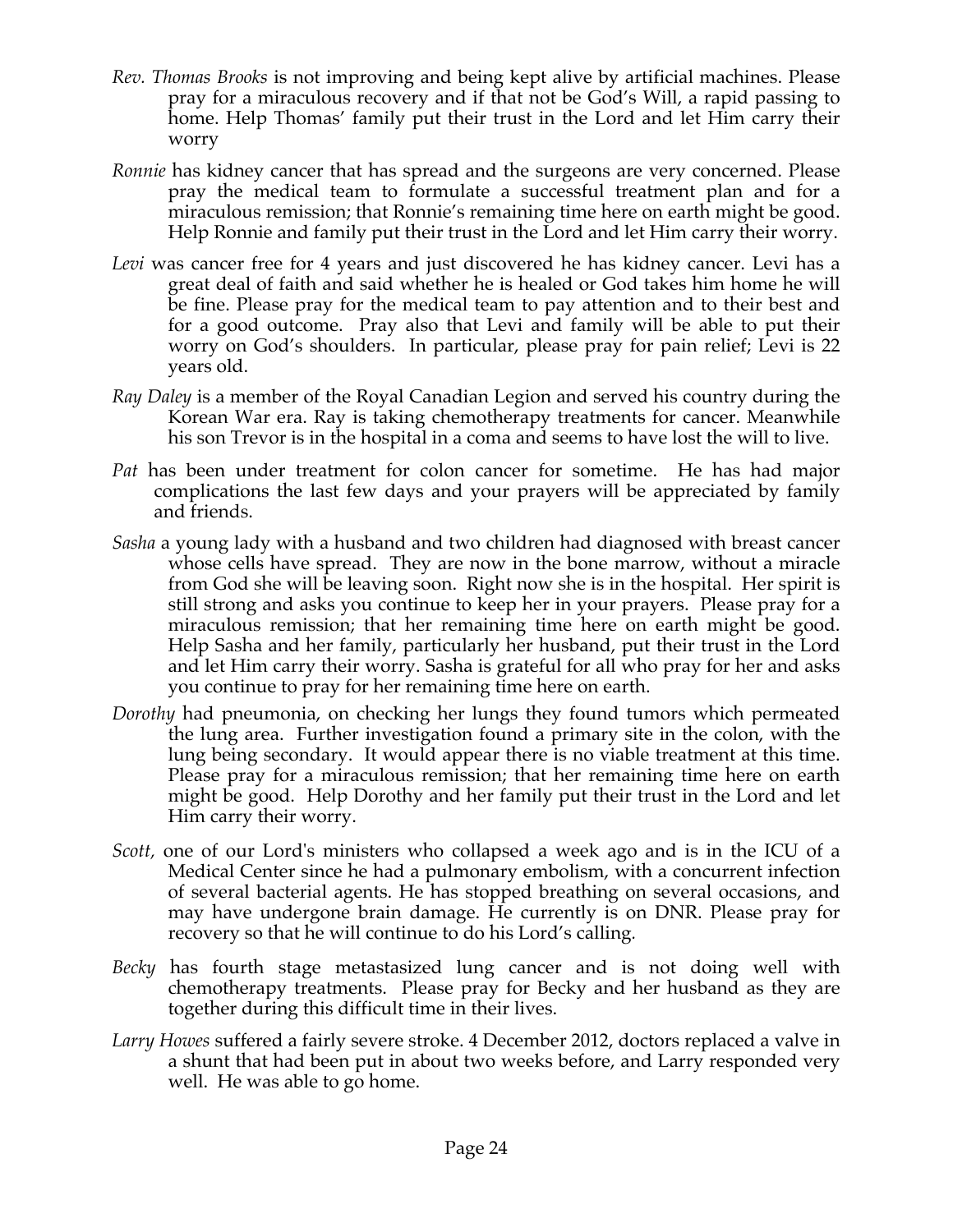Pray also for confidence in our Lord for Larry and his family. Larry needs a miracle, pray for one. Please.

- *Colleen* has been battling pancreatic cancer over the last year and it has now spread to one of her lungs. Please keep her and her family in your prayers.
- *Christine* has cancer of the colon, which spread to her liver; she is receiving chemotherapy and is having difficulty eating. Please pray for the medical team treating her to pay attention and do their very best; pray also for confidence in our Lord for Christine and her family.
- *Todd* and *Kenny* have both been fighting osteocarcinoma for over five years and have been told their time here on earth is nearing its end, absent a miracle from God. Both are ready to go home and leave the pain, but would like to stay. Please pray for them and their families.

# *Surgery*

- *Weir* is a survivor of two malignancies (prostrate and colon). Recently Weir underwent further tests and he will have to have almost all of his large intestine removed. His surgery will be Friday 28 March 2014. All will appreciate your prayer.
- *Timothy Howes*, age 90, is expected to undergo resection surgery for a twisted bowel on 16 March 2014, due to his age and other complications this is an extremely tense surgery. Please pray for the surgical team to pay attention and to their best and for a good outcome. Pray also Timothy and his family, in particular his son Rev Ken, to put their worry on God's shoulders.
- *Melody Summers* of Gold Creek, Montana has been diagnosed with a brain tumor. She is a very special person in the Gregr family's lives. Please pray for the surgical team to pay attention and to their best and for a good outcome. Pray also Melody and her family will be able to put their worry on God's shoulders. Pray for a special miracle for her and her family.
- *Mario* has early-diagnosed prostate cancer and had surgery. Pray for complete remission and that Mario and his family will be able to put their worry on God's shoulders.
- *Priscilla* was released from the hospital and is now walking and without pain. She is waiting for doctors to come from the USA and will then have an operation. Pricilla and her family thank you for your prayers. Please pray for the surgical team to pay attention and to their best and for a good outcome. Pray also Priscilla and her family will be able to put their worry on God's shoulders.
- *Dustin* who was injured in a work accident when stainless steel sheet metal fell on his right hand. His thumb was severely injured as some of the bones were crushed. Dustin will have surgery on Thursday 22 August 2013, to reconstruct and reset his thumb. They do not expect him to lose his thumb. Please pray for the surgical team to pay attention and to their best and for a good outcome. Pray also that Dustin and family will be able to put their worry on God's shoulders.
- *Dave Pressey*, a bishop with the Anglican Episcopal Church, one of our close fellow jurisdictions, had cataract surgery; his retina tore and he had emergency surgery on Memorial Day. He still has only very blurred in his eye and has headaches. Please pray for healing for his retina and for peace of mind for Dave and his family.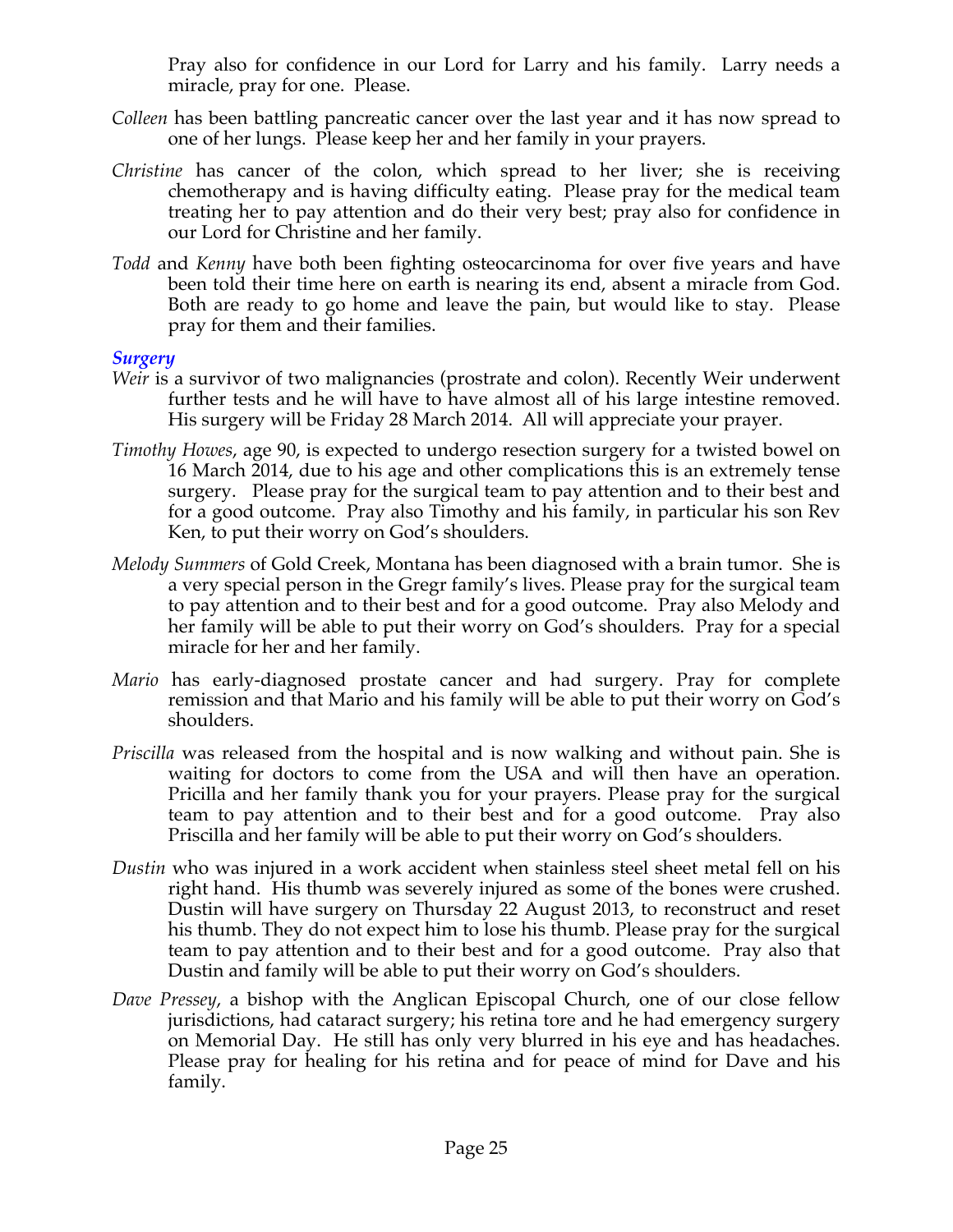*Eddie* has upcoming bladder surgery. Please pray for the surgical team to pay attention and to their best and for a good outcome. Pray also that Eddie and family will be able to put their worry on God's shoulders.

# *Testing and Treatment*

- *Liz Strauch* had a pineal cyst, which in the end responded well to a surgical draining last year. Since November 2013, similar symptoms have returned. A CT Scan turned up what is thought to be either a new cyst or an enlarged pineal gland. More testing, including an EEG is in the works. She can no longer work. Pray for strength, courage and understanding for Liz and her family, in particular her husband Ken and sons Caleb and Nathan; as well as for God's guidance for the medical people treating her that they might find the best course of treatment and allow Liz to heal completely.
- *Steve* fell from a roof Saturday, 5 April 2014, and is in critical condition in the hospital trauma unit. His injuries are multiple, extensive, severe, and life threatening. Pray for strength, courage and understanding for Steve and his family; as well as for God's guidance for the medical people treating him that they might find the best course of treatment and allow Steve to heal completely.
- *Diane* was hospitalized 25 March 2014, with a serious gastrointestinal related. Pray for strength, courage and understanding for Diane and her family; as well as for God's guidance for the medical people treating her that they might find the best course of treatment and allow Diane to heal completely.
- *Faye* is in the hospital because she is weak has been receiving blood transfusions. Pray for strength, courage and understanding for Faye and her family; as well as for God's guidance for the medical people treating her that they might find the best course of treatment and allow Faye to heal completely.
- *Tom* has heart and kidney problems. Pray for strength, courage and understanding for Tom and his family; as well as for God's guidance for the medical people treating him that they might find the best course of treatment and allow Tom to heal completely.
- *Harold* has had a severe stroke. He is now home, but his family is looking for a rehabilitation facility to help him recuperate. Pray for strength, courage and understanding for Harold and his family; as well as for God's guidance for the medical people caring for him that they might find the best treatment facility to allow Harold to heal completely.
- *Amos* was in the hospital a few months ago because of severe eye problems and is back there with the doctors examining him. Pray for strength, courage and understanding for Amos and his family; as well as for God's guidance for the medical people treating him that they might find the best course of treatment.
- *Nathan* has a tumor near his heart. Pray for strength, courage and understanding for Nathan and his family; as well as for God's guidance for the medical people treating him that they might find the best course of treatment.
- *Joe* has had a preliminary ALS diagnosis. Pray the final diagnosis will something that will allow him to continue taking care of his devoted young family. Pray for strength, courage and understanding for Joe and his family; as well as for God's guidance for the medical people treating him that they might find the best course of treatment.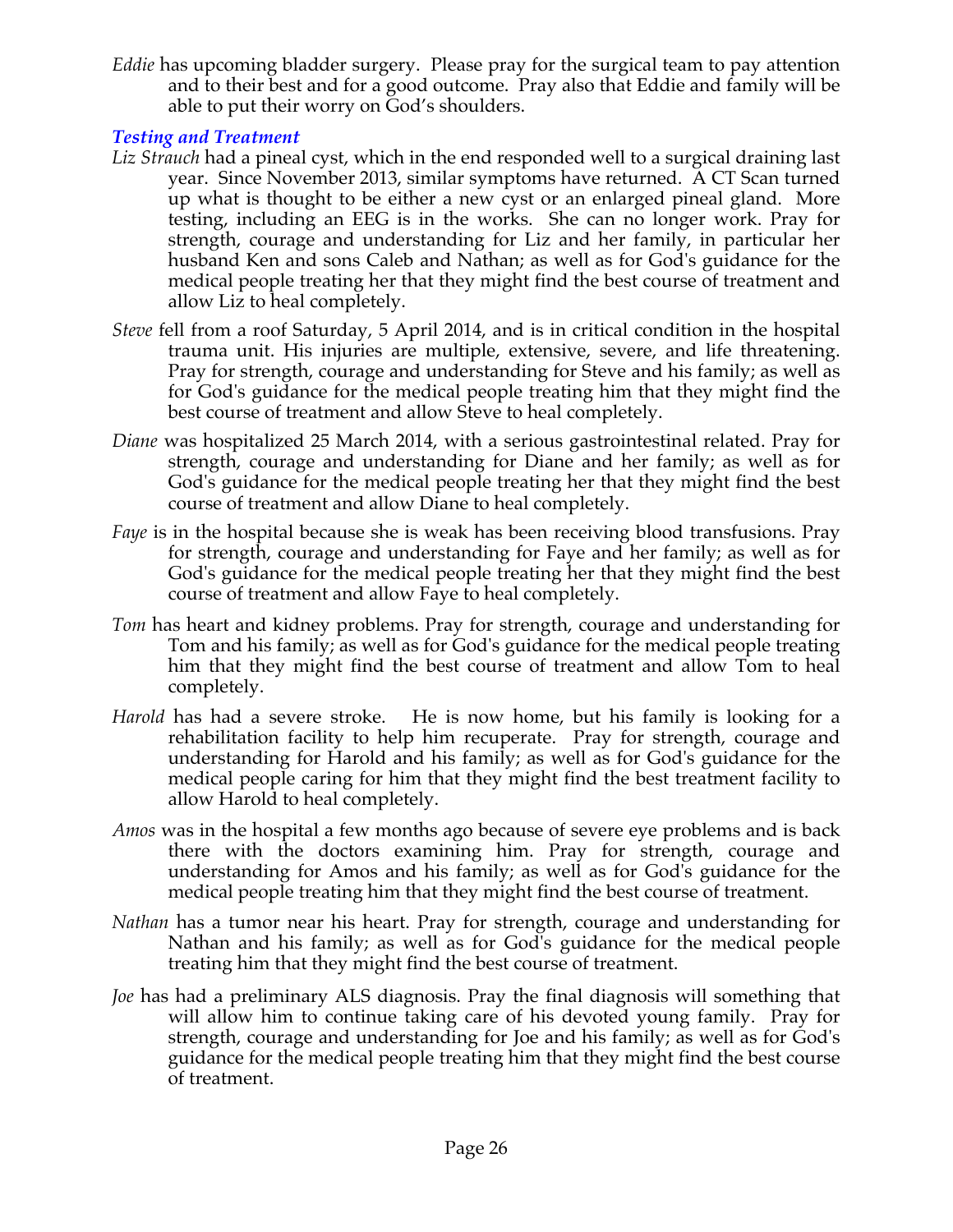- *Mark* had swelling and fluid buildup in his lungs. It appears things may be getting under control. He needs to use a Bi-Pap mask to breathe until his lungs clear and he hates it. Pray that he will be able to adapt so his lungs can clear. Please pray for peace of mind and trust in the Lord for Mark, as well as for his family, and for God's guidance for the medical people treating him that they might find the best course of treatment.
- *Preston* is reacting poorly to recent neck surgery and now has problems with his liver count; Physicians feel that dialysis will help. There may be a blockage in the bowel and an operation might be necessary. Please pray for the medical team to pay attention and to their best to determine how to help Preston and for a good outcome. Pray also that Preston and family will be able to put their worry on God's shoulders while Preston does his best to facilitate a return to good health.
- *Marianne* is hospitalized with a perforated colon. Please pray for peace of mind and trust in the Lord for Marianne, as well as for her family, and for God's guidance for the medical people treating her that they might find the best course of treatment.
- *Erica* has a non-malignant Brain Tumor which cannot be surgically removed due to the size and location. They are going to attempt chemotherapy. Please pray for peace of mind and trust in the Lord for Erica, as well as for her family, and for God's guidance for the medical people treating her that they might find the best course of treatment.
- *Penny's Mom is having an MRI on 18 November 2013, to explore a knot in her upper leg* that appeared after a procedure last week. An MRI gives her stress and claustrophobia and your prayers will be appreciated.
- *Brenda* is in the hospital because of bleeding on her brain. Please pray for peace of mind and trust in the Lord for Brenda, as well as for her family, and for God's guidance for the medical people treating her that they might find the best course of treatment.
- *Mackenzie* is a young girl with leukemia. Please pray for peace of mind and trust in the Lord for Mackenzie, as well as for her family, and for God's guidance for the medical people treating her that they might find the best course of treatment.
- *Anita* was operated on for an Adenoid Cystic Carcinoma tumors and has been in remission for sometime. After a biopsy of her left lung, three nodules were located in one lung and two in the other. She and her husband are traveling a long distance on 25 September 2013, with hopes of being admitted to a research study at a major hospital for Genome Mapping of Adenoid Cystic Carcinoma. Furthermore, Anita is scheduled for surgery on 30 September 2013. Please keep Anita and her family in prayer as they travel tomorrow and the week ahead.
- *Mack* has had diabetes most of his adult life. Circulation in his legs is very bad and doctors are considering amputation. Please pray his medication will help and he will not face amputation. Please pray for peace of mind and trust in the Lord for Mack and for God's guidance for the medical people treating him that they might find the best course of treatment.
- *Michael* has been diagnosed with lung cancer recently after making it through gastro intestinal cancer last year. Please pray for peace of mind and trust in the Lord for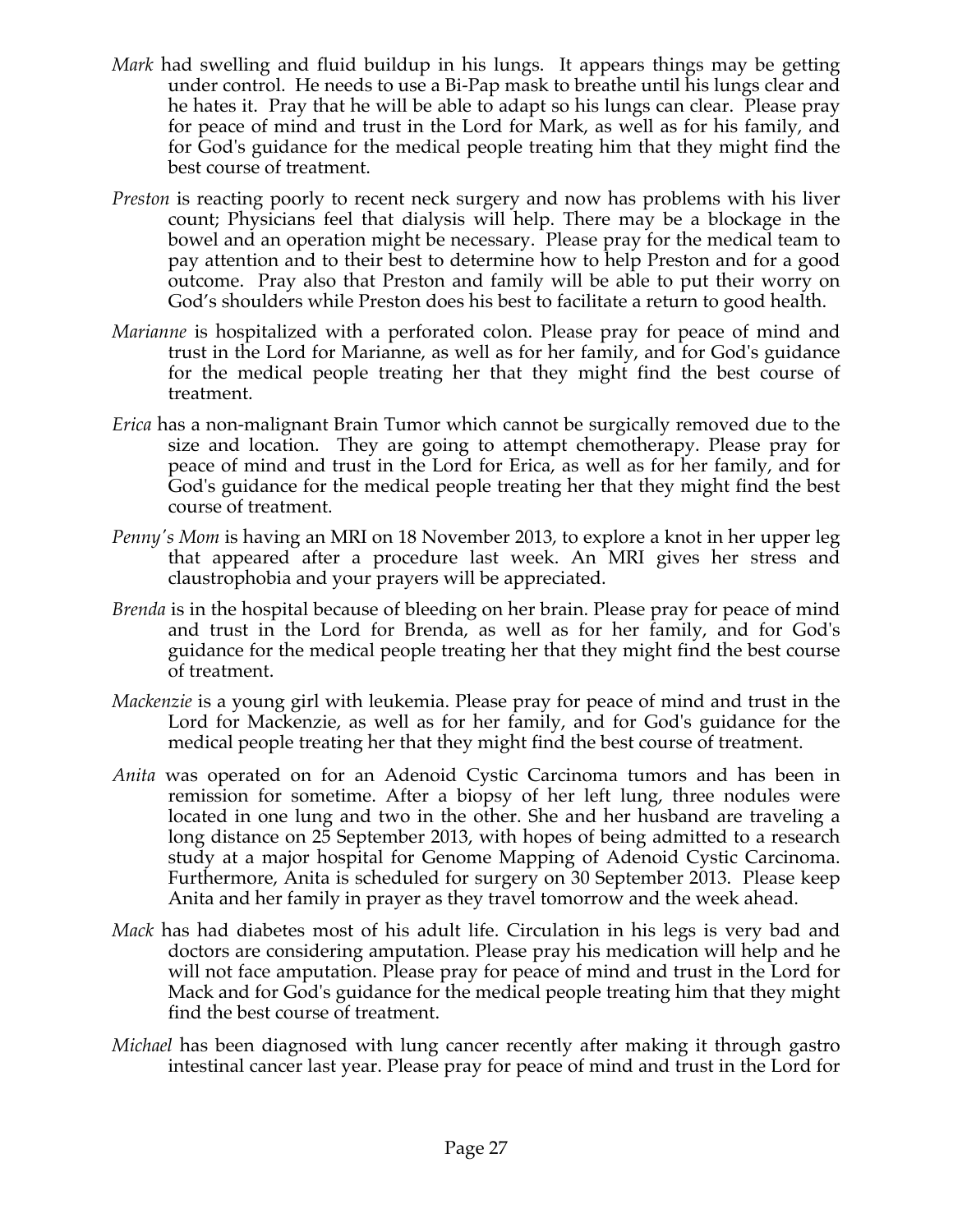Michael and his wife Gayle; as well as for God's guidance for the medical people treating him that they might find the best course of treatment.

- *Ken Strauch* has been tired and is anemic, he had a colonoscopy which found a pair of polyps which were removed and are being tested. Just for good measure they found he has a hiatal hernia with ulcers, basically part of his stomach is pushed up into his esophagus and is bleeding from there. Sounds there may be surgery involved. Please pray for peace of mind and trust in the Lord for Ken and for God's guidance for the medical people treating him that they might find the best course of treatment.
- *Adriano* is in the hospital due to high sugar and high blood pressure. He is very weak and will appreciate your prayers.
- *Heather* recently found out she has cancer. Please pray for peace of mind for her and for the medical team treating her will be guided to the right solution.
- *Jim* has had an aneurism and blood clots. Pray that healing will come.
- *Laurie* has been ill for two years and was admitted to the Emergency Room the night of 23 July 2013, for dehydration. She received a CAT scan, which turned up a spot on her lung. Laurie is an oncology nurse and fears the worst. She has had numerous tests and the Physicians think it would be too risky to operate. Some other problems have been discovered and it is hopeful that new medicine will give her healing. Please continue Laurie in Prayer. Please pray for peace of mind for Laurie and for God's guidance for the medical people treating her that they might find out the source of the problem and best course of treatment
- *Mark Wilson* has been having great difficulty breathing. Some days he can barely move, other days he feels almost perfect, he would like to know why and how to avoid the bad. Please pray doctors will find the problem and a solution. Pray he will be able to follow the medical advice. Pray that Mark and his family will be able to put their worry on God's back.
- *Georgia* has liver and pancreatic cancer. The doctors are evaluating whether to do surgery and how to tackle the disease. Georgia is a faithful Christian and she will appreciate your prayers. Pray for God's guidance for the medical people treating her that they might find out the source of the problem and best course of treatment. Pray also for peace of mind and trust in God for Georgia and her family.
- *Lana's* doctor found something on her lymph nodes and ovaries. Pray for God's guidance for the medical people treating her that they might find out the source of the problem and best course of treatment. Pray also for peace of mind and trust in God for Lana and her family.

# *Healing*

- *Lucius Dabney* (father of Rev Bryan Dabney) is now at home recovering from an infection. Please pray for a complete healing of the infection and return to health.
- *David* has many concussions and unable to go to school, read books, watch TV and has headaches and migraines. He has trouble sleeping and his family will appreciate your prayers for this 10 year old young man.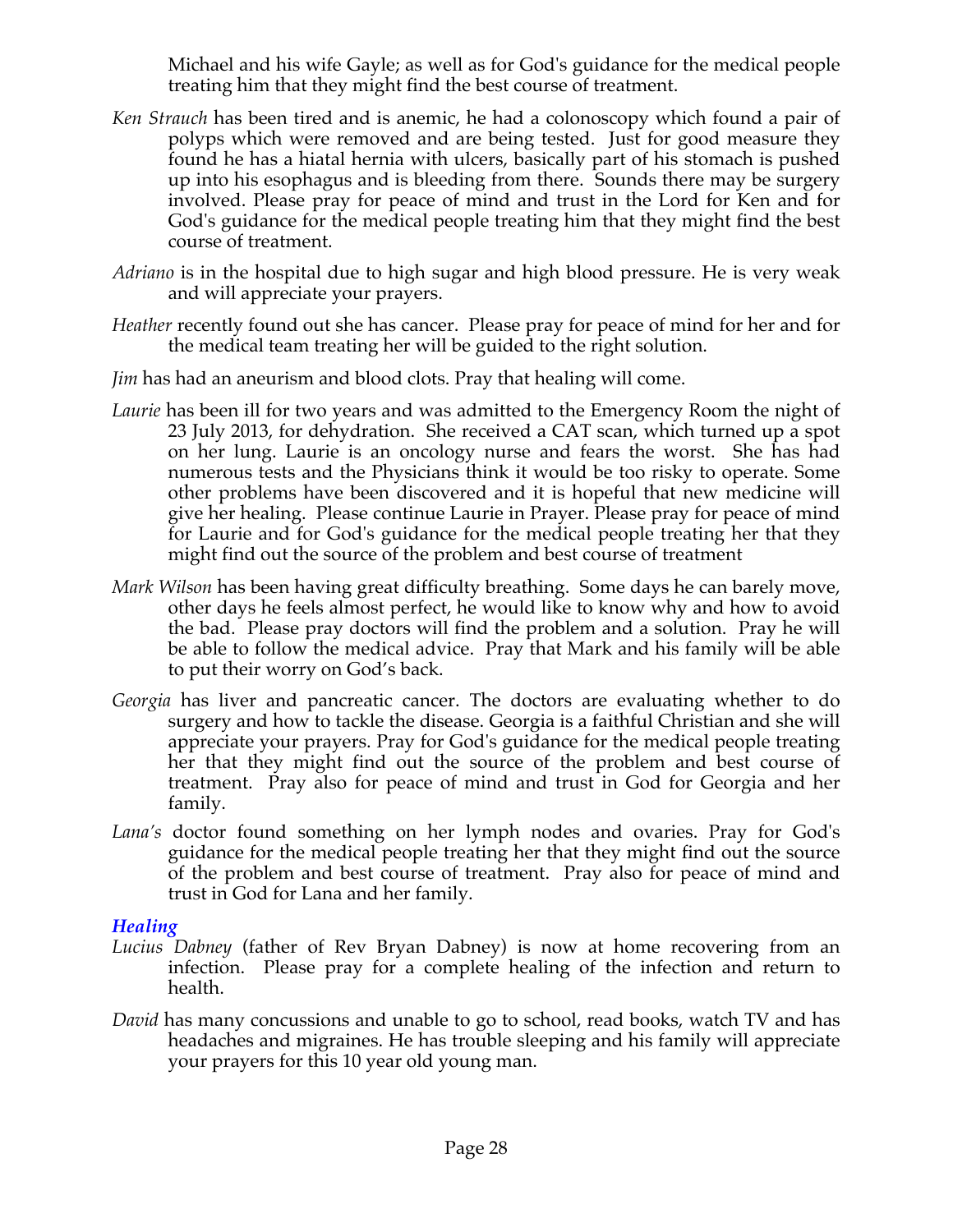- *Barbara Apple* fell the week of 11 January 2014, in her home, breaking her right humerus (the large upper arm bone) in a spiral fracture, which cannot be set. Movement is very painful and due to a total lack of energy, she is more or less bedridden. Healing is going well at this point, but there is still some to go. Please pray for Barbara to put her trust in the Lord, look to Him for strength and for her to gain energy so she does not lose the mobility she has; pray for a full and rapid recovery. Please pray also for her husband Bob who is taking care of her that he might be comforted and strengthened in this time of stress.
- *Mary Thornell* had surgery on 30 October 2013, at the Riverside Community Hospital to remove a huge mass along with about ½ her colon and part of her lower bowel. Mary starts chemotherapy this week and it will go for six months, every other week. Pray for strength and guidance for Mary as she works hard at recovery. Pray for peace of mind for Mary and her husband Jim, as well as daughter Janice and son Jimmy, she begins her recovery. Please pray also for a full and rapid recovery.
- *Gladys* has breast cancer and has had a lumpectomy. She needs to take a year off of her work to have chemo treatments.
- *Luis Martinez* had a heart attack on 1 November 2013. It appears there may be valve or blockage issues, so they ask that you pray for guidance for the medical team treating him. Please pray for proper treatment, full recovery and peace of mind for Luis, as well as for trust in the Lord for him and his wife Selma, and the rest of the family.
- *Alwin Jack* has had a stroke and recently has had a relapse. Please pray for those who treat Alwin that they might chose the best possible treatment and pray for peace of mind for Alwin during the recovery phase.
- *Sylvia Lee,* Sandra Lee's mother, had been suffering from undiagnosed kidney failure; doctors finally figured out what the problem was and offered her "hospice care", a second opinion suggested dialysis. She is now on dialysis. Please pray for strength and vitality to return to her and for peace of mind for Sylvia and her family, as well as their continued faith and in God as the Great Physician. They pray for help to listen to God's voice and guidance through this journey together.
- *Carolyn* has Multiple Sclerosis with complications. Pray Carolyn and her children will be close to our Lord Jesus Christ as they and family members help to ease the problems.
- *Jeong* was in an auto accident and sustained a serious back injury. Please pray for a full and rapid recovery.
- *Dale* was hospitalized Sunday 25 August 2013, after a heart attack. Please pray for guidance for the medical team treating him and for peace of mind for Dale and his family.
- *Gil Garcia* developed a bed sore which precludes sitting and is now confined to his bed. Gil has very smooth and delicate skin, please pray for a rapid healing of the sore so he can get out of bed and move around in his chair. Gil spent almost a year in the hospital the last time this happened. His faith and his attitude are almost beyond belief, he is an example to us all. But, we pray this time he will heal quickly. Pray also for his lovely wife Mary who takes care of him. Pray for both of them also for strength to deal with the loss of their son Bernie.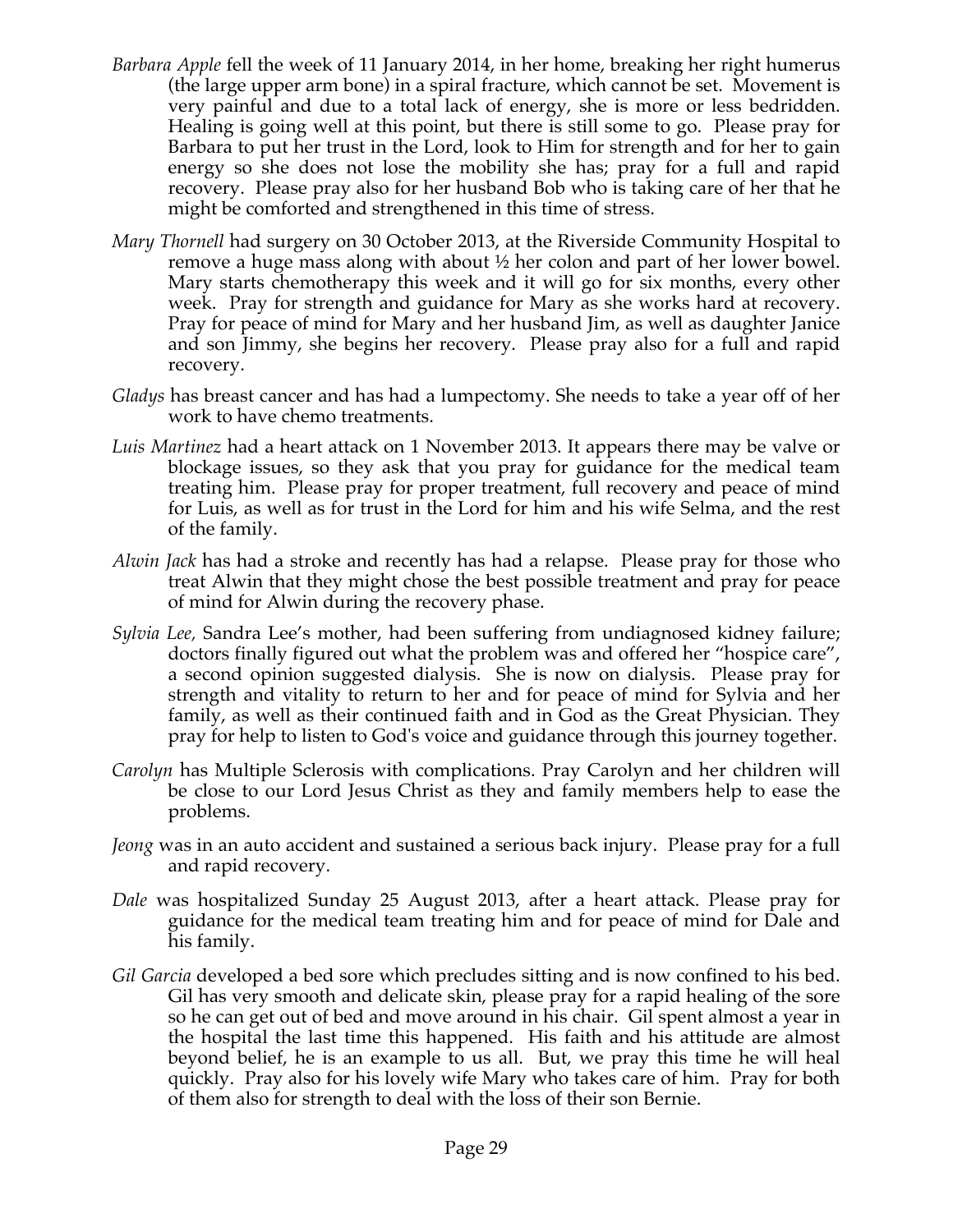- *Bill* had malignant growth removed from a lip last month and seems to be experiencing a re-growth of the cancer. He asks your prayer for the medical team treating him and for peace of mind for himself.
- *Hank* has osteoporosis, which has caused him a great deal of pain and inconvenience in the past few years. Pray for his healing and that his medical bills will be met.
- *Evelyn is* an elderly woman who has had problems with her eyes and is now blind. It appears some sight will return shortly, pray for that to happen!
- *Joanne* has begun kidney dialysis as a result of kidney failure due to extensive chemotherapy. Additionally she cares for an adopted drug addicted baby who is now nine years old. Please pray for her to keep her faith, to let the Lord carry her worry and concern and to give her strength. Pray also for those treating her that they might pay attention and do their best.
- *Mr. N. Anand* is in the hospital and is seriously ill. He is being encouraged to pray for repentance of his sins and to depend upon our dependable God for a cure and recovery of his health. Pray that he will be a strong witness for Christ.
- *Jacob* has been going through some dental procedures and has some pain and aggravation with the numbness. Please pray for comfort and strength for him, as well as for guidance for the medical team treating him that they might pay attention and do their best.
- *Jean* fell and broke her ankle in three places. She will be in the hospital for rehabilitation for the next 6 weeks. Please pray for comfort and strength for her, as well as for guidance for the medical team treating her that they might pay attention and do their best.
- *Bud and his wife* for their continued welfare and enthusiasm. Bud has been advised of an aneurism in his heart of a size not mandating immediate surgery. This comes at a time when he has sole care of his wife who recently broke two vertebrae and thereafter sustained pneumonia.
- *Virginia* has Sinus and Allergy problems giving her severe problems. Pray that the Doctor will discover why it continues and find a cure.
- *Steve Thornell* had a brain aneurysm, which was found before it burst. He is home from the hospital and working hard on recovery. He lacks energy from seven days in the hospital. His doctor told him he has to make serious life changes. One of the two main arteries in the back of the head is now completely closed. He must take blood thinners, he has thick blood and recent chemotherapy made it worse. Steve has always operated at 110 percent, he needs help to slow down. Please pray for trust in the Lord and a full and rapid recovery. Pray for peace of mind for Steve and his family.
- *Arlen* is receiving treatment for lung cancer and recently experienced a ruptured colon during treatment. She is alone in Oregon but does have a friend who has traveled a great distance to be at her side. Please pray for guidance for the medical team treating her and for strength and trust for Arlen.
- *Oscar* discovered some time ago he had blood clots in his leg and lung. He has been treated for them and has not been cured. He now will be facing surgery. Please keep him in your prayers.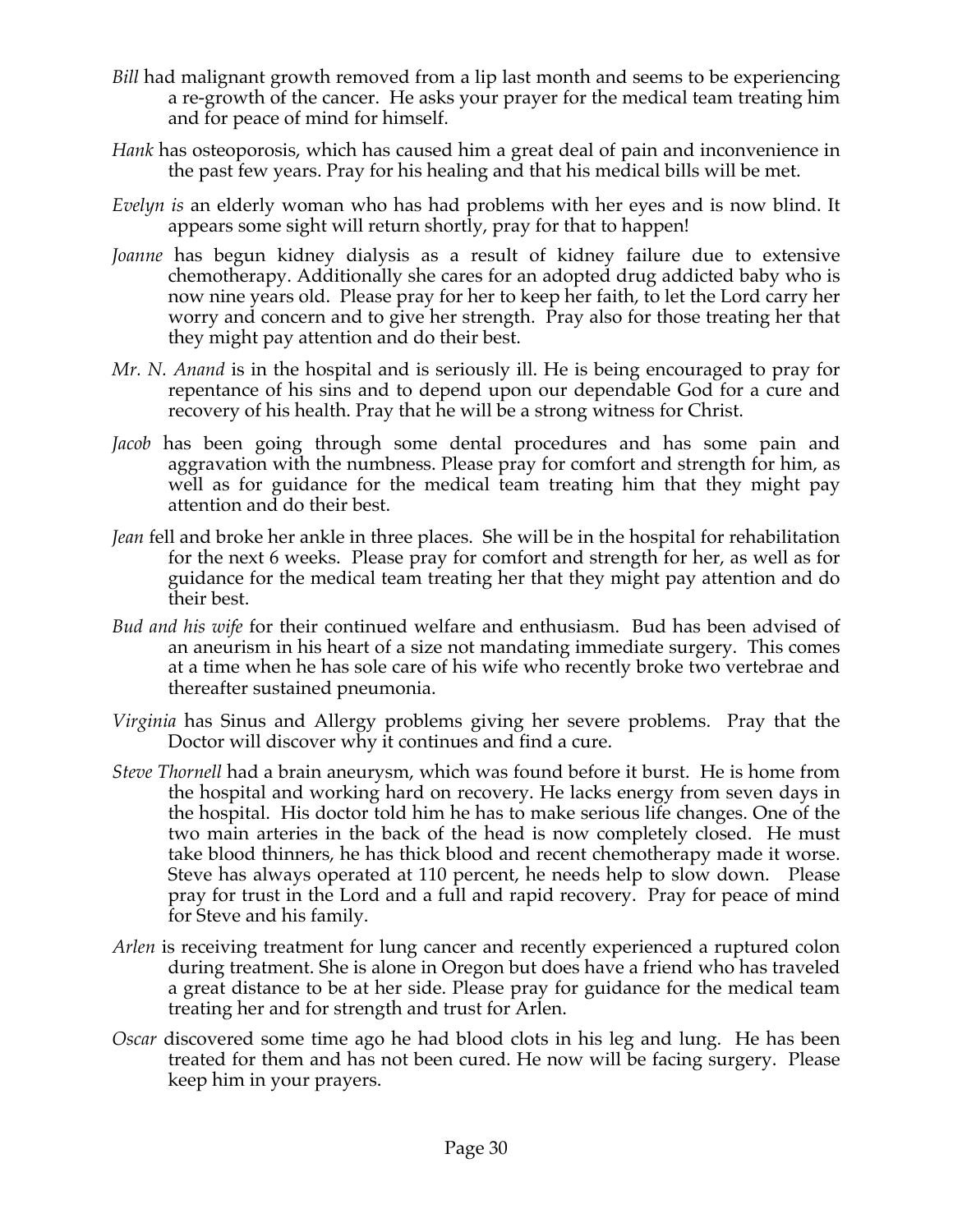- *Angela* had an ischemic stroke (clot). Please pray for guidance for the medical team treating her and for strength and trust for Angela. Please pray also that she and her family might put their worries on our Lord's back so she can work hard towards recovery.
- *Nora* had a stroke mid February 2013. Please pray for guidance for the medical team treating her and for strength and trust for Nora. Please pray also that she and her family might put their worries on our Lord's back so she can work hard towards recovery.
- *Linda* has been hospitalized for several days with a gastrointestinal problem. Please pray for guidance for the medical team treating her and for strength and trust for Linda.
- *Dester* is suffering from unknown skin and diseases. Please guide the medical team treating him to find out what the problem is and cure it. Pray also for Dester to trust in the Lord.
- *Lee* has Arterial Fibrillation; the medical people are not sure how to help her. Please pray for guidance for the team treating her and for Lee and her family to make the right decisions regarding treatment..
- *Nell* recently adopted two children and has just been diagnosed with multiple myeloma.
- *Sarah* is recovering from a stroke, but fell and broke bones. Please pray for her peace of mind and rapid and full recovery. Pray for trust in God for her and her family.
- *Mary Lou* has been suffering with seizures. She was in the hospital with a 24 hour monitor and is being sent home from the hospital with two medications and orders to return in 2 months for another MRI to review whatever is going on in her brain. Please pray for guidance for the medical people treating her, as well as peace of mind and trust in God for her and her family.
- *Kathleen* has spent the last two weeks in the hospital. She has been diagnosed with colitis, shingles and possibly colon cancer. Pray she will be comfortable and begin to heal.
- *Rachel* has Mitochondrial Myopathy. This is a hereditary disease of the muscles and they do not have a cure for it. Part of her pain is her family does not believe she is indeed ill, as she appears to be just fine. Please pray her family will learn the truth and be supportive of her; pray also the medical people treating her will find the right measures to minimize the disease. Most particularly pray for Rachel's trust in God.
- *Nicolas* is in the hospital with serious symptoms of a heart disorder. Please pray for peace of mind for him and guidance for the medical team looking for the cause and cure.
- *Mrs. Baek* an elderly women fell and injured her spine. Doctors cannot repair the spinal injury due to her age. She fell again the morning of 12 December 2012, breaking her collar bone which is also untreatable. Mrs. Baek is in severe pain and will appreciate your prayers.
- *Juanita* is a young girl who was in a coma because of a blood disease. She has not come out and is gaining strength. They are awaiting results from blood samples. Her family thanks you for your prayers and asks that you continue.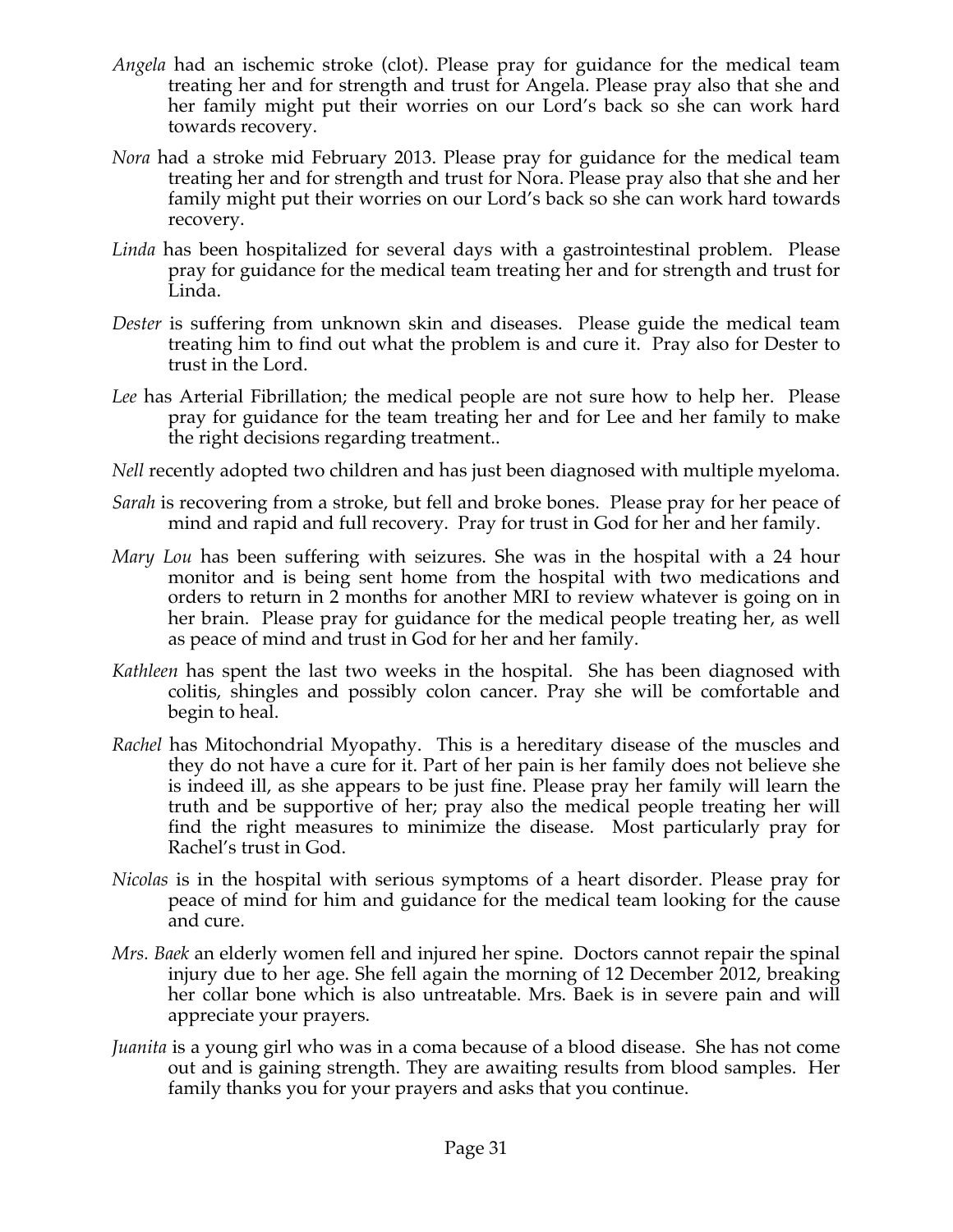- *Barbara* had a accident while cooking and the pressure cooker blew up in her face, causing second and third degree burns over her face and upper body. Because of this she has incurred kidney problems and may need a transplant.
- *George* had foot surgery. Please give thanks for the surgery and pray for a full and rapid recovery.
- *Nellie* is in the emergency room of a hospital in a great deal of pain. Please pray for peace of mind for her and guidance for the medical team looking for the cause and cure.
- *Lauralee Meade* underwent a lumpectomy on Friday after Thanksgiving. A further anomaly has been discovered and she had additional preventative radiation treatment. Please pray for a complete remission of the cancer. Pray also Lauralee will maintain her great attitude and trust in God.
- *Kevin Gerhart* discovered cancer on his neck. He underwent radiation and chemotherapy. Please pray for the medical team treating Kevin that they might pay attention, do their very best and find the source; that the treatment might be successful and he might live a long and healthy life to His honor and glory. Pray also for trust in God and peace of mind for Kevin, his wife and family.
- *Bill, Sara's husband,* had a third abdominal surgery on 22 November 2011, to remove a tumor. Bill is doing better keeping the doctor's instructions, for which we are all grateful, including taking chemotherapy once a day for one more year. He has decreased the consumption of alcohol and eating at least mostly properly. Please pray for help for him to continue do all this. Please pray also that Bill might turn his heart outward to help those around him, as well as live a long and healthy life to the honor and glory of God. Pray also for peace of mind for Bill and his wife Sara.
- *Kay Denton* (Mrs. Kay) has had a chest infection, perhaps viral, but seems to be getting better. She actually sent an iMessage last week, but did not hang around for a response a minute later! Please pray for continued peace of mind for Mrs. Kay and her family. Give thanks for her trust in the Lord and her positive attitude.
- *Matt Alcantara*, age 15, came back with ZERO SCANS again in December 2013! Matt has Osteosarcoma (bone cancer), a very rare and often lethal form of cancer with limited treatment options. This is a disease that is about 90 percent fatal in a couple of years. He has no hip joint on one side, but he walks and swims! Courage? Guts? You bet! Please also give thanks for the great faith of Matt and his entire family. Their faith and trust is a wonderful example for each and every one of us. But, now is not the time to stop praying. Actually, it never is the time to stop praying!
- *Judith Clingwall*, is afflicted with Multiple Sclerosis (MS). She is currently in Laurel Place, an extended care facility in Surrey, British Columbia. Judith's condition has worsened recently. Please pray for her to take an active part in her own life, for her strength, peace of mind, trust in God and remission of the disease so she might return home to her family. Pray also for strength for her husband Martin as he deals with all the problems and stress of Judith's situation.
- *Vince (age 15),* reoccurrence of Osteosarcoma, recent testing found a nickel sized tumor in his lungs. The doctors are consulting with a specialist in Houston. Please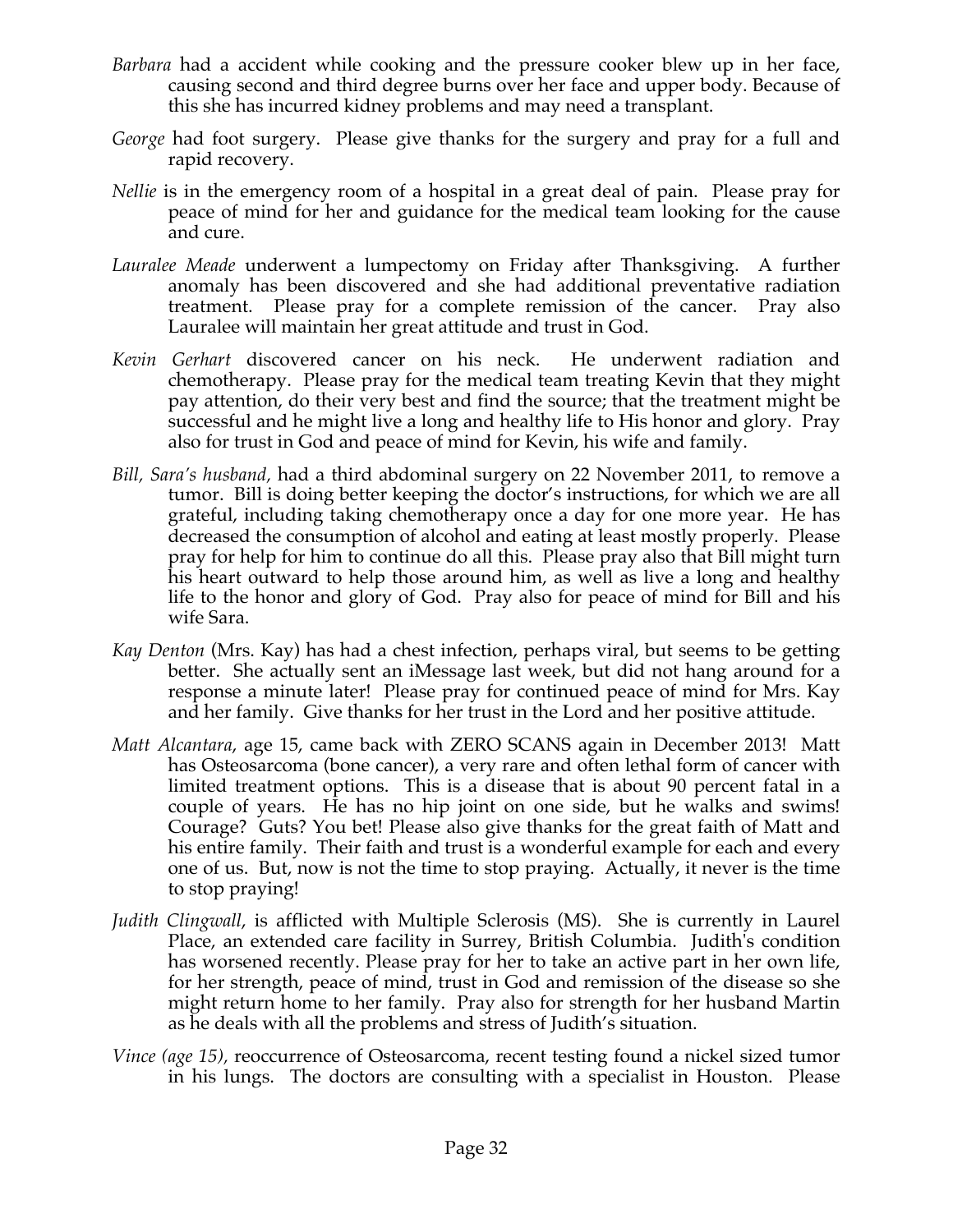pray for guidance for the medical team and for peace of mind for Vince and his family.

# *Thanksgiving and Continued Healing*

- *Jane*, US Army Fort Riley, KS, had a tumor, it was removed, it was thought that another had appeared; the pain is very great. She saw her new consulting surgeon and he determined the tumor has NOT returned and her pain is the result of the interior wounds from last year's surgery not being allowed to heal. Long story short...she was on a long-term Army medical profile from the surgical team that performed the surgery last year. The Army docs in Korea and Ft. Riley did not honor that profile and she was on normal unrestricted duty and this did not allow complete healing. She is now on restricted physical duty so she should be just fine in good time. Jane and her family ask that you give thanks for the healing and pray for a full recovery.
- *Jim* has been hospitalized and had several operations for cancer the last few years. The physicians discovered a number of spots; but his exam was better than expectedprayer changes things and he thanks you for your prayers. Please continue him in prayer for he will have another scan in April.
- *Al* had an abscess found on his liver for which he was hospitalized, it turned out to be benign and will not require surgery, he has been released from the hospital. Please give thanks for this good result and pray for continued healing.
- *Elma* is suffering from cancer. She was taken home from the hospital on the advice of her Doctor. We were asked to pray that Elma's remaining time here on earth might be good and that Elma and family might put their trust in the Lord and let Him carry their worry. Since then, Elma's Bishop told us a great Miracle of the Lord is working over Elma. Doctors sent her home to die, but now she seems to be doing all right. On behalf of her, thank you for all of your prayers. Please continue praying for her complete healing.
- *Ian Allen* had back surgery on 5 February 2014, which went very very well. He is home and pain free. There is a recovery process head, but he has his daughter with him for the next week to help with that. Please give thanks for the surgical team paying close attention, doing their very best and for a good outcome. Pray for peace of mind for Ian and his family as healing continues.
- *Erica* had surgery on 7 January 2014, for a non-malignant brain tumor. They got most, but not all of the tumor, things seem good for now. Please give thanks for the surgical team doing their very best and for a good outcome. Pray for peace of mind for Erica's family as healing and treatment continues.
- *Jim Curl* had a stroke November 2013; he has recovered pretty well, but still has memory issues. Jim asks that you give thanks for his great recovery and pray that his memory will continue to improve.
- *Otto* had massive blood clots in both lungs and a smaller one in one of his legs, treatment worked and he is recovering at home, he tires and is still on medication, but able to sleep and be free from hospital routines. His family and friends thank you for your prayers. Please pray for peace of mind and trust in the Lord for Otto, as well as for his family, and for continued recovery.
- Please join together in thanking the Lord for strengthening *Christopher*, a young man with psychological problems who departed meds to a bad effect, for his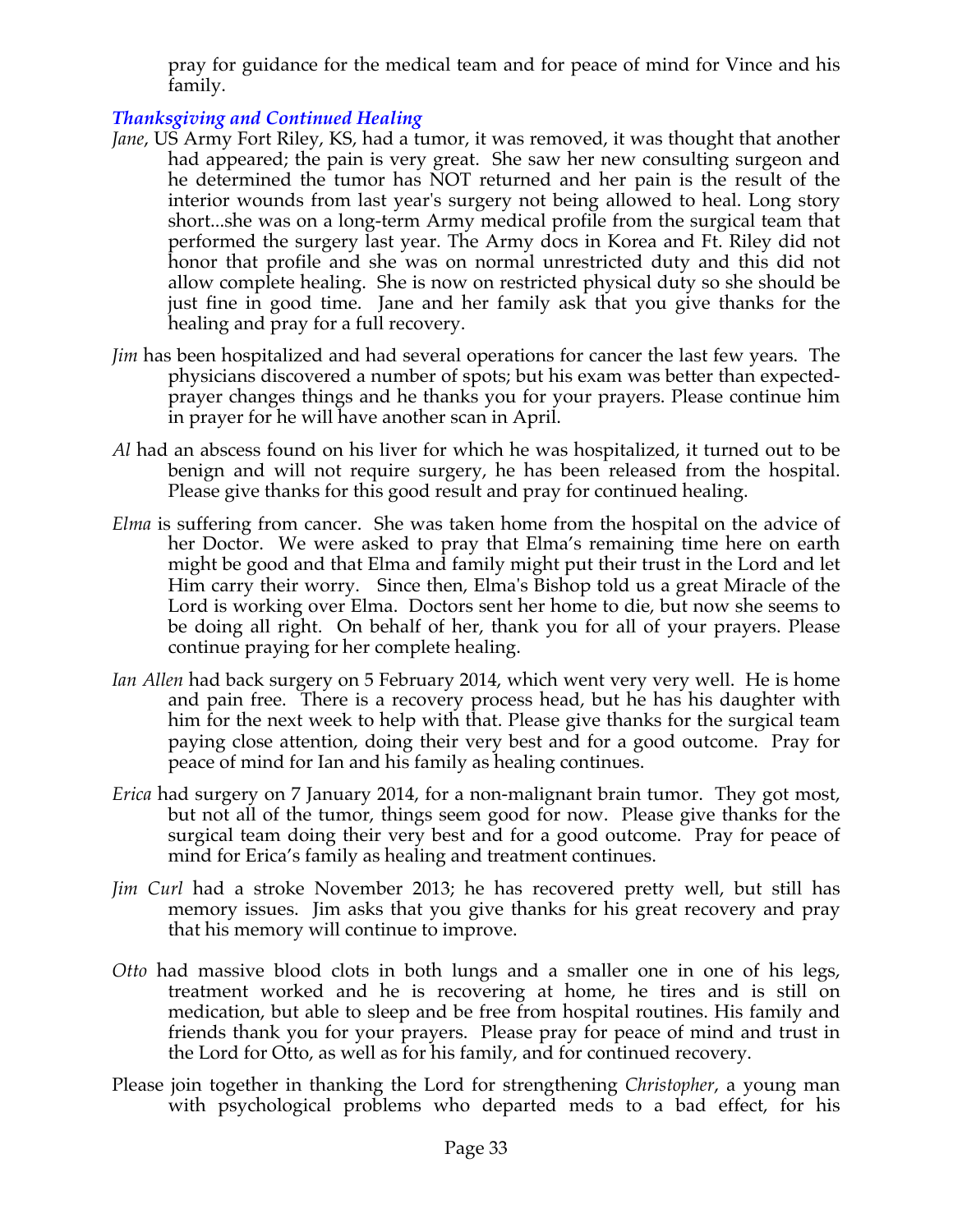maintaining healthy discipline the last six months, and join together in praying that he continue to be infused with strength and rationality.

- *Pat* underwent successful major heart surgery on 25 September 2013. Please give thanks for the successful outcome and pray for continued healing and a complete recovery for Pat.
- *Dennis* has heart problems; now the medical people treating him discovered a large mass on his liver which turned out to be a cyst! Please give thanks for this great development and pray for peace of mind and trust in the Lord for Dennis and for God's guidance for the medical people treating him that the contemplated surgery might go well.
- *Dwight* had major oral surgery, for which he gives thanks. He is recovering slowly and asks your prayers to speed the process.
- *Joyce* broke her left leg and sprained her right foot in a fall and had surgery the morning of 24 July 2013. She asks you to give thanks for the surgery having gone well and asks you also pray for her continued healing, she will be spending several weeks her right leg in a walking boot and several months with her left leg in a cast.
- *Mike* was very ill in hospital. He is doing much better now and his family asks you to give thanks for the miraculous recovery. Mike is a veteran who has served his country when she called. Please pray he will open his heart to God so He can make Mike's crooked road straight and pull him towards the summit rather than to the pit.
- *Dick*'s left arm was amputated after treating for Merkel Cell carcinoma over a year. He is now believed to be cancer free and is waiting to be fitted with an artificial arm. Please join Dick and his family in giving thanks to Our Lord Jesus Christ for his recovery as well as for their trust in God.
- *Traci* had surgery colon cancer on 27 December 2012. The surgery went very well and she appears to be cancer free. But, she had a pulmonary embolism and another clot in the artery to the spleen which will keep her in the hospital for at least several days. Traci is beginning to be weary of her medical situation. Please pray that she will not become despondent. Pray that she will open her heart to God's Grace that He might enter in to her heart and strengthen her.
- *Bob Smouse* had shoulder surgery on 28 November 2012. While the surgery went well, he is still in pain and would also appreciate prayers for continued healing and the pain to subside. He promises to work very hard on recovery therapy.
- *Carol Stone*, the sweet wife of Mike Stone, recovered far better than expected from a severe brain bleed, but fell recently and broke her hip. She still requires 24 hour care, which Mike provides with little help

Please pray for peace of mind and trust in God for Mike, guidance for the medical team treating Carol and strength for Carol as well as faith and trust. No one can ever understand the why of these things here on earth. Sara who passed this request on asks that you pray in both faith and hope.

# *Business*

*Mark's* business is in difficulty. He works in a shrinking field, of which he is one of the country's true masters, but there is little work available. He asks that you pray that he can find a way to survive in his industry, which he loves and needs his talents. Pray he can find new sources of business and new ways of doing things,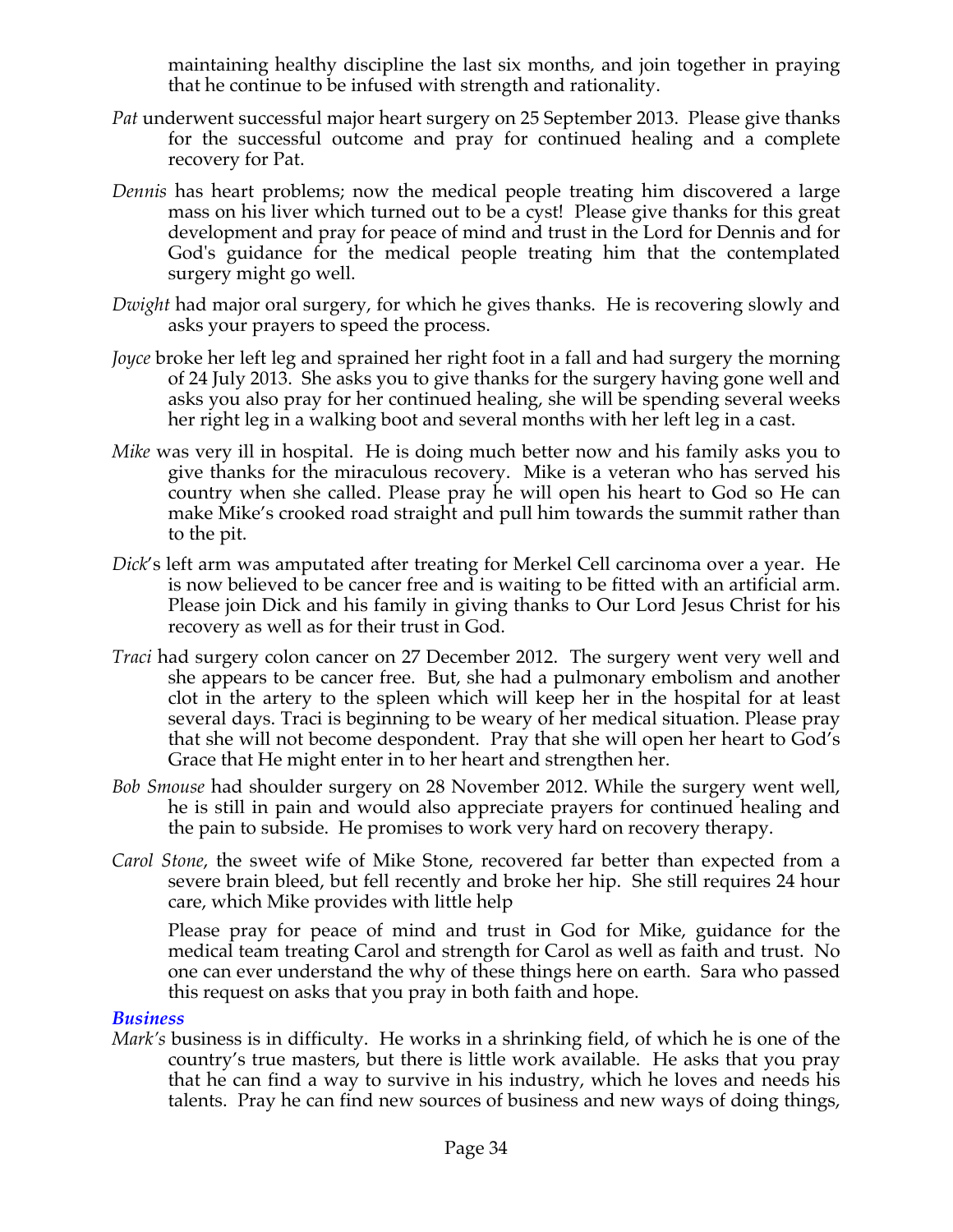perhaps someone to partner with to better use his talents. Pray also for those who work for and with him that they might do their best to help.

*Financial Guidance and Employment*

- *Charlie* is in need of both financial guidance and employment. Charlie feels that he has no skills, which is clearly incorrect, but nonetheless he feels that way. While on the one hand, he knows that is not right, on the other hand, he cannot shake that belief. Ask that God send the Holy Ghost into his heart for guidance. In addition, Charlie needs God's guidance as to how to handle his life from this point forward. After many years in the aerospace industry, he is looking for a place to employ his talents to the mutual benefit of a company. He asks that you pray for God to guide him to a new place to allow him to gain an even financial keel.
- *Carmine* is looking for employment. Pray God will guide her and she will accept his guidance; something she has not always done, so your prayers will be especially appreciated.
- *Chris* and several others at his firm were let go after many years of faithful service. Please pray that they might find a company that can use their considerable skills and dedication to their mutual benefit. Pray also for those who remain behind that they might find peace in the confusion caused by the departures.
- *Doug* recently became unemployed from his job of 18 years. He has been applying for jobs, but unable to get one at this time. His wife is working; this is not enough for the family. Please pray he will find employment with a firm that will be able to use his considerable skill and hard work to benefit both the firm and the family.
- *Catherine and Lewis* are at a low ebb due to a struggle for employment. Your fervent prayers will be appreciated.
- Lori is considering a potential change in her employment. Please pray for God's guidance in considering all aspect of her potential work.
- *Rodriguez Family* are looking for work. It seems many obstacles have been put in their way of finding employment. Please pray they will find employment with a firm that will be able to use their considerable skill and hard work to benefit both the firm and the family.
- *Sarah* is concerned about the future with her company. She would appreciate prayers for her continued employment and that her firm might find more and better ways to use her considerable skills.

# *Financial Guidance and Healing*

- *Linda, Rick, Christian and Sawyer* are a family experiencing spiritual, emotional and financial crisis at the current time. Pleaser pray for their guidance as to how they might handle the financial difficulties in which they have found themselves ad more importantly have them draw closer to God and each other.
- *David and Lorna* are having financial problems. They are trying to find a smaller home which may be more affordable. *Lorna* has had an ongoing battle with brain cancer, her trips back and forth to the hospital have drained their finances to the point they sometimes struggle to have enough food in the house. Pleaser pray for Lorna's healing and guidance on how they might handle the financial difficulties in which they have found themselves.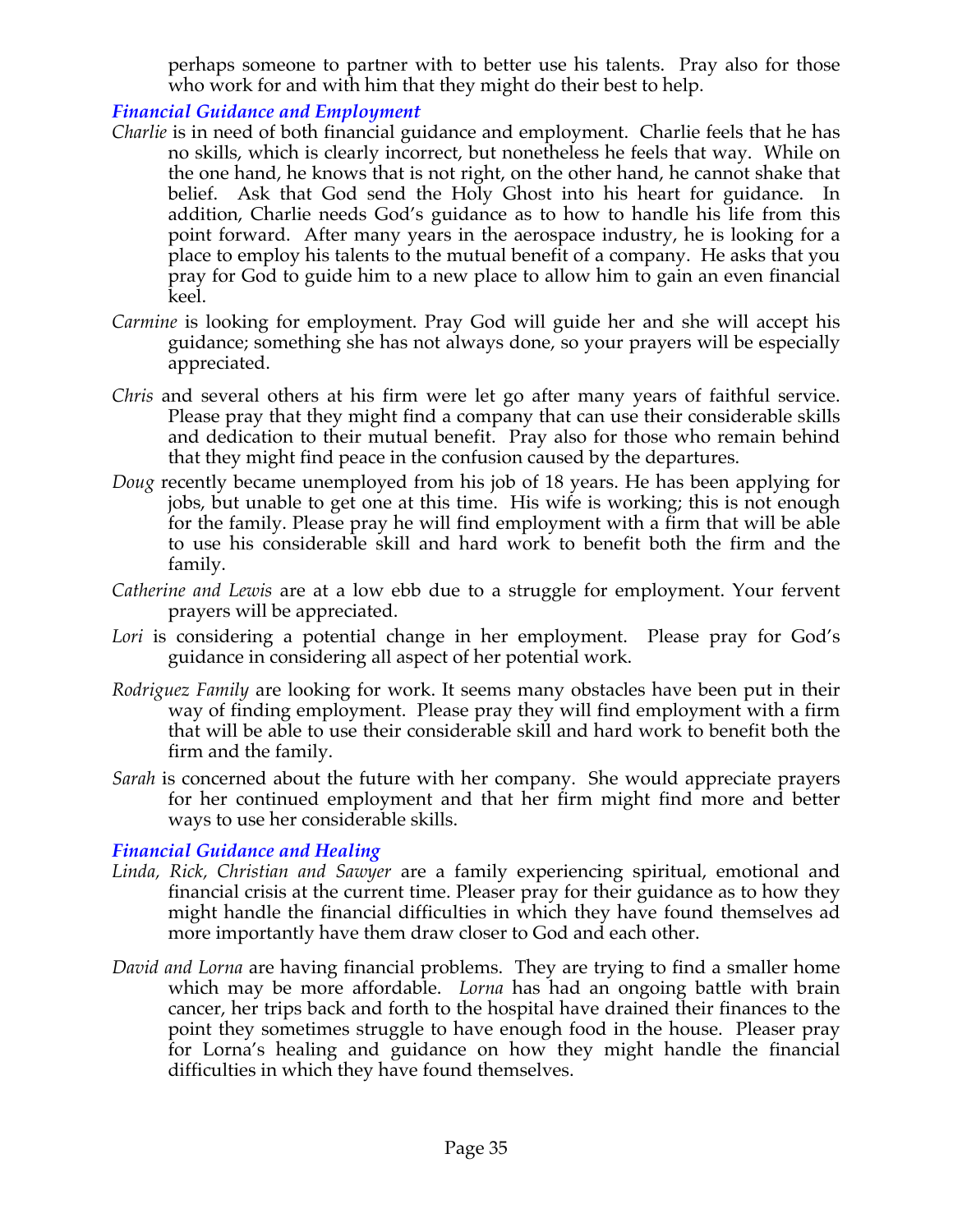# *Guidance*

- *Kristen, Rickey and their two children* ask you to pray for grace, wisdom and understanding as they attempt to cope with infidelity, separation and possibly divorce as a result of backsliding from the Lord into the World.
- *Erica* is having school exams for the next several weeks. Please pray her mind will be open to what she has learned and her heart opened more and more as the years go by to Jesus.
- *Aaron* has a problem seeing is where his life should be leading him. Please pray that he can listen to his father Paul and those around him who want him to work hard and obtain a real education now rather than just coast towards oblivion.
- *Danielle* has accepted Christ as her Saviour. Pray she will read the Bible and meditate on His Word so she can grow in him.
- *Laurie* is going through very trying personal problems right now. Please help her to open her heart to God's solutions to her problems.
- *Helene and her family* ask your prayers for them as they deal with the loss of Alan, husband and father.
- *Stephanie* seems to be very deeply into post partum depression after her baby was born prematurely. Please pray for her Mother in Law who is going a great distance to help Stephanie and her new Grandson. Pray that Stephanie will be able to direct her attention outward, rather than inward.
- *William* is an elderly man living with his Son and Daughter in-law. William is causing trouble in the family because of his demanding ways and continually using bad language. The family is at wit's end to know how to handle him and will appreciate your guidance and prayers.
- *Caitlin* is in the grip of the Prince of Darkness; she thinks there is escape from reality in drugs. The saddest part is that reality is not as she sees it. Her family is despairing as they can do nothing to help her and ask that you pray for the Holy Ghost to enter into heart and show her the need for change before it is too late.
- *Nathaniel* is in spiritual turmoil. His family and friends will appreciate it if you will keep him in your prayers for him to find the root of his trouble and accept God's help to heal his heart.
- *Sam* and her *two children* that have been living in a shelter and are to lose their place there. Please pray a place will be found they can stay in and recover.
- Please pray *Darlene* will surrender her life to Christ.
- *Norrie* is facing daily exams in the weeks ahead. Pray for calmness and concentration and to do the best possible.
- *Jonathan* is addicted to drugs. He is now in jail awaiting trial. His parents and friends will appreciate it if you will keep him in your prayers for him to find the root of his trouble and accept God's help to heal addiction.
- *Beth* is suffering from ungodly treatment in her marriage. Please pray God will guide her in her behavior, actions and thoughts that she might be able to lead her husband to God so her marriage might prosper to the benefit of them.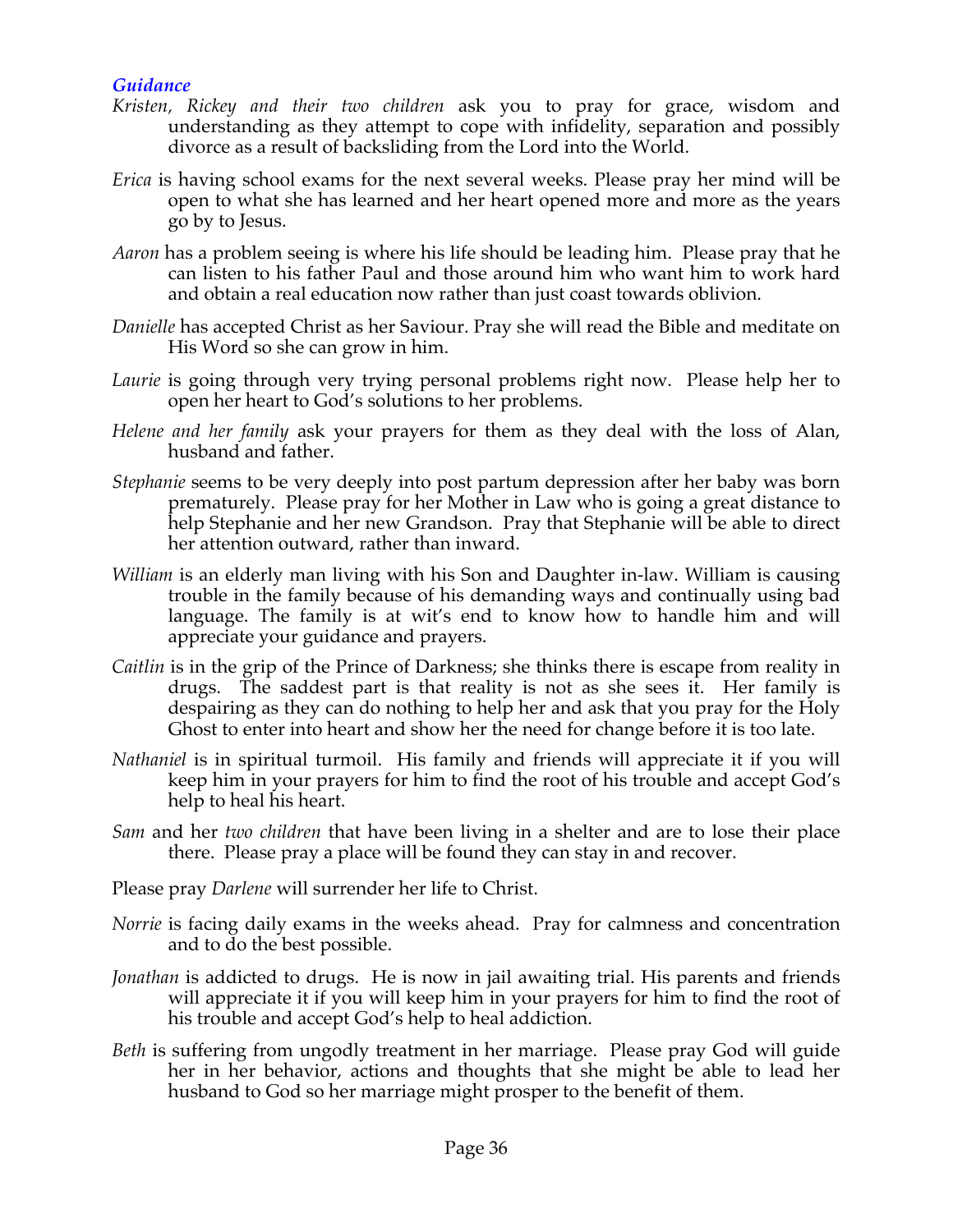*Brandon* a young man from a Christian family who married a year ago and almost immediately became estranged from him family. As a result he has had a serious problem with keeping the civil law. Please pray for Brandon that he will return to the Lord and the many problems will be eventually settled. Pray the hurt he has caused so many will be helped with our Lord's care and love.

*Dennis* has some decisions to make and will appreciate our Lord's guidance.

- *Earl* to read and understand Scriptures he has been given.
- *Jeanette* has had many members of her family die from diabetes and several are near death now. Jeanette does not know the Lord and is despondent and perplexed about her family and herself. Please pray she can open her heart to allow the Holy Ghost in to bring her knowledge and understanding.
- *Dr. Elizabeth Raj* is teaching a biblical approach to the psychological problems facing many in our society today. She is battling against the growing influence of worldly psychology adopted by the churches themselves. Elizabeth constantly stresses answers are found between the covers of that precious Book, the Holy Bible. Please pray for encouragement, strength, fortitude and courage for her.
- *Daniel and Danielle* are experiencing family strife as a result of custodial issues with a daughter. Please pray they and those they strive with might look to the child's best interests in their time of difficulty and disagreement; to work for her best interests and not use her as a weapon amongst themselves.
- *Abigail* is a teenager who has behavior problems. She feels she is in an area of mental darkness. Please pray that she might look to God for help and not within herself.
- *Sara* asks that you pray for guidance for her as she deals with the stresses of her family and life. Pray that she can separate those things which she can affect from those things which she cannot and give her grace to accept that she cannot do everything and can only change those things within her control. She asks for God's help for her business so that she might remain gainfully employed while keeping up with the needs of her mother and husband and healing her own problems.

*Jacquie* to open her heart to God and accept His Love and Grace.

*Hap* asks you to pray he might be able to trust God will help him make the right decisions at the right time and not to worry uselessly, to change those things he can change, accept those things he cannot change, sleep well to be able to do the correct things with a clear head and that he will open his heart to the Holy Ghost.

# *Anglican Orthodox Church*

- On 21 March 2014, *Faith Theological Seminary* in Gujranwala, Pakistan graduated a class. Please pray the Holy Ghost will fill the hearts of the graduates as they go forth to spread The Word of Jesus Christ our Saviour
- *Rev Paul Thompson,* pastor of Christ Anglican Church (AOC) in Oakland, Iowa, asks you pray for the Holy Ghost to enter the hearts of their congregation that they might find better ways to serve our Lord and bring the Word to those around them.
- *Rev Rick Reid* asks that you pray for Saint Andrews Anglican Church in Newton, North Carolina. They would like to see their congregation grow to the point is it selfsustaining and vibrant. The congregation asks that you pray for the Holy Ghost to enter into their hearts and inspire them to do their best to further His Will.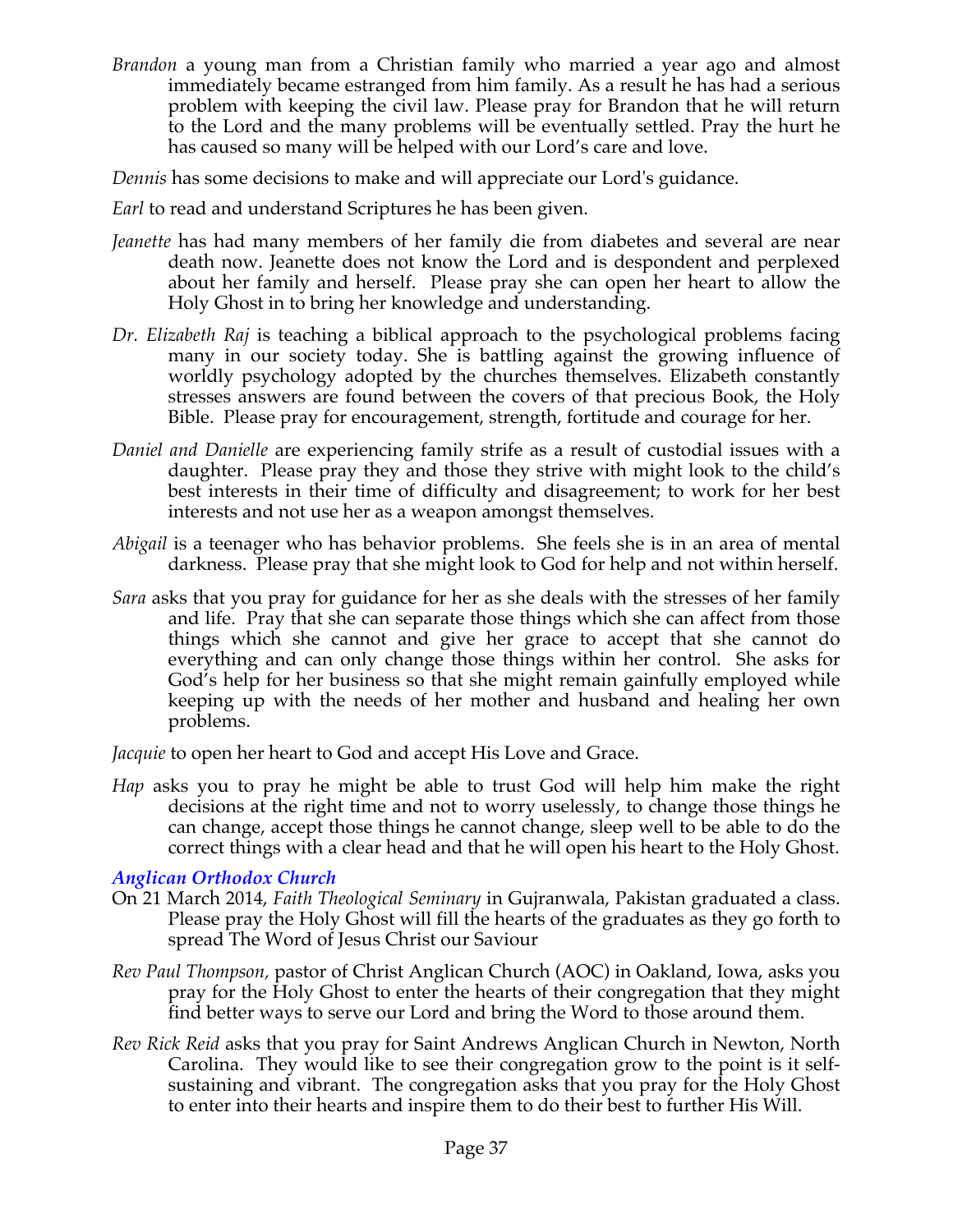- *Nathan* in Wake Forest, North Carolina needs God's Help to find others who are interested in having a Bible believing Church in the Anglican tradition. He would like to develop a congregation to associate with the Anglican Orthodox Church.
- *Saint Joseph of Arimathea Anglican Orthodox Church* is under a lot of stress. We all are, but they need even more prayer. Rev Roger Jessup, their wonderful minister, is pressed by the duties of a primary care giver, in addition to all the worries of this world. They have one of their family's primary breadwinners who will be soon unemployed, absent His intervention. As Rev Roger said so eloquently, "We must pray for those who mean us harm and deprive us of our property are our enemies: Our LORD has so commanded us." We must pray they will see light and cleave to it while turning their backs on the Prince of this World. Equally important, we must pray that the Lord will raise up a political leader from among us as He has done in the past. Pray also for trust in God for each member of the parish and for them to find economic relief.

# *Armed Forces & Contractors*

Airman Donny Patton (Hulbert Field, Florida), Jordan (USMC – Fleet Marine Force - Pacific), Trevor (USAF - KC-10 Boom Operator – New Jersey), Trevor (USN – Whidbey Island, EF-18 Pilot), Kurt Thomas (USN – Camp Foster, Okinawa)

# *Persecuted*

Around the world, Christians are under attack, not only in the Muslim world, but from Hindus and others in India. Also, they are under continual attack in the name of "Separation of Church and State" in the western world, as it becomes actively atheist or pro-devil buddy. Please pray for God's guidance and protection for all persecuted Christians and those around them.

# *Various Special Requests*

- *Nathalie* is teaching English in a small western Ukrainian town where they are having so many problems. Pray for Nathalie and others around the world who are standing up for Christian principles in their countries.
- This is a horrible time for the *people of India, Christians in particular*; they are having problems with Hunger, Bank Closings, Transportation and Schools not functioning. Pray for the Leaders and Members of our Church in Eluru Andhra Pradesh. Pray their basic needs will be met and God will be close to them in this time of need.
- *Lisa* discovered her 9 year old daughter *Mariah* had been raped. This is in the court system now and we know that prayers are needed for this family. "The effectual fervent prayer of a righteous man availeth much" James 5:16 Lisa says she feels the power of your prayer in God's hand on her heart.
- Please pray for *all the people of Egypt*; Bishop Mouneer Anis of Egypt is asking your prayer as the supporters of the deposed Mursi government, with the support of the United States government, have been attacking Christian churches--Anglican, Catholic and Orthodox. They destroyed the car of Anglican priest Rev. Ehab Ayoub. The people of Egypt, the people of the United States need our prayers, even more so the people of the Muslim Brotherhood that they might repent of their evil and know God so the rest of the people may live in peace.
- We ask that you pray, please ask God that the Holy Ghost might give you insight into how you might make the lives of your friends and family better. Remember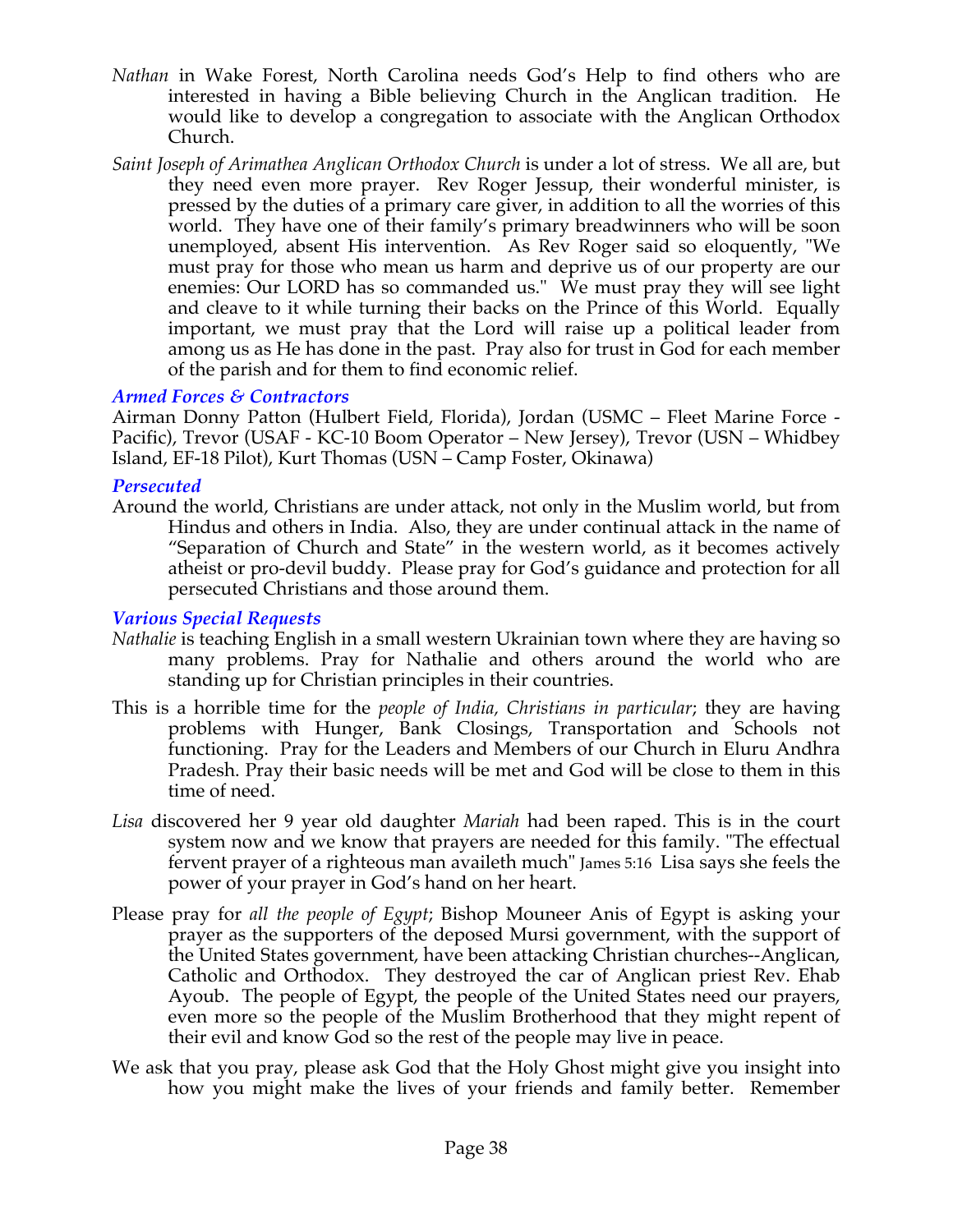helping others is not just those who you don't know!

Please join us in praying that the *Free Teen Guitar Class* will be continue to be an opportunity for God to work in the lives of the kids and their families. Please ask God to guide the class to new opportunities to make Him known to others. Help us to let the love of our Lord shine through us into their lives, putting Him first, so that He might enter in to their hearts and lives.

# *Thanksgiving*

*Paul Martin* gives thanks for safe travel last week. *Hope DeLong* gives thanks for safe travel last week. *Hap and Dru Arnold* give thanks for safe travel last week.

# *Question that only you can ask*

What would you like to know about our history, what we believe, what we do or how we operate? Hap is looking for material for the continuing education class and *Thought for the Day* material. Help us help you. Please send your question to Hap so we all can get an answer. Just because you don't know the answer to your question doesn't mean you are the only one who doesn't know. But, if you don't ask, no one will know.

# *I'd like to get a different point across or announce something*

If you have a different point of view, I would be happy to give you room to get your point across. While this publication is my perspective on events, I recognize not everyone may agree and that some people would like to express their own opinion. If you want to write something, please forward your item to Hap (with a note as to whether or not you would like editing help) to: hap@faithfulcenturion.org.

# *Epistleers*

We post the list of Epistle Readers in the Sunday Report each week so you can either plan your attendance or your pre-reading as the spirit so moves you.

# **Date Reader**

| 13 April 2013 | Dru Arnold – Palm Sunday   |
|---------------|----------------------------|
| 20 April 2013 | Dru Arnold – Easter Sunday |

# *The near future, as well as Next Sunday*

13 April 2013 – Palm Sunday – Holy Communion - Service start time 1000 (10:00 am); welcome or gathering songs before the service at 0945 (9:45 am); **Time 1000 (10:00 am); Location – 10603 Burrell Way, Descanso, CA**

20 April 2013 – Easter Sunday – Holy Communion – Mite Box Collection – What will we have? Service start time 1000 (10:00 am); welcome or gathering songs before the service at 0945 (9:45 am); **Time 1000 (10:00 am); Location – 10603 Burrell Way, Descanso, CA**

27 April 2013 – First Sunday After Easter – Morning Prayer - Service start time 1000 (10:00 am); welcome or gathering songs before the service at 0945 (9:45 am); **Time 1000 (10:00 am); Location – 10603 Burrell Way, Descanso, CA**

4 May 2013 – Second Sunday After Easter – Morning Prayer - Service start time 1000 (10:00 am); welcome or gathering songs before the service at 0945 (9:45 am); **Time 1000 (10:00 am); Location – 10603 Burrell Way, Descanso, CA**